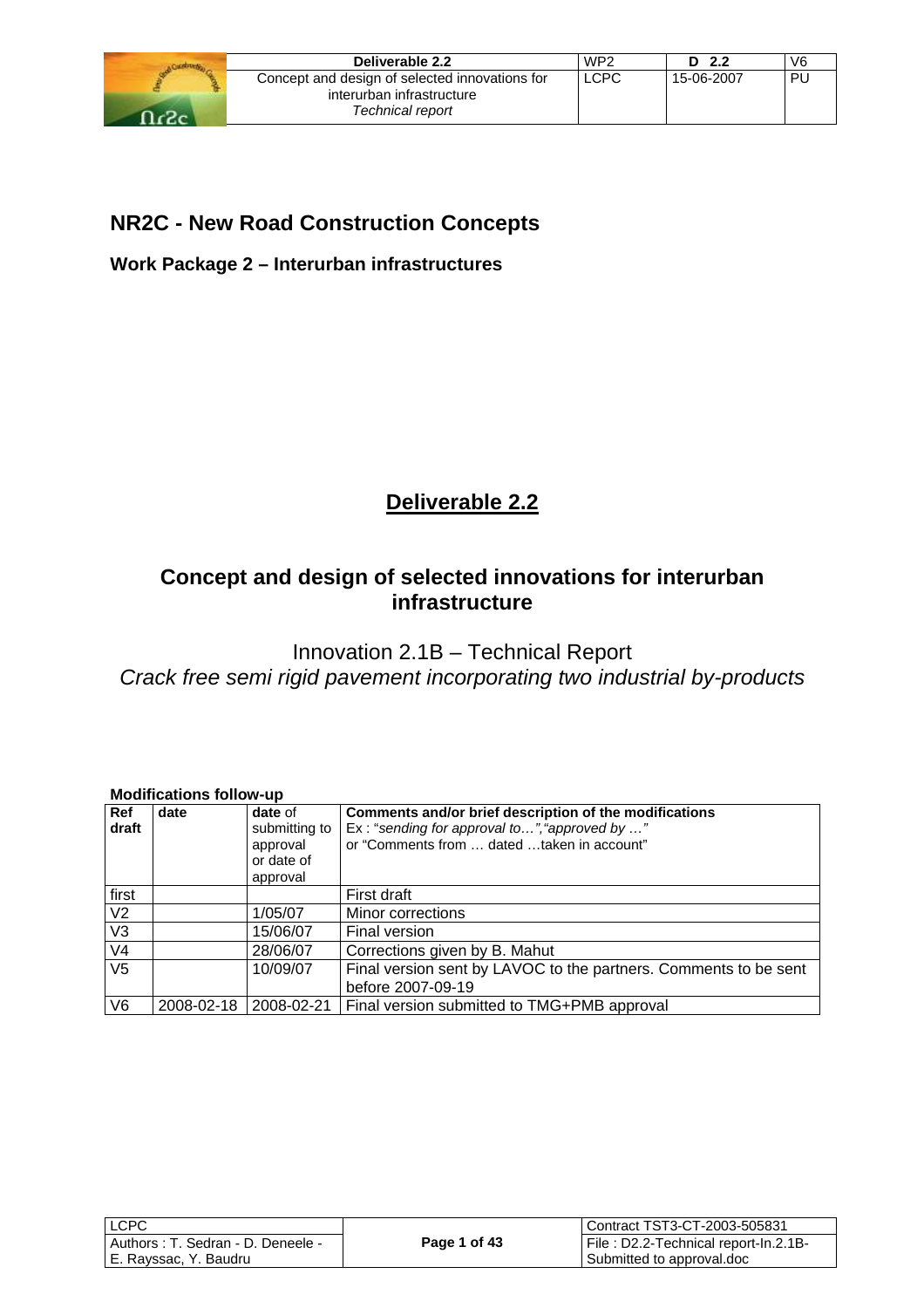

| Deliverable 2.2                                | WP <sub>2</sub> | D <sub>2.2</sub> | V <sub>6</sub> |
|------------------------------------------------|-----------------|------------------|----------------|
| Concept and design of selected innovations for | <b>LCPC</b>     | 15-06-2007       | <b>PU</b>      |
| interurban infrastructure                      |                 |                  |                |
| Technical report                               |                 |                  |                |

## **TABLE OF CONTENTS**

| $A -$         |              |  |
|---------------|--------------|--|
| A.1           |              |  |
| A.2           |              |  |
| A.3           |              |  |
|               | A.3.1        |  |
|               | A.3.2        |  |
|               | A.3.3        |  |
|               | A.3.4        |  |
|               | A.3.5        |  |
| $B -$         |              |  |
|               |              |  |
| R.1           |              |  |
| R.2           |              |  |
|               | B.2.1        |  |
|               | <b>B.2.2</b> |  |
|               | <b>B.2.3</b> |  |
|               | <b>B.2.4</b> |  |
|               | <b>B.2.5</b> |  |
|               | B.2.6        |  |
| $C -$         |              |  |
| $\mathbf D$ . |              |  |
|               |              |  |
| $E -$         |              |  |
|               |              |  |
|               |              |  |
|               |              |  |

| <b>LCPC</b>                       |              | Contract TST3-CT-2003-505831         |
|-----------------------------------|--------------|--------------------------------------|
| Authors: T. Sedran - D. Deneele - | Page 2 of 43 | File: D2.2-Technical report-In.2.1B- |
| E. Rayssac, Y. Baudru             |              | Submitted to approval.doc            |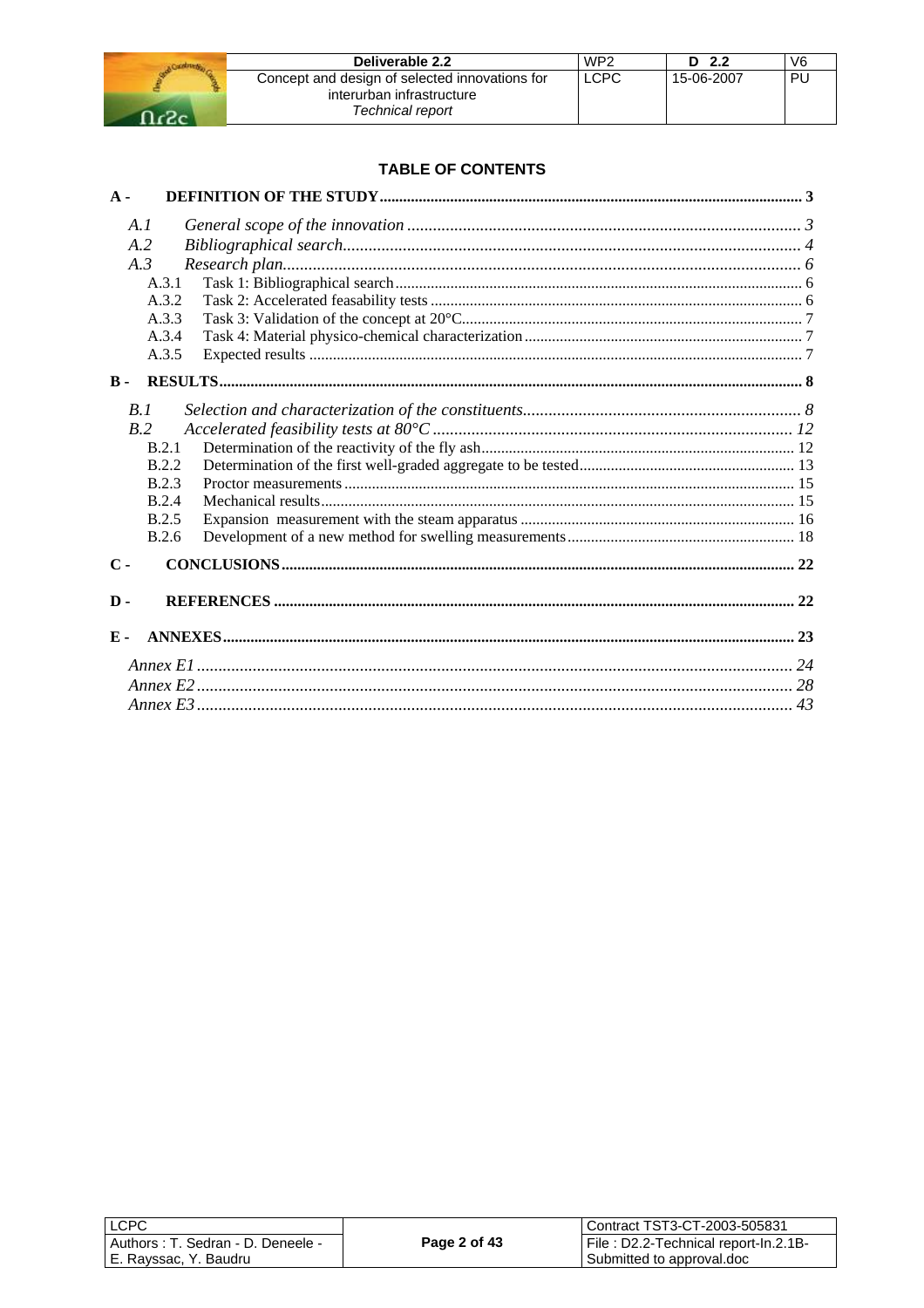|        | Deliverable 2.2                                                                                 | WP <sub>2</sub> | D <sub>2.2</sub> | V <sub>6</sub> |
|--------|-------------------------------------------------------------------------------------------------|-----------------|------------------|----------------|
| - כ- ב | Concept and design of selected innovations for<br>interurban infrastructure<br>Technical report | ∟CPC            | 15-06-2007       | PL             |
|        |                                                                                                 |                 |                  |                |

## **A - Definition of the study**

## *A.1 General scope of the innovation*

In semi-rigid pavement structures, the well graded treated aggregate used as a base course always present transversal cracks because:

- it is submitted to different shrinkages: desiccation in the first months and thermal shrinkage during its all life;
- its shrinkage is restrained by the sub-base
- it's a rigid material, with an elastic modulus generally higher than 20 GPa.

Due to the traffic and the weathering, the longitudinal cracks inevitably reflect themselves in the wearing course. When the cracks are wide-opened, the interlocking of the pavement blocks on the both sides of the cracks is limited and then the structural efficiency of the pavement is lessened. Moreover, these cracks damage the aesthetic, the evenness and the comfort of the wearing course. They finally facilitate the penetration of water, which accelerates the ageing of the structure.

That is why regular maintenance (cracks silting up) is generally needed, approximately each 3 years. Yet, although it is efficient on the structural point of view, it does not solve the aesthetic and evenness matters. Moreover, maintenance works disturb the road users and represent an important cost.

So cracking appears less and less acceptable by the construction financing authorities and different strategies were developed to avoid its appearance:

- pre-cracking system in the construction phase. Thanks these techniques, it is possible to control the position of the cracks, then to limit the space between two cracks (around 2 meters) and consequently the thickness of the cracks;
- interface anti-cracking systems which try to block the cracks under the wearing course;

 Unfortunately, the efficiency at long term of these techniques is not completely demonstrated and generate extra-cost at construction.

In conclusion, well graded aggregate is a durable material but its cracking tendency limits the life duration of semi-rigid pavement structure. So it would be interesting to develop crack free well-graded treated aggregate to obtain long life semi rigid pavement with low maintenance cost. The scope of this innovation is to evaluate the feasibility of such a material thanks the use of two by-products.

The idea is the following:

- some by-products (municipal solid waste incinerator (MSWI) bottom ash, steel slag...) display spontaneous swelling behaviour and release lime;
- pozzolans like fly ashes react with lime to give hydrates (CSH) and mechanical properties;
- optimized mixtures of such swelling by-products with inert materials and pozzolans could present structural properties in combination with a controlled swelling, which could overcome the thermal shrinkage.

If such mixtures could be realized, they would allow:

- construction cost savings (as a part of the components are by-products);
- maintenance cost savings (no cracks means thinner structure and no joint maintenance);
- high quality materials savings (by the use of by-products).

These goals are in perfect accordance with the main objectives of the Innovation task which are low cost pavement construction and maintenance techniques.

| LLCPC.                            |  |
|-----------------------------------|--|
| Authors: T. Sedran - D. Deneele - |  |
| E. Rayssac, Y. Baudru             |  |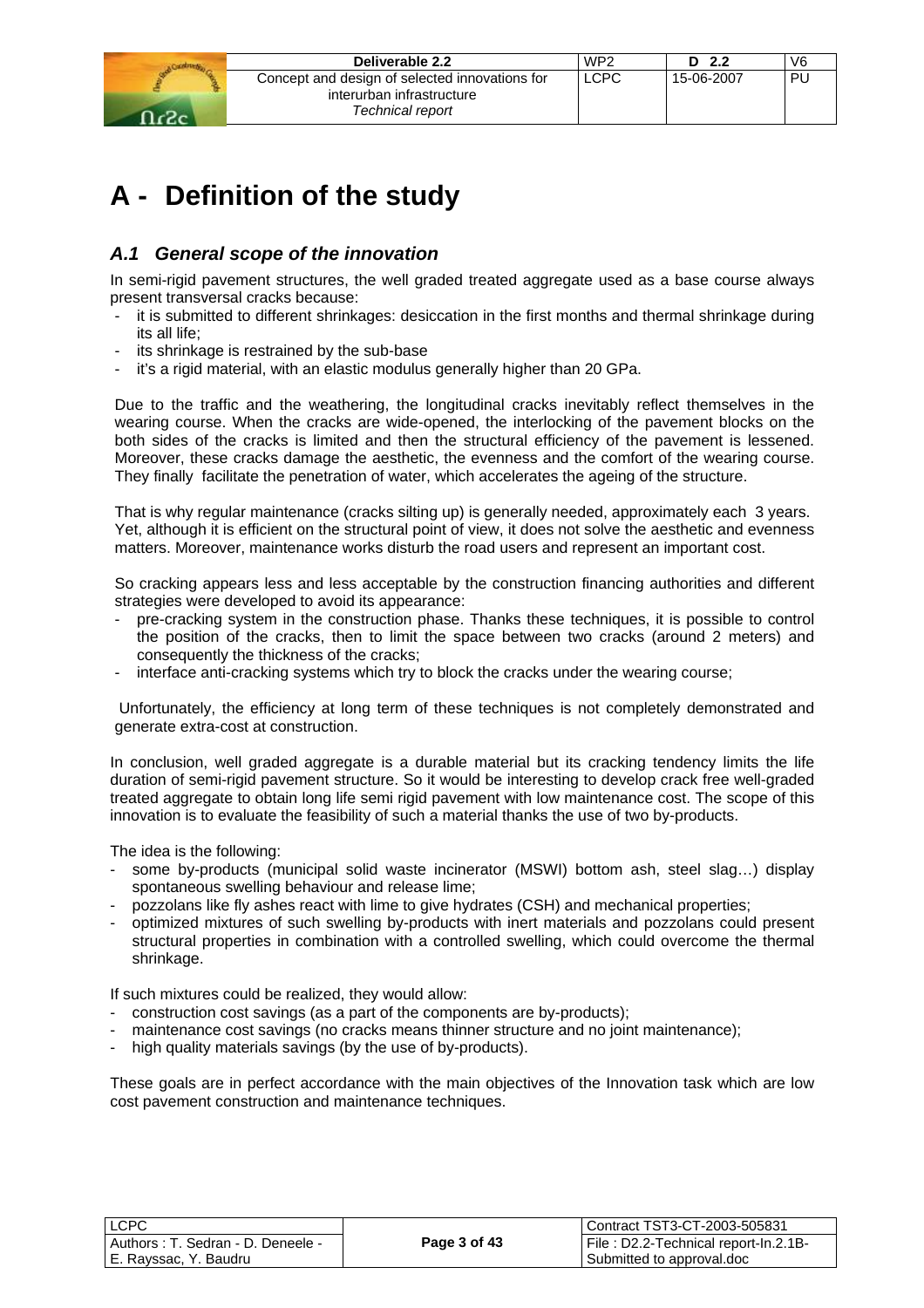| Deliverable 2.2                                                             | WP <sub>2</sub> | 2.2<br>D   | V6 |
|-----------------------------------------------------------------------------|-----------------|------------|----|
| Concept and design of selected innovations for<br>interurban infrastructure | LCPC            | 15-06-2007 | ΡI |
| Technical report                                                            |                 |            |    |

## *A.2 Bibliographical search*

The use of expansive agents is today a confirmed practice in order to improve concrete performance and limit the cracking related to drying shrinkage. Expansive agents are special products increasing the volume of concrete due to specific chemical reactions. The most widely used are based on the formation of ettringite and calcium hydroxide. Besides, the combined use of CaO-based expansive agent and shrinkage reducing admixture (SRA- propyleneglycol ether base) seems to improve the dimensional stability of concrete (Collepardi and al., 2005; Maltese et al., 2005). These kind of products could be a first solution to avoid cracking in road pavement but more research is still needed.

Another solution is to use by-product with swelling behaviour such as steel slags.

In Europe and most other continents there is a great demand for aggregates mainly from civil engineering industry, especially in the field of road and concrete constructions as well as for hydraulic purposes. The use of iron and steelmaking slags represents a real opportunity to contribute to save natural resources.

During the production of iron and steel, the iron oxides and some of the metal oxides are reduced forming the metal melt. The remaining oxides will be bound into an oxide melt: the slag. The production of iron and steel is normally carried out as a series of discrete operations with essentially: the reduction in the blast furnace, the steel process using the Basic Oxygen Furnace (BOF) and Electric Arc Furnace (EAF) process following by the finishing of liquid steel in the secondary metallurgical treatment.

The pig iron production in the blast furnace leads to the blast furnace slag, which properties can be influenced by the cooling conditions: air cooling generates the crystalline air cooled blast furnace slag (ABFS) and rapid cooling with water or even with air generates the glassy granulated blast furnace slag (GBS). Both produce about 250-300 kg per ton of pig iron made (the European pig iron production are more than 60 million tons in 2005), they are fully used respectively as aggregate in road construction or concrete, and as cement compound or as addition to concrete.

Steel slag is produced from the further refining of iron in a Basic Oxygen Furnace (BOF Slag) or from melting recycled scrap in an Electric Arc Furnace (EAF slag). Both produce about 100 kg per ton of steel made and in Europe every year nearly 12 million tons of steel slags are produced. Owing to the intensive research work during the last 30 years, about 65% of the produced steel slags are used on qualified fields of application, today. But the remaining 35% of these slags are still dumped. In France, the dumping rate of steel slags is close to 25 %, for an annual production close to 1.7 million tons (in 2005).

Owing to their physical, chemical and mineralogical properties, the steelmaking slags are suitable for various kinds of applications in industrial areas. EAF slag is basically used in road construction (as layer with or without binder) and earthworks (road cover, road base, way's consolidation) and their high resistance to wear successfully promoted their use as mineral aggregates for wearing course in road surfaces. BOF slag has been previously used in the blast furnace to recover the iron in the slag and as lime carrier. Due to the extent requirements on the phosphorous content of steel, BOF slag recycling became more and more restricted and new applications had to be found. BOF slags are used in road construction, as aggregate for concrete or for hydraulic engineering, as fertilizer in agriculture, as pollutant removing filter or soil stabilization.

The BOF- and EAF-slags from different sources within Europe, are generally comparable and independent of their producers. Differences arise from the use of dolomite rather than lime as fluxes with the effect of a higher MgO-content in the slag. BOF- and EAF-slags are calciumsilicatic with a range of CaO between 42 and 55%, and a range of SiO2 between 12 and 18%. EAF-slags comprise CaO between 25 and 40% and 12 to 17% SiO2. Their MgO-content may be higher due to the reactions with the refractory lining. The main mineral phases of BOF- and EAF-slags are dicalciumsilicate, dicalciumferrite and wustite. The content of free lime and free MgO is the most important component for the utilisation of steel slags for civil engineering purposes, with regard to their volume stability. In contact with water, these mineral phases will react to hydroxides. Depending on

| I LCPC                               |              | Contract TST3-CT-2003-505831         |
|--------------------------------------|--------------|--------------------------------------|
| l Authors : T. Sedran - D. Deneele - | Page 4 of 43 | File: D2.2-Technical report-In.2.1B- |
| E. Rayssac, Y. Baudru                |              | Submitted to approval.doc            |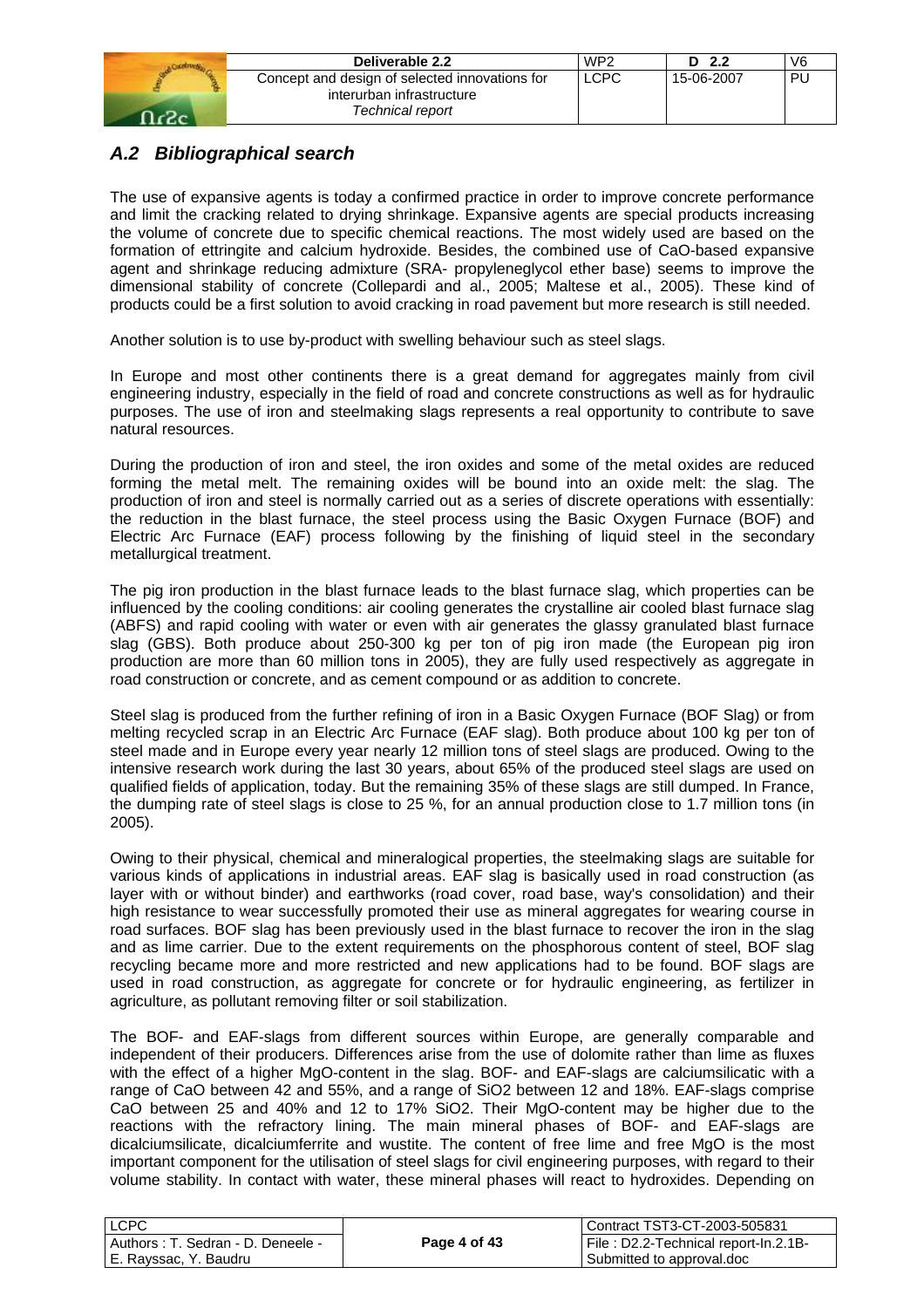| Deliverable 2.2                                                                                 | WP <sub>2</sub> | - 2.2      | V6 |
|-------------------------------------------------------------------------------------------------|-----------------|------------|----|
| Concept and design of selected innovations for<br>interurban infrastructure<br>Technical report | LCPC            | 15-06-2007 | PU |

the rate of free lime and/or free MgO hydration, it causes a volume increase of the slag mostly combined with a disintegration of the slag pieces and a loss of strength. So, the volume stability is a key criterion for using steel slags as a construction material.

Then, for many steelworks, a significant proportion of this slag will be landfilled, and of the materials dumped, it will often form the largest proportion. With increasing pressure in many countries for greater use of secondary aggregates to preserve the natural resources, steels slags offer a promising and relative abundant alternative. During the last twenty years, the problem of volume stability was the main objective of the research work on steel slag in Europe. Today, this problem can be avoided with a suitable weathering of the slag in order to favour the free lime hydration. Such slag can then be safely treated with bituminous binder for road wearing course notably. Moreover, steelmaking slags can be used at all levels (unbound in the lower layers, bituminous-bound in the upper courses, and as a surface dressing) (Piret et al., 1982). Yet the slag maturation still remains problematic because of the associated handling or the pressure imposed by the environmental policies. This is why, it is today necessary to promote a new approach for the valorisation of steel slag in civil engineering, considering slags of lower quality and trying to convert slag disadvantages into positive aspects.

The combination of BOF slag (with or without weathering) with other materials is another way to limit the volume instability. Numerous studies dealing with the composition of mixes of BOF slag aggregates with other materials, such as granulated blastfurnace slag, municipal solid waste incinerator bottom ash, fly ash, used for road construction can be found in the literature. For example, by mixing 70-85 % of weathered BOF slag with 15-30 % of granulated blastfurnace slag, a road base was produced without significant expansion damage. Moreover, a slowly setting composition is obtained which provides, at low cost, a quality road base which can be considered as semi-rigid in comparison with concrete bases (Piret et al., 1982). Best (1987) developed a well graded composite similar to the French 'graves-laitier', but containing both air-cooled blast furnace slag (5-20 mm, 57 vol.%), LD slag (0-5 mm, 28 vol.%) and quenched blast furnace slag (15 vol.%). The cementitious action of the quenched blast furnace slag, activated by the free lime embedded in the BOF slag binds the mix. Such a pozzolanic reaction consumes the free lime non-expansively, lowering the tendency of the aggregate for expansion. This new material referred to as "self-binding slag composites" presents the advantage to minimise the need of chemical activators owing to the free lime present in the slag. Juckes (1991) confirmed that the dilution of the BOF slag and the associated cementitious reaction lead to a limited expansion of such mixes, arguing in favour of an absorption of the expansion attributed to the BOF slag aggregate by the semi-rigid environment. This was recently shown again in a recent study made by Tikkakoski et al., (2005).

In these previous studies, the mix optimization was carried out in the laboratory by seeking the best geotechnical performances. It was assessed by classical techniques used in road engineering such as measurement of compressive strength, Proctor optimum, CBR, freeze-and-thaw and rutting resistance or volumetric stability. However, from a practical point of view, the use of BOF slag aggregates in road construction remains unusual because of the uncertainties about volume stability. In fact, this volume stability depends on numerous factors such as proportions of the different components, free lime content of BOF slag, residual potential volume increase after weathering. So, whereas such a technique of combination with other granular materials offers a promising way of valorisation for BOF slags in road, it requires more technical specifications and needs development of tools to be able to predict and ensure the volume stability of the obtained mixes.

In that context, Deneele et al. (2005) have proposed a new method to predict the swelling of any combination of swelling aggregate and inert aggregate fractions. This method is based upon the Compressible Packing Model developed at LCPC which was implemented in the software René-LCPC (Sedran and de Larrard 1995, Sedran and de Larrard 1996, Sedran 1999, de Larrard 1999). This software was first developed for the optimization of concrete, but the framework of the model is much more general and can be used for other types of granular packing or granular suspensions. The software needs three types of data for each granular component: the dimensions of the particles (as given by the grading curve), the specific gravity and the packing density. It then predicts, for any combination of the fractions, either the compaction index from the packing density, or the packing density from the compaction index. This latter parameter is a characteristic of the placing method tabulated thanks calibrations (for example, 9 for packing under vibration and 20 kPa pressure). The

| <b>LCPC</b>                          |              | Contract TST3-CT-2003-505831         |
|--------------------------------------|--------------|--------------------------------------|
| l Authors : T. Sedran - D. Deneele - | Page 5 of 43 | File: D2.2-Technical report-In.2.1B- |
| E. Rayssac, Y. Baudru                |              | Submitted to approval.doc            |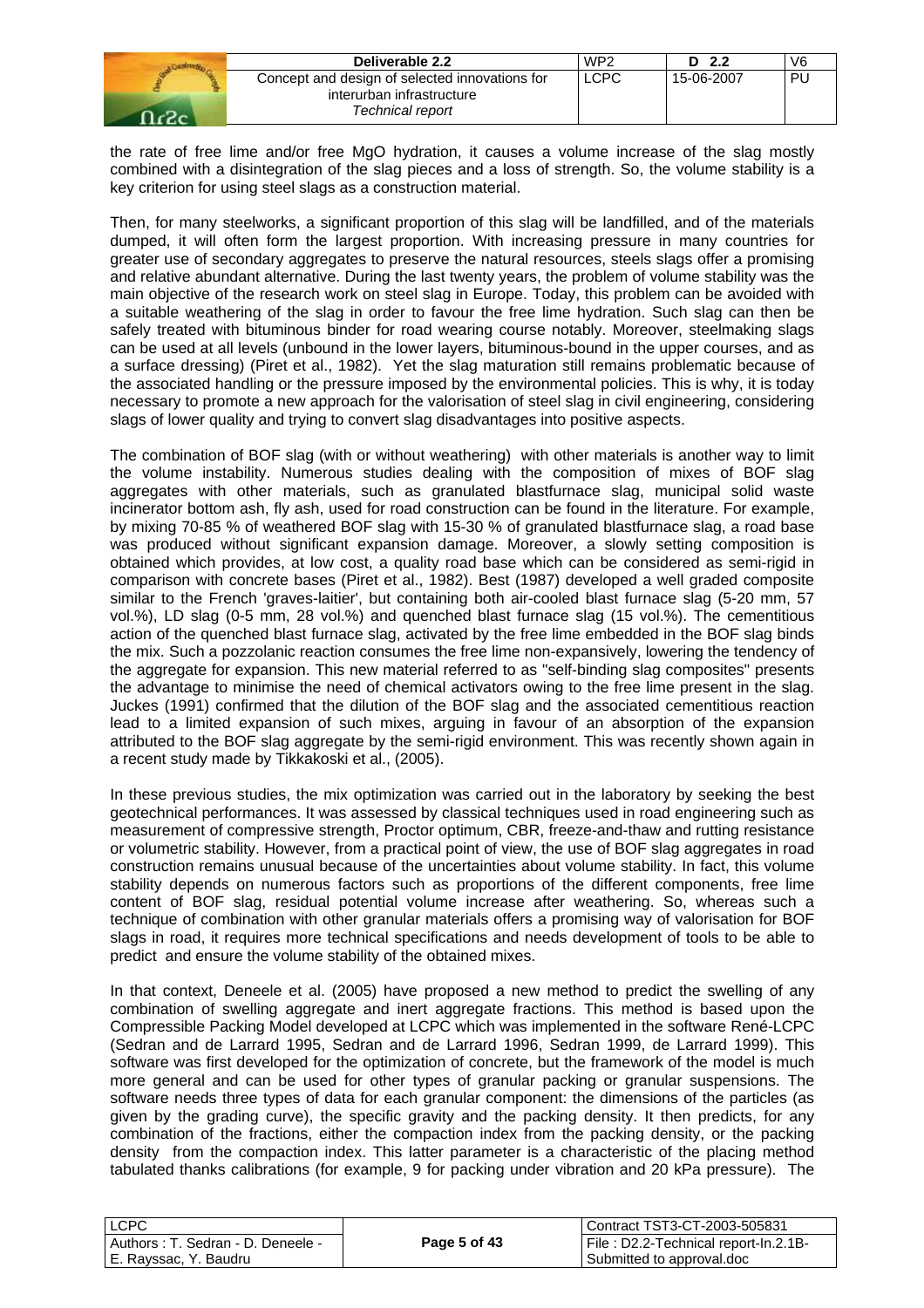| Deliverable 2.2                                                                                 | WP <sub>2</sub> | -2.2<br>D. | V <sub>6</sub> |
|-------------------------------------------------------------------------------------------------|-----------------|------------|----------------|
| Concept and design of selected innovations for<br>interurban infrastructure<br>Technical report | <b>LCPC</b>     | 15-06-2007 | ÞΙ             |

software was widely validated in the field of the packing density of dry granular mixtures and gives an error lower than 1% in absolute value, in comparison with the experiments.

The authors have verified that the weathering of compacted BOF slag samples in an accelerated test with a steam apparatus (see below) induces swelling and grading changes of the material. The grading change can be directly evaluated by sieving, and swelling can be interpreted as a difference in packing density of the mix before and after weathering. In fact, swelling S% can be expressed as following:

$$
S = 100 \frac{V_{f} - V_{i}}{V_{i}} = 100 \left( \frac{C_{i} \rho_{i}}{C_{f} \rho_{f}} - 1 \right)
$$

Where:

- $V_i$  and  $V_f$  are respectively the volume of the sample before and after weathering
- $-$  C<sub>i</sub> and C<sub>f</sub> are respectively the packing density of the sample before and after weathering
- $\rho_i$  and  $\rho_f$  are respectively the specific gravity of the BOF before and after weathering

Deneele et al. (2005) have then introduced the properties of the different classes of grains of BOF slag into Rene-LCPC for two cases: before and after weathering. From these data, they were able to calculate the packing density before and after weathering of several mixes made of BOF slag and Aircooled Blastfurnace slag on one hand and BOF slag aggregates and limestone on the other hand. They were then able to calculate a theoretical swelling according to the previous equation. These results confirmed to be in good agreement with the experimental data for mixes containing less than 50% of BOF slag. For higher content of BOF slag, the theoretical swelling was overestimated. According to the authors, this is due to the fact that for high volume of BOF slag, the mixes were less porous so that, during the accelerated swelling test, the steam could not penetrate into the packing and then the experimental swelling was lower than could be expected.

Using the approach proposed in that study, it is then possible to optimize the mix composition of BOF slag with inert aggregate, in order to have an acceptable and limited swelling.

Finally, combining a BOF slag with a fly ash and an inert aggregate could be a good way to obtain a well-graded aggregate with noticeable mechanical properties and a controlled swelling. In fact the fly ash may react as a pozzolan with the lime released from the BOF-slag and the swelling could be controlled by the introduction of an inert aggregate thanks the use of Rene-LCPC.

## *A.3 Research plan*

The research was divided in four tasks as explained below.

## **A.3.1 Task 1: Bibliographical search**

The objective of this task was to identify a by-product (MSWI bottom ash, steel slag…) which displays spontaneous swelling behaviour and releases lime and a pozzolan to obtain a well graded treated aggregate with both good mechanical properties and a controlled swelling behaviour.

As explained in chapter A2, the bibliographical search lead us to select a BOF slag and fly-ash.

## **A.3.2 Task 2: Accelerated feasability tests**

The objective of this task is to rapidly identify promising well graded aggregate mixtures producing at the same time some swelling to counteract the effect of the different shrinkages, and noticeable mechanical performances. Both are needed to produce a road layer with bearing capacity and no cracks. In a first approximation we will aim at a splitting tensile strength between 0,5 to 1 MPa which corresponds to GC1 or GC2 class of cement treated well graded aggregate in EN 14227. A rough calculation of swelling to be aimed at, can be made with the following assumptions:

the well-graded aggregate have a long term splitting strength of 1 MPa and an elastic modulus of 20 000 MPa;

| <b>LCPC</b>                          |              | l Contract TST3-CT-2003-505831        |
|--------------------------------------|--------------|---------------------------------------|
| I Authors : T. Sedran - D. Deneele - | Page 6 of 43 | File : D2.2-Technical report-In.2.1B- |
| l E. Ravssac. Y. Baudru              |              | Submitted to approval.doc             |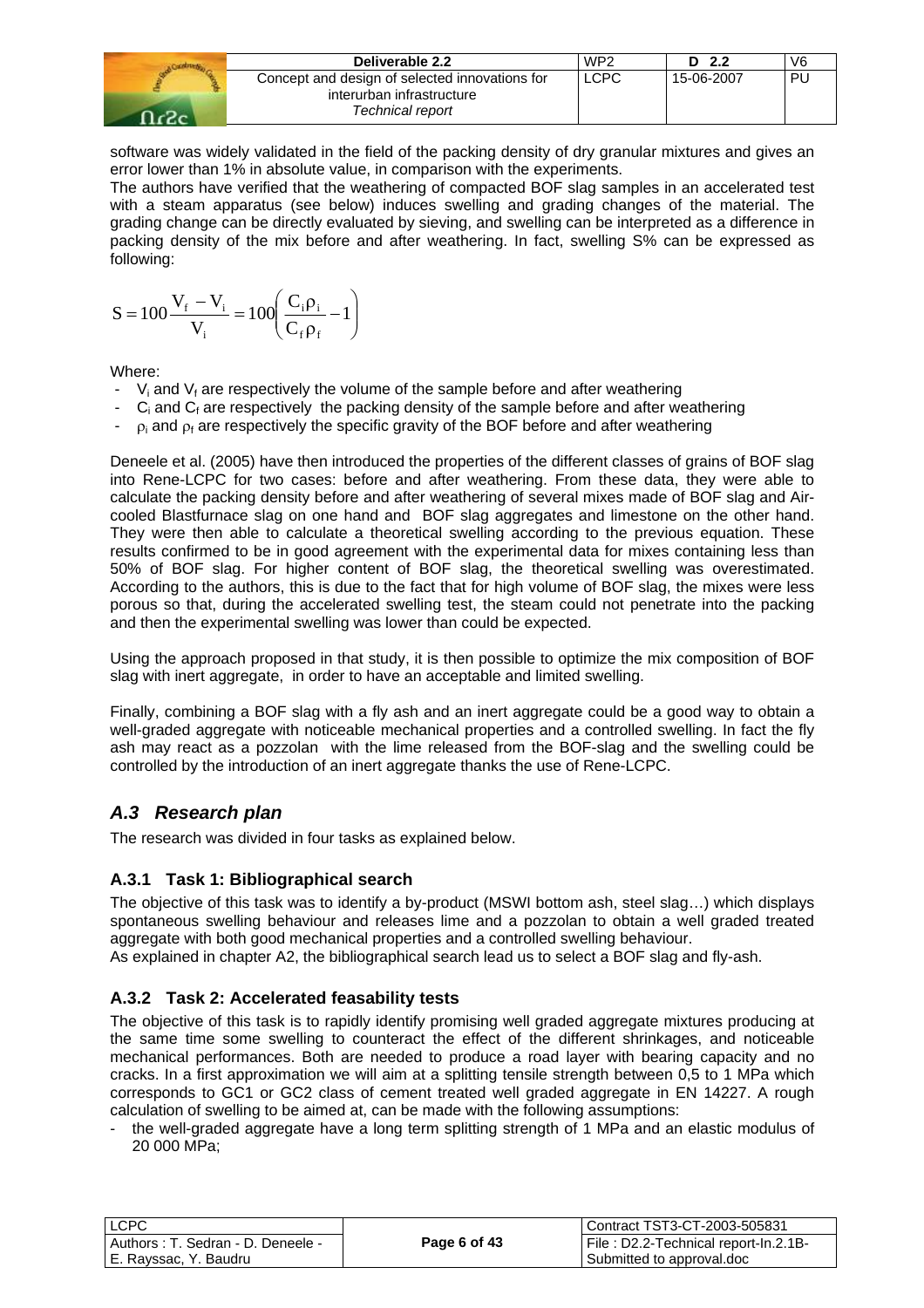| Deliverable 2.2                                                                                 | WP <sub>2</sub> | 2.2<br>D   | V <sub>6</sub> |
|-------------------------------------------------------------------------------------------------|-----------------|------------|----------------|
| Concept and design of selected innovations for<br>interurban infrastructure<br>Technical report | <b>LCPC</b>     | 15-06-2007 | PU             |

- the well-graded aggregate has a thermal expansion coefficient around  $10^{-6}$  °C, and the layer may be submitted to a maximum temperature variation in a range of 30°C (between night and day and summer and winter). This lead to a maximum 300  $10^{-6}$  shrinkage between hot period and cold one;
- autogeneous shrinkage of the well graded aggregate is negligible and its drying shrinkage is around 300 10-6.

The well graded aggregate is then submitted to a maximum 600  $10^{-6}$  strain, yet the acceptable strain at long term before cracking is  $1/20000=50$  10<sup>-6</sup>. So the swelling should be at least 250 10<sup>-6</sup>. In fact this value is probably strongly underestimated because swelling may occur at young age while the well graded aggregate has a low value of elastic modulus. In that case strains generate few compressive strength to counteract the effect of thermal shrinkage which occurs during the all life of the road when the elastic modulus is higher. Moreover part of the benefit of the swelling may be lost with time due to relaxation in the material.

In that task, different mixtures of well graded aggregate will be designed with the by-product, the pozzolan and an inert aggregate. On that mixes the following test will be made:

- the determination of the water content and the density at the optimum proctor as classically done for such road material;
- samples will be produced and submitted to a 90°C curing for some days in order to accelerate the swelling reaction.
- free shrinkage/swelling as well as elastic modulus and splitting tensile strength will be measured at the end of the curing period;

At the end of this task, the mixtures with good swelling behaviour in unrestrained conditions and good mechanical properties will be selected for the further step.

## **A.3.3 Task 3: Validation of the concept at 20°C**

In case of success in task 2, the selected mixtures will be tested in the same way but at 20°C and at longer term. In fact, 20°C is more representative of the temperature during the road life, moreover the temperature has a great influence on the chemical reactions involved: expansion of free lime, pozzolanic reaction between lime and fly ash. So the evolution of swelling compared to that of the elastic modulus and tensile strength may change in great proportions compared to tests at 90°C.

The knowledge of the elastic modulus and the shrinkage/swelling in unrestrained conditions is in fact not sufficient to evaluate the cracking risk in restrained conditions for different reasons: we have to account on the relaxation occurring in the mix, there may be interaction between swelling and compression… That is why a direct shrinkage test in restrained conditions should be realized with the best mixes.

Based on these results a preliminary pavement design could be realized.

#### **A.3.4 Task 4: Material physico-chemical characterization**

This task will be dedicated to the characterization of the different components and the analysis of the different mixes to describe the hydration reaction.

## **A.3.5 Expected results**

At the end of the research the following products could be expected:

- validation of the feasibility of a well-graded aggregate made of steel slag and fly ash showing a swelling behaviour and mechanical properties of cement-treated well-grade aggregate;
- validation of the absence of cracking with such material;
- a typical mix-design;
- material data that can be used in a road structural calculation;
- preliminary pavement design using the innovative material

| <b>ILCPC</b>                         |              | Contract TST3-CT-2003-505831         |
|--------------------------------------|--------------|--------------------------------------|
| l Authors : T. Sedran - D. Deneele - | Page 7 of 43 | File: D2.2-Technical report-In.2.1B- |
| I E. Ravssac. Y. Baudru              |              | Submitted to approval.doc            |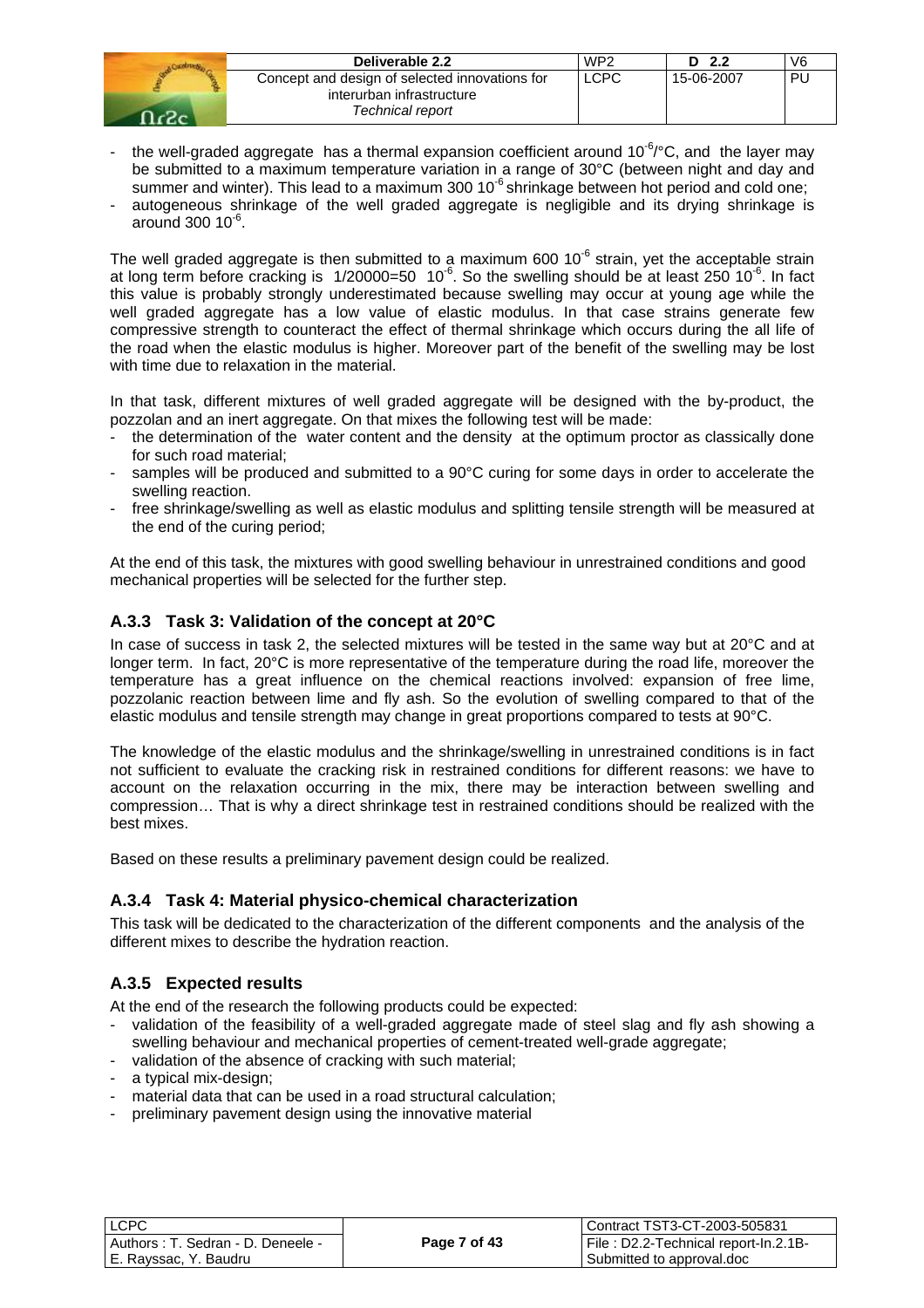| 8<br>٥ |  |
|--------|--|

| Deliverable 2.2                                | WP <sub>2</sub> | - 2.2<br>D | V6 |
|------------------------------------------------|-----------------|------------|----|
| Concept and design of selected innovations for | <b>LCPC</b>     | 15-06-2007 | PU |
| interurban infrastructure                      |                 |            |    |
| Technical report                               |                 |            |    |

# **B - Results**

## *B.1 Selection and characterization of the constituents*

Materials selected for this study were:

- a 0-10 mm fresh Basic Oxygen Furnace slag (the same as presented in Deneele et al. (2005) ) representative of French production

- a 0/6 mm and a 10/20mm "Le Boulonnais" limestone

- coal fly ashes from Surchiste company

- a quicklime (activator)

The technical sheets describing these components are given in Annex E1

As explained in paragraph A-2, the theoretical estimation of the mixes swelling is based on the difference in packing density between a fresh mix and the same mix after weathering, calculated with René–LCPC software. The calculation of these packing densities requires the preliminary following data for the different components:

- the grading curve;
- the specific gravity;
- the packing density.

For the BOF slag, these properties were determined before and after weathering. As the other components were assumed to be inert, their characterization was made only without weathering. The effect of weathering on the slag particles is assumed to be dependant on their size. So, for a better characterization of the slag before and after weathering, its was first separated by sieving it in five fractions. Each fraction was then characterized individually. The respective percentage of each fraction is indicated in Table B.1.

| Fraction   |        |
|------------|--------|
| 0µ/80µ     | 13.90% |
| 80µ/315µ   | 21.20% |
| 315µ/2mm   | 17.10% |
| 2mm/6.3mm  | 22.20% |
| 6.3mm/10mm | 25.60% |

#### **Table B.1: Percentage of each fraction in the fresh BOF-slag 0/10**

For particles coarser than 80µm, the weathering procedure was carried out according to the procedure in EN 1744-1, paragraph 19.3, but a modification was brought to the classical procedure since samples were subjected to a very slight compaction with the vibrating table. The steam test equipment available at LCPC is described in the following graphics.

Another weathering procedure was applied to the finest aggregate class. In fact, when submitting the 0/0.08 mm fraction to the steam test, we observed a sudden raising of the slag sample and covering surcharge, which exceeded the height of the cylinder. Consequently, we have chosen to weather this finest fraction by immersion in water at 110°C (chamber temperature) during five days.

| LCPC                               |              | Contract TST3-CT-2003-505831         |
|------------------------------------|--------------|--------------------------------------|
| Authors : T. Sedran - D. Deneele - | Page 8 of 43 | File: D2.2-Technical report-In.2.1B- |
| E. Rayssac, Y. Baudru              |              | Submitted to approval.doc            |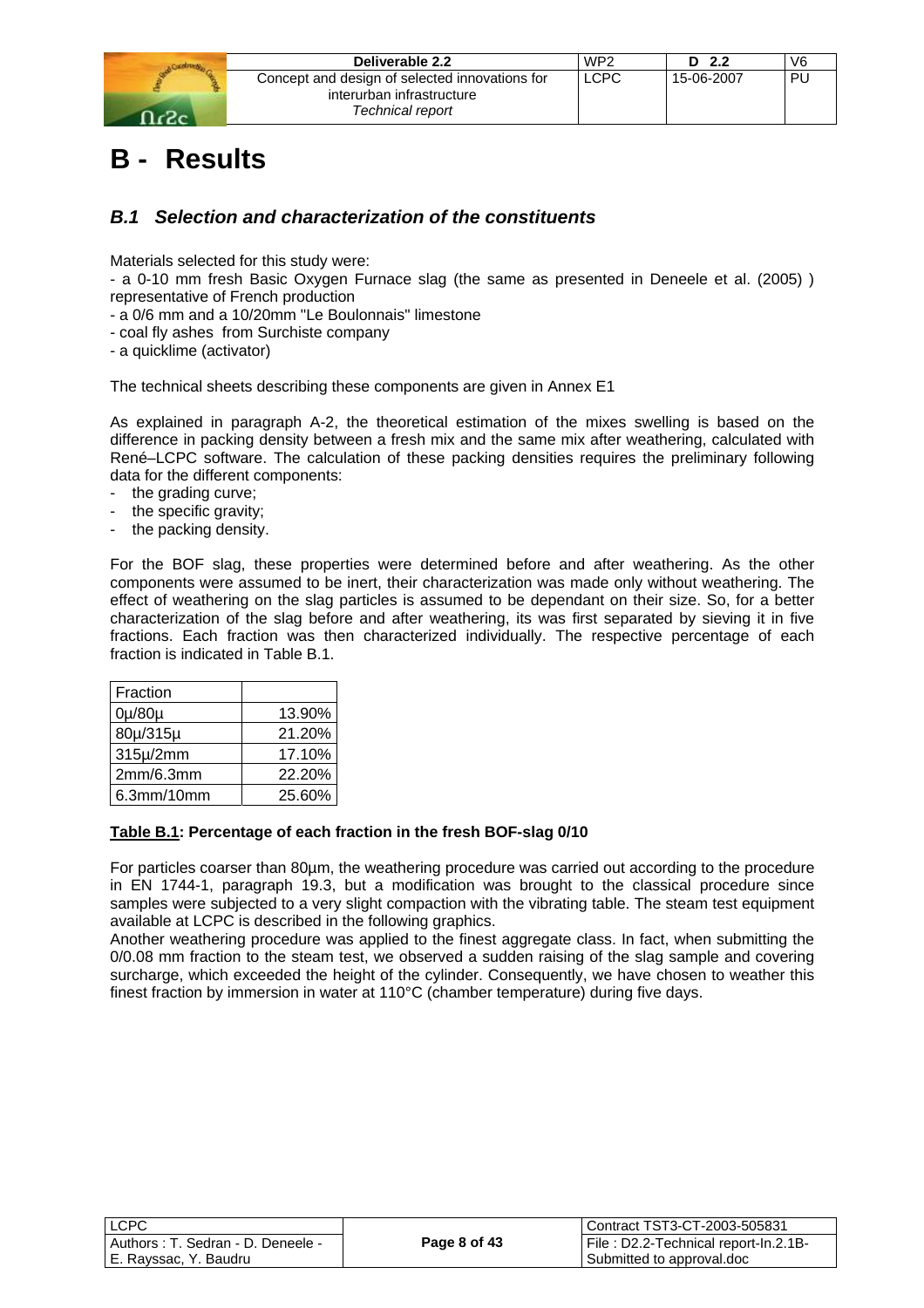| Deliverable 2.2                                                                                 | WP <sub>2</sub> | - 2.2      | V6 |
|-------------------------------------------------------------------------------------------------|-----------------|------------|----|
| Concept and design of selected innovations for<br>interurban infrastructure<br>Technical report | LCPC            | 15-06-2007 | PU |



**Graphic B.1: Principle of the steam apparatus: the sample is submitted to a steam flow while its height is monitored versus time** 



**Graphic B.2: Vibration table and steel cylinder for the compaction of the granular sample** 

| <b>LCPC</b> |                                    |
|-------------|------------------------------------|
|             | Authors : T. Sedran - D. Deneele - |
|             | E. Rayssac, Y. Baudru              |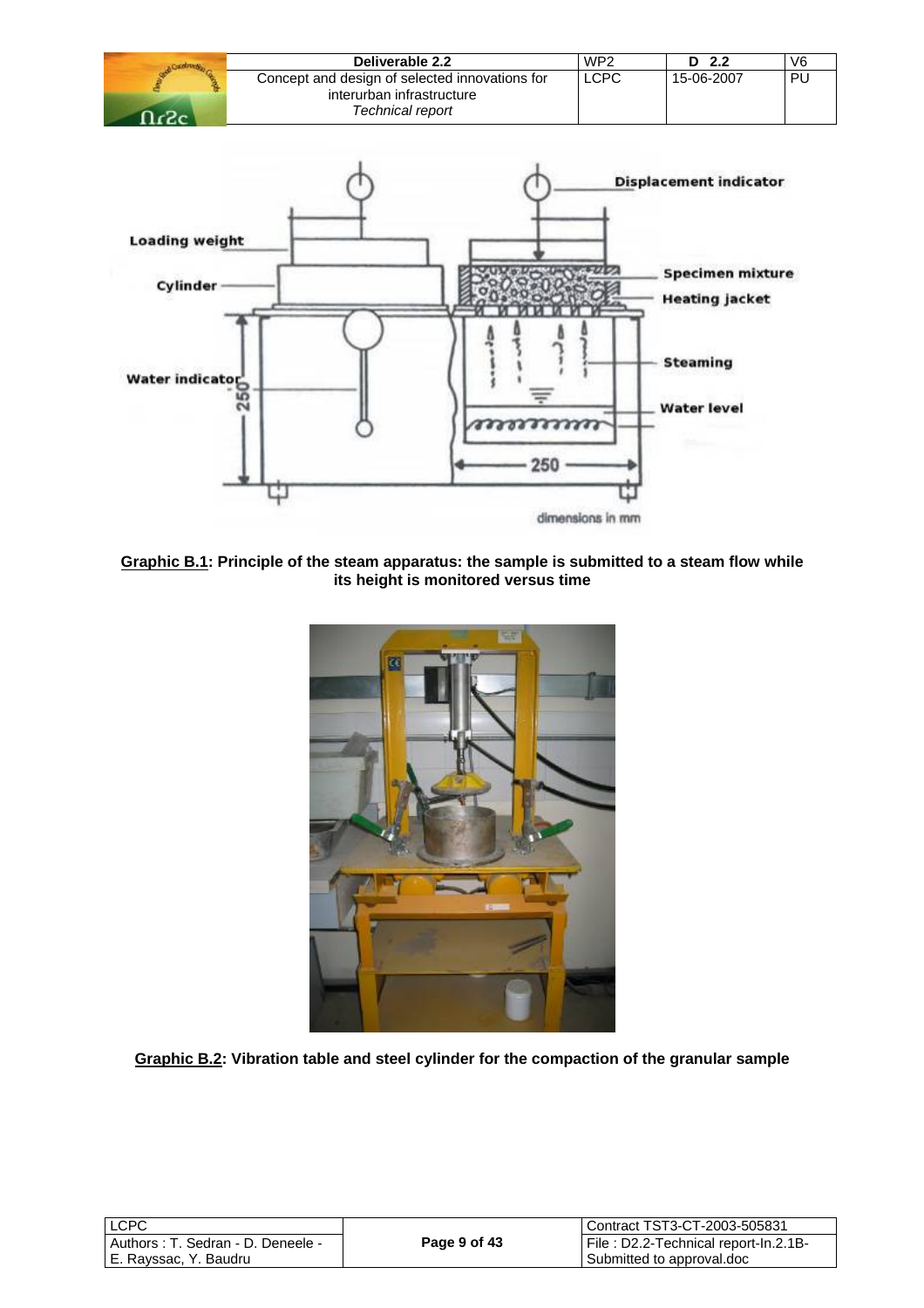| Deliverable 2.2                                | WP <sub>2</sub> | D $2.2$    | V6 |
|------------------------------------------------|-----------------|------------|----|
| Concept and design of selected innovations for | <b>LCPC</b>     | 15-06-2007 | PL |
| interurban infrastructure                      |                 |            |    |
| Technical report                               |                 |            |    |



**Graphic B.3: View of the apparatus with two samples** 

The grading curves of the different components were determined by sieving, according to NF EN 933.1 for particles with a diameter greater than 80 µm, and with a Malvern laser granulometer for finer particles (see Graphic B.4). For the slag before and after weathering, the grading curve was calculated from the grading curve of each fraction and the percentages presented in Table B.1.



**Graphic B.4: Grading curves of the components** 

| l LCPC                               |               | Contract TST3-CT-2003-505831         |
|--------------------------------------|---------------|--------------------------------------|
| l Authors : T. Sedran - D. Deneele - | Page 10 of 43 | File: D2.2-Technical report-In.2.1B- |
| l E. Ravssac. Y. Baudru              |               | Submitted to approval.doc            |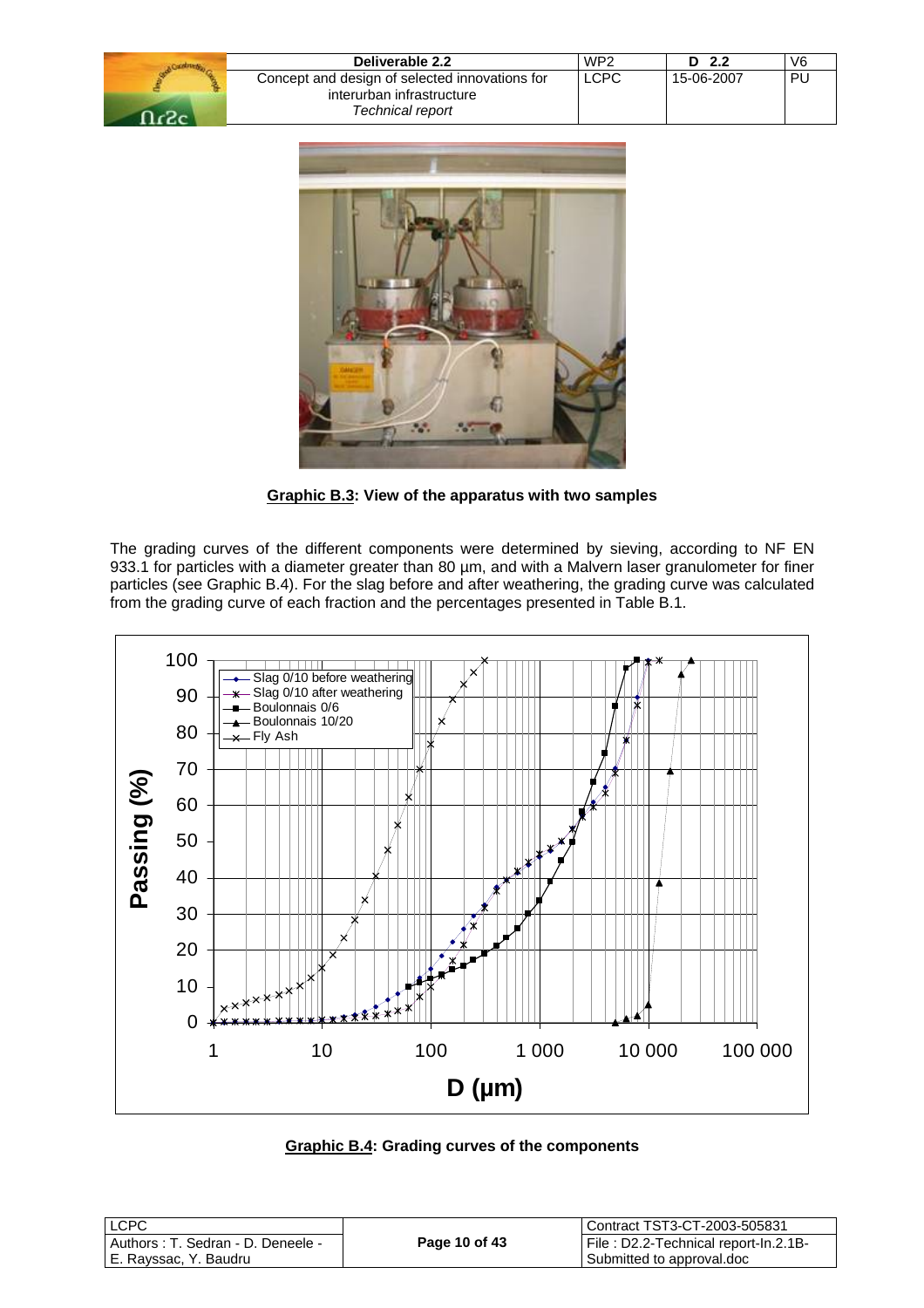| Deliverable 2.2                                                                                 | WP <sub>2</sub> | - 2.2<br>D. |     |
|-------------------------------------------------------------------------------------------------|-----------------|-------------|-----|
| Concept and design of selected innovations for<br>interurban infrastructure<br>Technical report | <b>LCPC</b>     | 15-06-2007  | DH. |

The density measurements were made according NF EN 1097-6 for fraction upper than 0.080 mm and EN NF 1097-7 for fraction lower than 0.080 mm. Ethanol was used BOF slag aggregates in order to avoid any slag hydration during the test (see Table B.2); Ethanol was also used for fly ash.

|                          | <b>Without</b> | After      |
|--------------------------|----------------|------------|
| <b>Material</b>          | weathering     | weathering |
| Slag fraction 0/80µ      | 2.75           | 2.88       |
| Slag fraction 80µ/315µ   | 2.76           | 2.88       |
| Slag fraction 315µ/2mm   | 2.96           | 2.99       |
| Slag fraction 2mm/6.3mm  | 3.06           | 3.11       |
| Slag fraction 6.3mm/10mm | 3.09           | 3.14       |
| Limestone 0/6.3 mm       | 2.64           |            |
| Limestone 10/20          | 2.67           |            |
| Fly Ash                  | 2.16           |            |

## Table B.3: Specific gravity of the components (in g/cm<sup>3</sup>)

Packing density measurements were carried out on the aggregate size ranging between 0.08 and 20 mm following a method recently developed at LCPC (de Larrard et al. 2003, Lédée et al. 2004 ). This method consists in measuring the apparent volume of a 7 kg (+/-3g) sample of a granular fraction put in a cylinder and submitted to a compaction on a chock table under pressure of 10 kPa (see the following graphic). For the size fraction lower than 0.08 mm, the packing density was evaluated with the Rigden test (NF EN 1097-4). These two tests were assumed to correspond to a compaction index of 9.



**Graphic B.5: Principle of packing density measurement in dry conditions. The apparent volume is deduced from the height of the sample after compaction.** 

| <b>ILCPC</b>                         |               | Contract TST3-CT-2003-505831         |
|--------------------------------------|---------------|--------------------------------------|
| l Authors : T. Sedran - D. Deneele - | Page 11 of 43 | File: D2.2-Technical report-In.2.1B- |
| l E. Ravssac. Y. Baudru              |               | Submitted to approval.doc            |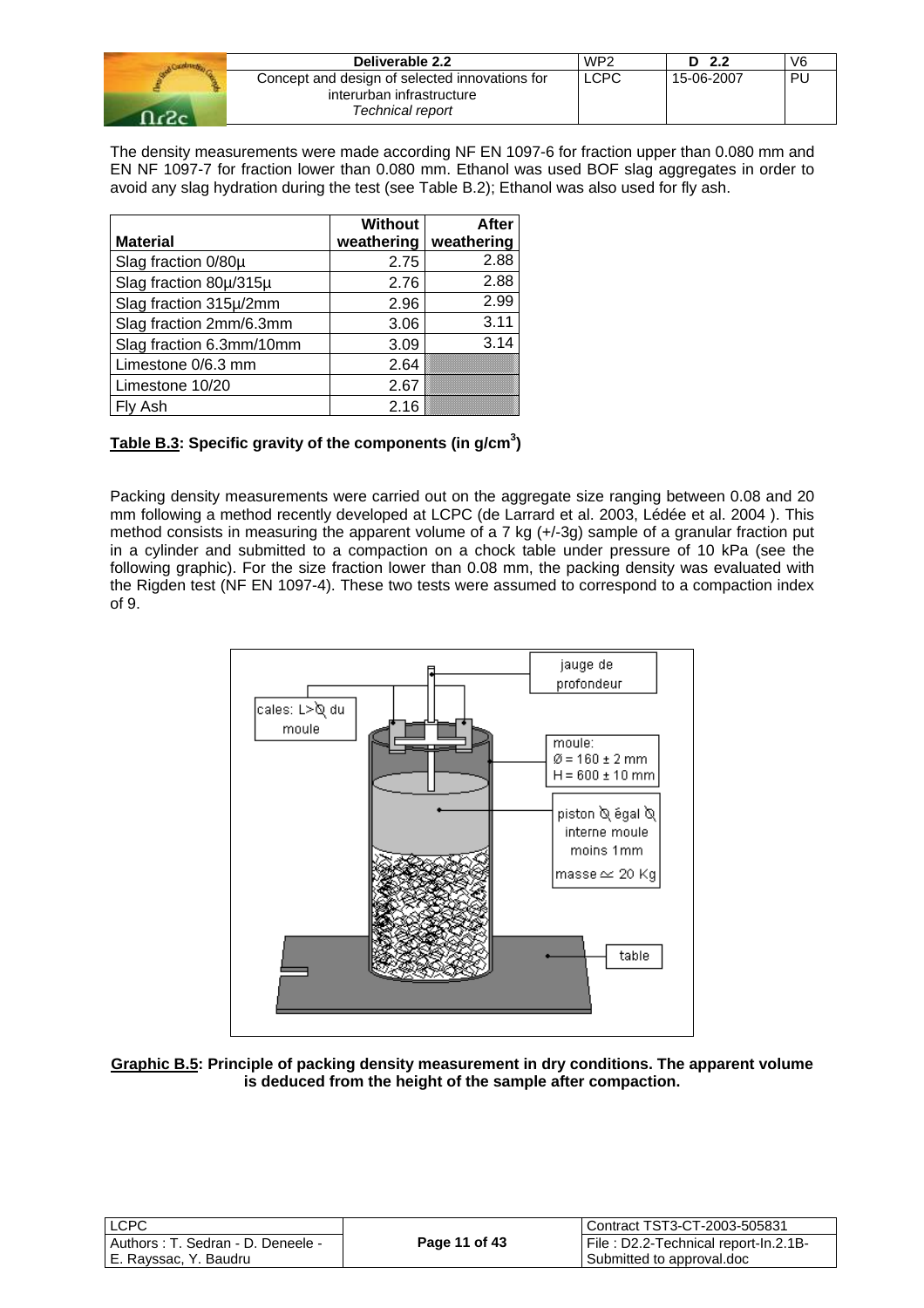|       | Deliverable 2.2                                | WP <sub>2</sub> | D <sub>2.2</sub> | V <sub>6</sub> |
|-------|------------------------------------------------|-----------------|------------------|----------------|
|       | Concept and design of selected innovations for | LCPC            | 15-06-2007       | <b>PL</b>      |
|       | interurban infrastructure                      |                 |                  |                |
| ⊸כ∠ ב | Technical report                               |                 |                  |                |

The packing density of the fly ash was estimated from a water demand test (Sedran 1999, de Larrard 1999). This test consists in determining the water content necessary to transform a sample of powder from a wet soil state to an homogeneous paste state. This measurement corresponds to a compaction index of 6.7.

|                          | <b>Without</b> | After      |
|--------------------------|----------------|------------|
| <b>Material</b>          | weathering     | weathering |
| Slag fraction 0/80µ      | 0.46           | 0.43       |
| Slag fraction 80µ/315µ   | 0.444          | 0.392      |
| Slag fraction 315µ/2mm   | 0.482          | 0.446      |
| Slag fraction 2mm/6.3mm  | 0.551          | 0.533      |
| Slag fraction 6.3mm/10mm | 0.568          | 0.548      |
| Limestone 0/6.3 mm       | 0.628          |            |
| Limestone 10/20 mm       | 0.574          |            |
| Fly Ash                  | 0.601          |            |

**Table B.3: Packing densities of the components** 

In conclusion, it can be observed that the weathering mainly leads to:

- a decrease of the packing density (mean value -7%);
- almost no change in the specific gravity (mean value  $+2,5\%$ );
- aggregation of small particles and splitting of coarse particles.

All these data are summarized in Annex E2 and used to calibrate the components for a further use in René-LCPC: the packing densities of the individual granular classes (ie grains between two consecutive sieves) are supposed to be all the same for a given fraction. This value is calibrated to find back the experimental packing density of the fraction (which is considered as a mix of the individual classes according to its own grading curve).

The total composition of BOF slag and coal fly ashes was analysed with inductively coupled plasma emission spectroscopy, ICP and x-ray diffraction XRD. Microscopic examinations were performed on fresh BOF slag. Slag particles were set in resin, cut and polished with carbon. Polished sections were studied by reflected light optical microscopy and with an Environmental Scanning Electron Microscope (FEI Quanta 400) with an EDAX/EDS system operating at 20 kV. Free lime content of BOF slag was analysed by the Leduc method.

## *B.2 Accelerated feasibility tests at 80°C*

#### **B.2.1 Determination of the reactivity of the fly ash**

In order to evaluate the reactivity of the fly ash activated by the quick lime, we have measured the compressive strength of 4x4x16 mm samples according to EN 196-1. The following table summarises the results obtained.

The measurements were made after a curing at 80°C (the sample were protected from desiccation).They confirm the reactivity of the selected fly ash with the lime. Moreover, one measurement was also done at 90 days after a 20°C curing. It shows that value at 7 days at 80°C underestimates the reactivity of the fly ash at long term at 20°C.

| <b>LCPC</b>                        |
|------------------------------------|
| Authors : T. Sedran - D. Deneele - |
| E. Rayssac, Y. Baudru              |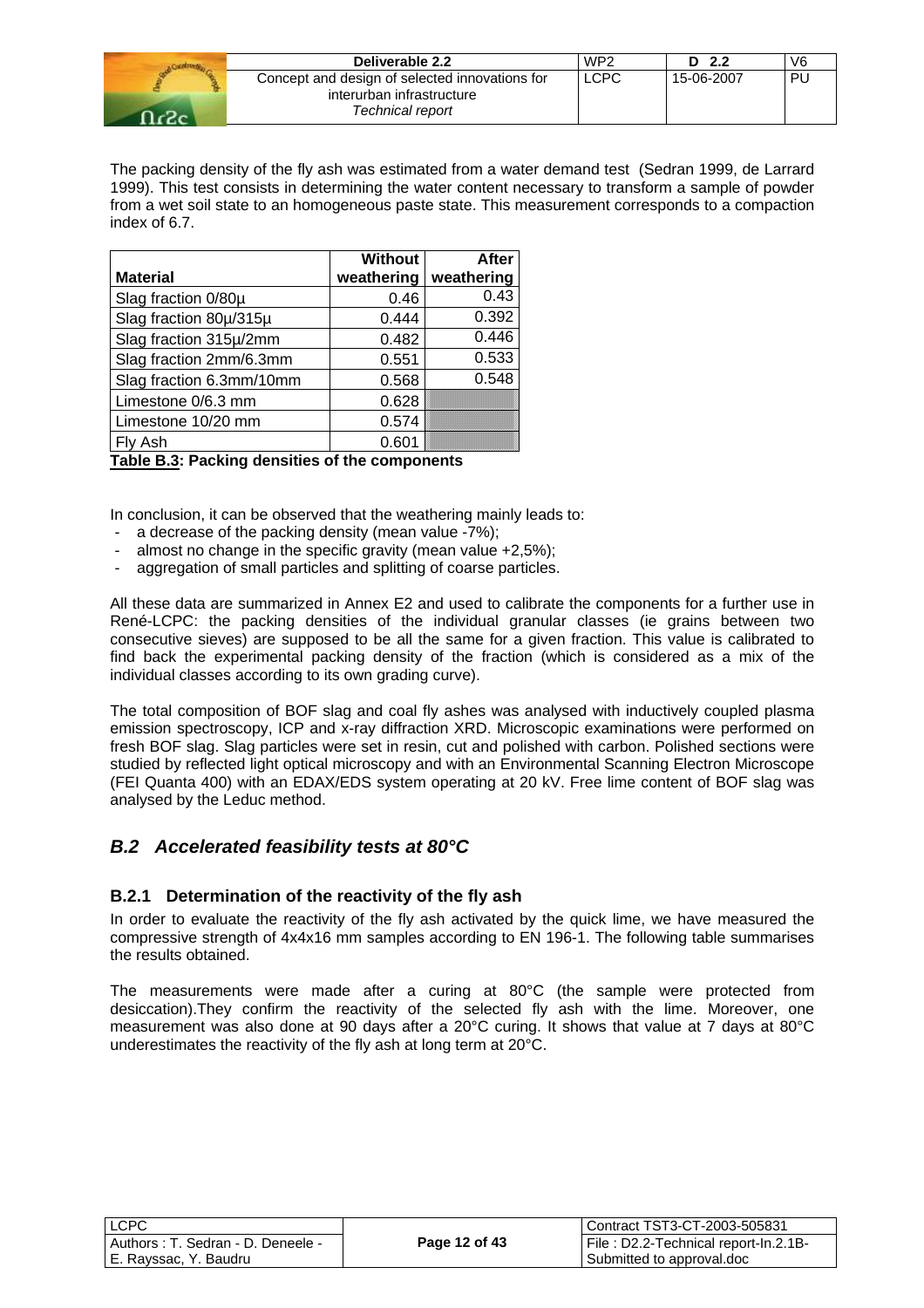| Deliverable 2.2                                                                                 | WP <sub>2</sub> | D 2.2      | V6 |
|-------------------------------------------------------------------------------------------------|-----------------|------------|----|
| Concept and design of selected innovations for<br>interurban infrastructure<br>Technical report | LCPC            | 15-06-2007 | РL |

| Water<br>(in g) | Fly ash CaO<br>(in g) | (in g) | CaO/Fa | Normalized<br>sand (in g) | Compressive<br>strength (in MPa) (in days) | Age | Curing<br>temp<br>(in °C) |
|-----------------|-----------------------|--------|--------|---------------------------|--------------------------------------------|-----|---------------------------|
| 220             | 314                   | 31,4   | 0,10   | 1350                      | 2,62                                       |     | 80                        |
| 220             | 314                   | 47,1   | 0,15   | 1350                      | 2,75                                       |     | 80                        |
| 220             | 314                   | 62,8   | 0,20   | 1350                      | 3,26                                       |     | 80                        |
| 220             | 314                   | 94,2   | 0,30   | 1350                      | 4,07                                       |     | 80                        |
| 220             | 314                   | 94,2   | 0,30   | 1350                      | 7,77                                       | 90  | 20                        |
| 220             | 314                   | 53,4   | 0,17   | 1350                      | 4,74                                       | 15  | 80                        |

### **Table B.4: Mortar composition and compressive strength**

## **B.2.2 Determination of the first well-graded aggregate to be tested**

The measurements made on the BOF-slag have shown that they contain approximately a total of 10% of free lime and that only 50% of this lime can be hydrated. Moreover the European norm EN 14227-3 and the French one NF 98118 suggest for classical fly ash/lime well graded aggregate the following mean dosages:

- 10% of fly ash (between 8 to 12%)
- 1,7% of CaO (1,4 to 2,1) or 2,5% of Ca(OH)<sub>2</sub> (2 to 3%)

These data lead to select a ratio of CaO/FA=0.17 in our mixes. When possible the CaO will be bring by the BO-slag. Which means a ratio BOF slag/ FA= 3.4. The previous results show that this ratio is not the best on the mechanical point of view but seems to be a good technical compromise between cost and mechanical properties.

René-LCPC software was used to generate different preliminary recipes (see Table B.5) with different theoretical swelling. Note that these swelling are probably overestimated here as the model was developed for packing without any hydraulic or pozzolanic reaction. In the present case, strength and so elastic modulus of the different mixes are expected to increase, thus restraining the swelling.

The assumptions of the calculations were the following:

- the packing index corresponding to the moulding of the sample is fixed 12. This value was fitted from the one obtained for packing at optimum proctor by Pouliot et al (2001). It is lower than the 14.44 value calibrated from the experiments made on the vibration table (see Graphic B.2) by Deneele et al. (2005) on dry mixes (this value is slightly different from the one obtained by these authors due to small correction in Rene-LCPC of the data concerning the fines particles of the BOF-slag). Yet the proctor value is supposed to be more representative of on site compaction;
- the calculations are made with no wall effect to be representative of free swelling of a huge sample of material.

In the first series (F1, F2, F3) we have:

- fixed the BOF-Slag/FA ratio to 3.4. By this way we have made the assumption that all the quick lime necessary for the fly ash was furnished by the slag;
- varied the BOF-Slag /limestone ratio to generate different swelling values. In a first time we have only selected the 10/20 limestone in order lessen the granular interaction with the slag particles. This theoretically allows moderate values of swelling even with high volume of slag ("the slag particles expand between the coarse inert particles with few effect on their packing arrangement). The following graphic shows the simulations obtained with these assumptions.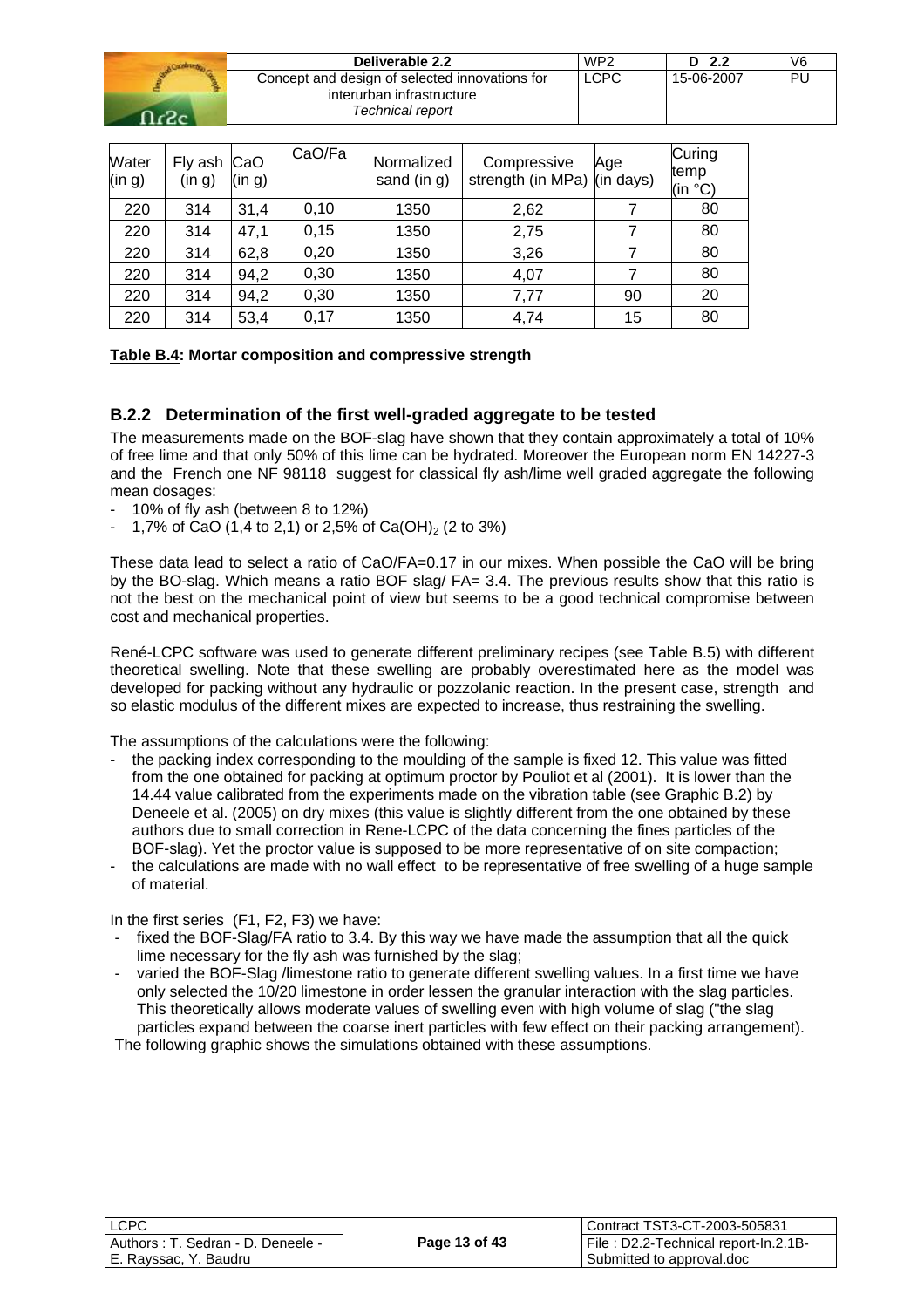| Deliverable 2.2                                                                                 | WP <sub>2</sub> | - 2.2<br>D | V <sub>6</sub> |  |
|-------------------------------------------------------------------------------------------------|-----------------|------------|----------------|--|
| Concept and design of selected innovations for<br>interurban infrastructure<br>Technical report | <b>LCPC</b>     | 15-06-2007 | PU             |  |



### **Graphic B.5: Theoretical swelling in% calculated with René-LCPC for the first series**

In the second series (F1, F4, F5) we have:

- the same BOF-Slag /limestone as in the first series to keep almost the same swelling level;
- imposed a content of 10% of fly ash to aim at higher theoretical mechanical properties (before swelling). In that case the quick lime furnished by the slag is not sufficient and we have to add directly a pat of it to maintain the CaO/FA ratio constant.

In the third series (F6, F7,F8) we have tried to cover almost the same range of theoretical swelling values but part of the limestone 10/20mm was replaced by limestone 0/6 to improve the grading of the well graded aggregate (see the granular specifications NF EN 14227-3) and increase the packing density (according to NF EN 14227-3 a value higher than 0.85 at the optimum proctor is required).

| Mix            | <b>Fly</b> | Lime  | Lime     | <b>Steel</b> | Cao            | Ca0/CV | LD 0-10   | Initial     | Initial dry | Theoretical |
|----------------|------------|-------|----------|--------------|----------------|--------|-----------|-------------|-------------|-------------|
|                | Ash        | stone | stone    | slag         | $(\%)$         |        | (% except | theoretical | apparent    | swelling    |
|                | (%)        | 10/20 | 0/6      | $0 - 10$     |                |        | CV and    | porosity    | density     | $(\% )$     |
|                |            | (%)   | $(\%)$   | $(\% )$      |                |        | Cao)      |             | $(kg/m^3)$  |             |
|                |            |       |          |              |                |        |           |             |             |             |
| F <sub>1</sub> | 10         | 56    | 0        | 34           | 0              | 0.17   | 37.8      | 0.1959      | 2162        | 2.63        |
| F <sub>2</sub> | 7          | 69.2  | $\Omega$ | 23.8         | 0              | 0.17   | 25.6      | 0.2455      | 2025        | 1.29        |
| F <sub>3</sub> | 4          | 82.4  | $\Omega$ | 13.6         | 0              | 0.17   | 14.2      | 0.3105      | 1846        | 0.60        |
|                |            |       |          |              |                |        |           |             |             |             |
| F <sub>1</sub> | 10         | 56    | $\Omega$ | 34           | $\overline{0}$ | 0.17   | 37.8      | 0.1959      | 2162        | 2.63        |
| F <sub>4</sub> | 10         | 66.4  | $\Omega$ | 23.1         | 0.5            | 0.17   | 25.8      | 0.2226      | 2070        | 1.30        |
| F <sub>5</sub> | 10         | 76.3  | 0        | 12.6         | 1.1            | 0.17   | 14.2      | 0.2634      | 1943        | 0.60        |
|                |            |       |          |              |                |        |           |             |             |             |
| F <sub>6</sub> | 10         | 41    | 15       | 34           | $\overline{0}$ | 0.17   | 37.8      | 0.191       | 2181.5      | 3.23        |
| F7             | 10         | 48.8  | 17.6     | 23.1         | 0.5            | 0.17   | 25.8      | 0.1725      | 2210.1      | 2.02        |
| F <sub>8</sub> | 10         | 56.3  | 20       | 12.6         | 1.1            | 0.17   | 14.2      | 0.1635      | 2213.9      | 0.93        |

**Table B.5: Theoretical swelling of different well graded aggregate calculated with Rene-LCPC software**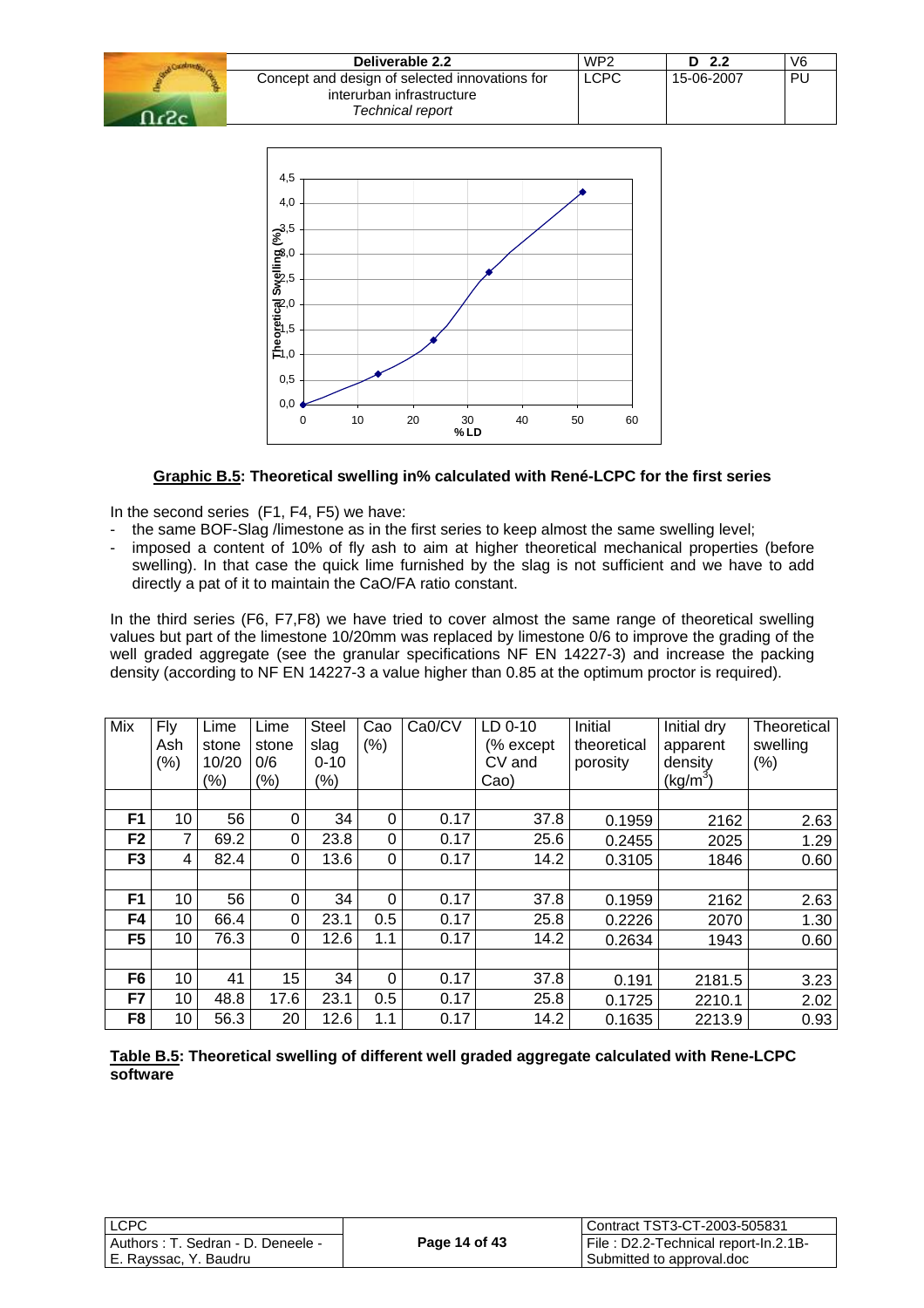| Deliverable 2.2                                                                                 | WP <sub>2</sub> | D <sub>2.2</sub> | V6        |
|-------------------------------------------------------------------------------------------------|-----------------|------------------|-----------|
| Concept and design of selected innovations for<br>interurban infrastructure<br>Technical report | <b>LCPC</b>     | 15-06-2007       | <b>PU</b> |

## **B.2.3 Proctor measurements**

In a first time the water content and the dry density were determined at the optimum proctor according to NF-EN 13286-2 for the two first series. All the data obtained are presented in annex E-3.The following table summarizes the results obtained at the optimum proctor.

| Mix            | $W_{\text{opm}}(\%)$ | $pd_{\text{opm}}(t/m3)$ | Packing<br>density |
|----------------|----------------------|-------------------------|--------------------|
| F1             | 7.5                  | 2.23                    | 0.829              |
| F <sub>2</sub> | 5.5                  | 2.13                    | 0.792              |
| F3             | 3.5                  | 2.02                    | 0.754              |
| F4             | 6.8                  | 2.20                    | 0.824              |
| F <sub>5</sub> | 6.2                  | 2.16                    | 0.819              |

#### **Table B.6: Water content and dry apparent density of the mixes at the optimum proctor**

The properties at the optimum proctor were adopted to produce samples for mechanical characterisation and swelling measurements.

### **B.2.4 Mechanical results**

For each mix, 3 Ø16x32 cm cylinders were moulded by vibro-compaction with the VCEC apparatus according to NF EN 13286-3. After casting the cylinders were slowly heated to 80°C during one day, then cured at 80°C for 5 days and finally slowly refresh to 20°C during one day. The cylinders were preserved from desiccation during curing. The following table summarises the results obtained.

| Mix            | Fly<br>Ash<br>(%) | Lime<br>stone 10/20 stone 0/6<br>(9/6) | Lime<br>(9/6) | Steel slag CaO<br>$0 - 10$<br>$(\% )$ | (% ) | $p_{\text{dopm}}$<br>(t/m3) | $W_{\text{opm}}$ (%) | Spliting tensile<br>strength<br>(Mpa) |
|----------------|-------------------|----------------------------------------|---------------|---------------------------------------|------|-----------------------------|----------------------|---------------------------------------|
| F1             | 10                | 56                                     | 0             | 34                                    | 0    | 2.23                        | 7.5                  | 0.16                                  |
| F <sub>2</sub> |                   | 69.2                                   | 0             | 23.8                                  | 0    | 2.13                        | 5.5                  | 0.16                                  |
| F <sub>3</sub> | 4                 | 82.4                                   | 0             | 13.6                                  | 0    | 2.02                        | 3.5                  | 0.19                                  |
| F <sub>4</sub> | 10                | 66.4                                   | 0             | 23.1                                  | 0.5  | 2.2                         | 6.8                  | 0.35                                  |
| F5             | 10                | 76.3                                   | 0             | 12.6                                  | 1.1  | 2.16                        | 6.2                  | 0.49                                  |

#### **Table B.7: Mechanical properties of the mixes at the optimum proctor**

The results show that only limited performances in splitting tensile strength are reached with the mixes in the first series, where no quick lime is added. This can be explained in F1 by important swelling. The graphic B.6 shows that at the end of curing, cracks have appeared in the cylinders as well as brown zones which are typical of CaO hydration in the slag aggregates. In F3, the low performance is probably due to the low content of fly ash. Moreover, in that series, it is possible that even if pozzolanic reactivity is accelerated by the increase of curing temperature on one hand, the diffusion of the quick lime liberated from the slag aggregate is not accelerated on the other hand. The consequence may then be that the fly ash particles are not in contact with lime and that pozzolanic reaction does not occur much in the first week.

In the second series, F5 reach 0,5 MPa in tensile strength. This result is encouraging as theoretical swelling is around 6000 10 $^6$ . As it can be seen in graphic 7, no cracks was visible on the sample after curing.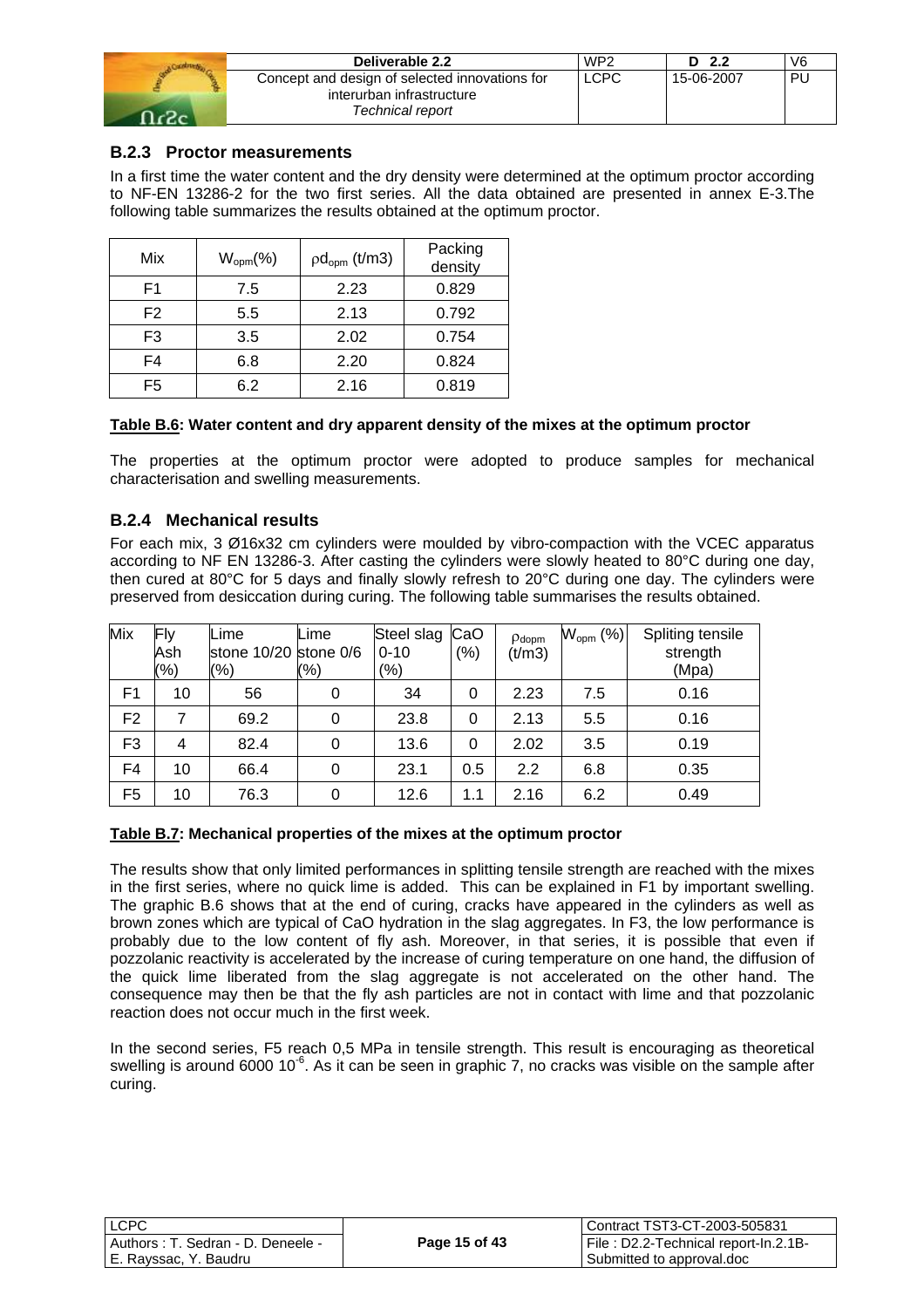| Deliverable 2.2                                                                                 | WP <sub>2</sub> | D <sub>2.2</sub> | V6        |
|-------------------------------------------------------------------------------------------------|-----------------|------------------|-----------|
| Concept and design of selected innovations for<br>interurban infrastructure<br>Technical report | <b>LCPC</b>     | 15-06-2007       | <b>PL</b> |
|                                                                                                 |                 |                  |           |





**Graphic B.6: Pictures of the F1 mix after curing. Segregation is due to the gap graded skeleton. Cracks are visible as well as brown scaling due to quicklime hydration in slag particles** 



**Graphic B.7: Pictures of the F5 mix after curing. Segregation is due to the gap graded skeleton. No cracks are visible.** 

## **B.2.5 Expansion measurement with the steam apparatus**

In a first approach, we intended to use the steam machine presented in Graphic B.1 to make the swelling measurements in accelerated conditions. This apparatus allows a steam curing at 100°C and was already equipped with a displacement indicator.

We expected to compact the well graded samples to be submitted to the steam flow with the vibrating table presented in Graphic B.2. The classical compaction protocol was 6 minutes at a frequency of (48+/- 3) Hz, with a hydraulic pressure (static load) of 35 kPa. This protocol was tested on the mix F1

| LCPC                              |               | l Contract TST3-CT-2003-505831       |
|-----------------------------------|---------------|--------------------------------------|
| Authors: T. Sedran - D. Deneele - | Page 16 of 43 | File: D2.2-Technical report-In.2.1B- |
| E. Rayssac, Y. Baudru             |               | Submitted to approval.doc            |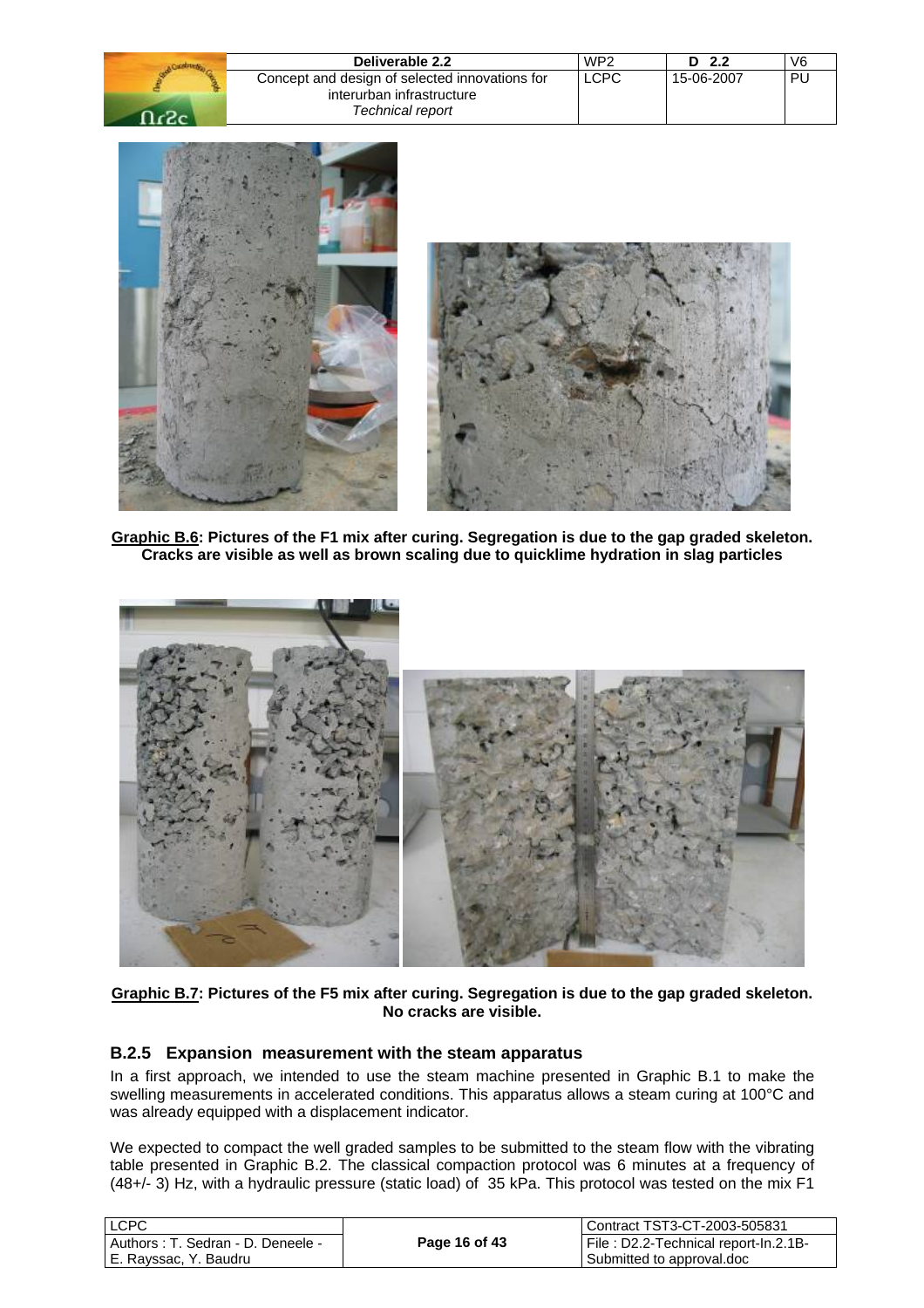| Deliverable 2.2                                                             | WP <sub>2</sub> | D 2.2      | V <sub>6</sub> |
|-----------------------------------------------------------------------------|-----------------|------------|----------------|
| Concept and design of selected innovations for<br>interurban infrastructure | LCPC            | 15-06-2007 | DI.            |
| Technical report                                                            |                 |            |                |

but it failed to give a voids content around 17,1% as obtained in the proctor test. So, before measuring any expansion displacement, we had to test other compaction protocols to have a well graded sample representative of the in-site job. The following table summarizes the different tests done. We finally choose the last protocol which gives a voids content very near of the aim.

| <b>Compaction protocol</b>                                            | <b>Final void</b><br>content (%) |
|-----------------------------------------------------------------------|----------------------------------|
|                                                                       | 31,6%                            |
| Vibration table+ sample with<br>$W = 7,5%$                            | 33,1%                            |
|                                                                       | 33.8%                            |
| Vibration table + sample dry                                          | 19.1%                            |
| Hand-held proctor hammer +<br>Vibration table + sample with<br>W=7,5% | 18.8%                            |

## **Table B.8: Mechanical properties of the mixes at the optimum proctor**

Then two first expansion tests were realized on the F1 mix up to 168 hours under the steam flow at 100 °C. The following graphic describes a typical result obtained. It presents different areas:

- Area A: in first 2-3 hours, the pressure increases in the chamber and push the sample with a displacement which reaches +0.4mm;
- Area B: the curve shows very small fluctuations (negative and positive) less than 0.01mm while water was regularly added in the steam unit;
- Area C: its corresponds to an accidental and brutal failure of steam flow during approximately 43 hours, due to a the temperature decrease in the chamber. Then displacement decreased from +0.4 to 0.2 and came back to +0.4 when steam flow restarted
- Area D: after cutting the steam flow, the sample comes back to a balance position around +0.2 mm.



**Graphic B.8: Displacement record versus time (F1 mix)** 

| LCPC                              |               | Contract TST3-CT-2003-505831         |
|-----------------------------------|---------------|--------------------------------------|
| Authors: T. Sedran - D. Deneele - | Page 17 of 43 | File: D2.2-Technical report-In.2.1B- |
| l E. Ravssac. Y. Baudru           |               | Submitted to approval.doc            |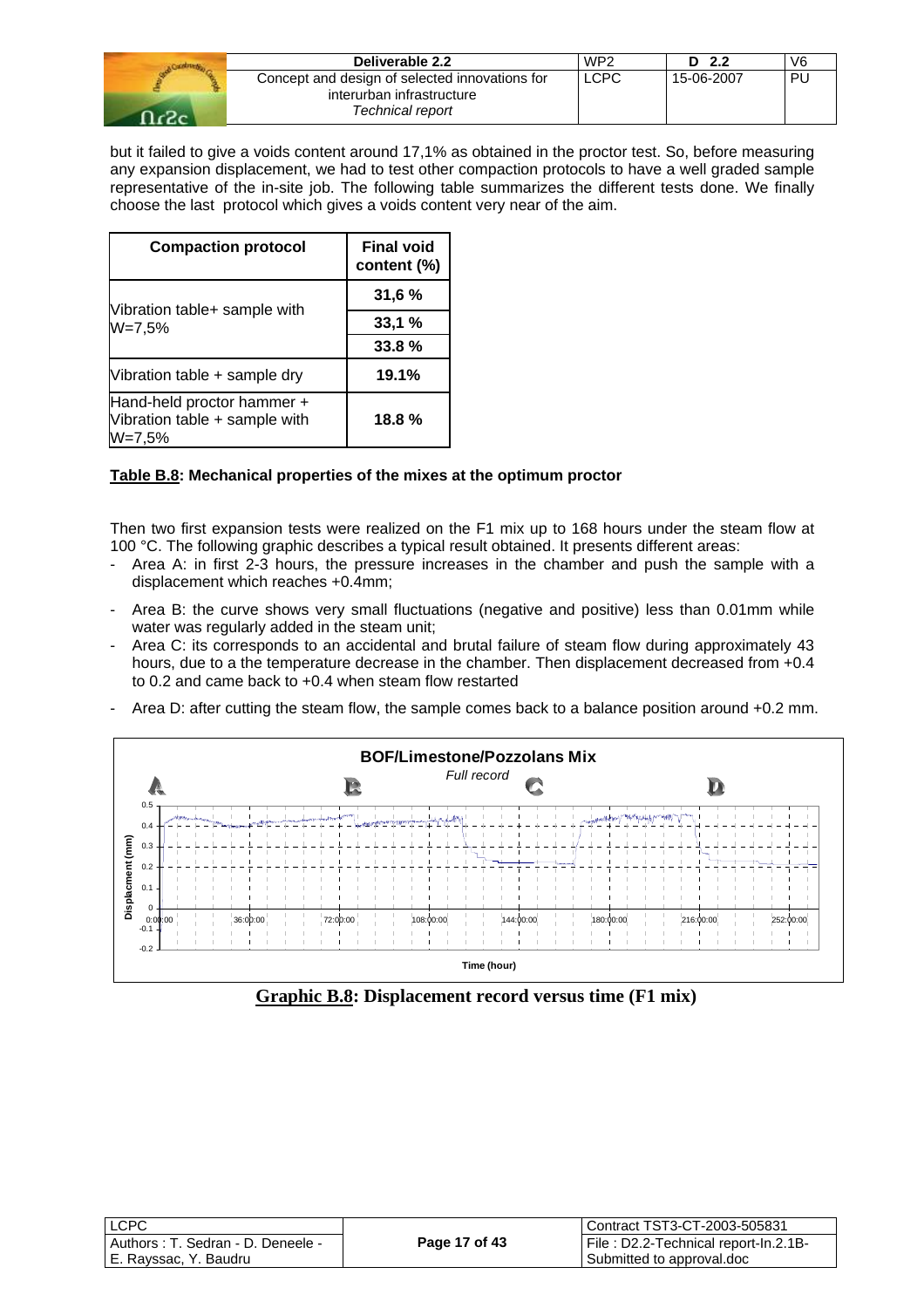

**Graphic B.9: Temperature record versus time (F1 mix)**

**Time (Hour)**



**Graphic B.10: resulting expansion (in %) calculated after correction of the lifting movements** 

These observations seem to show that in fact the steam is not able to go through the sample because of the low porosity of the sample. So we have a piston effect which is the main explanation of the displacement steps. Cutting off this piston effect we have calculated the residual expansion. It can be seen on the graphic 10 that the results are quite erratic and final value limited to less than 0,1% while a theoretical value up to 2% was expected, and several cracks were observed on Ø16x32 cylinder (see Graphic B.6). So it seems that it is not relevant to use the steam apparatus for the accelerated swelling measurements and that we have to develop another system.

## **B.2.6 Development of a new method for swelling measurements**

Using the procedure classically used for concrete samples, the idea is to include two steel inserts on in the two faces of a Ø16x 32 cm. The distance between these two inserts will then be measured at different ages with the measurement device presented in the following graphic

| LCPC                                 |               | Contract TST3-CT-2003-505831         |
|--------------------------------------|---------------|--------------------------------------|
| ' Authors : T. Sedran - D. Deneele - | Page 18 of 43 | File: D2.2-Technical report-In.2.1B- |
| E. Rayssac, Y. Baudru                |               | Submitted to approval.doc            |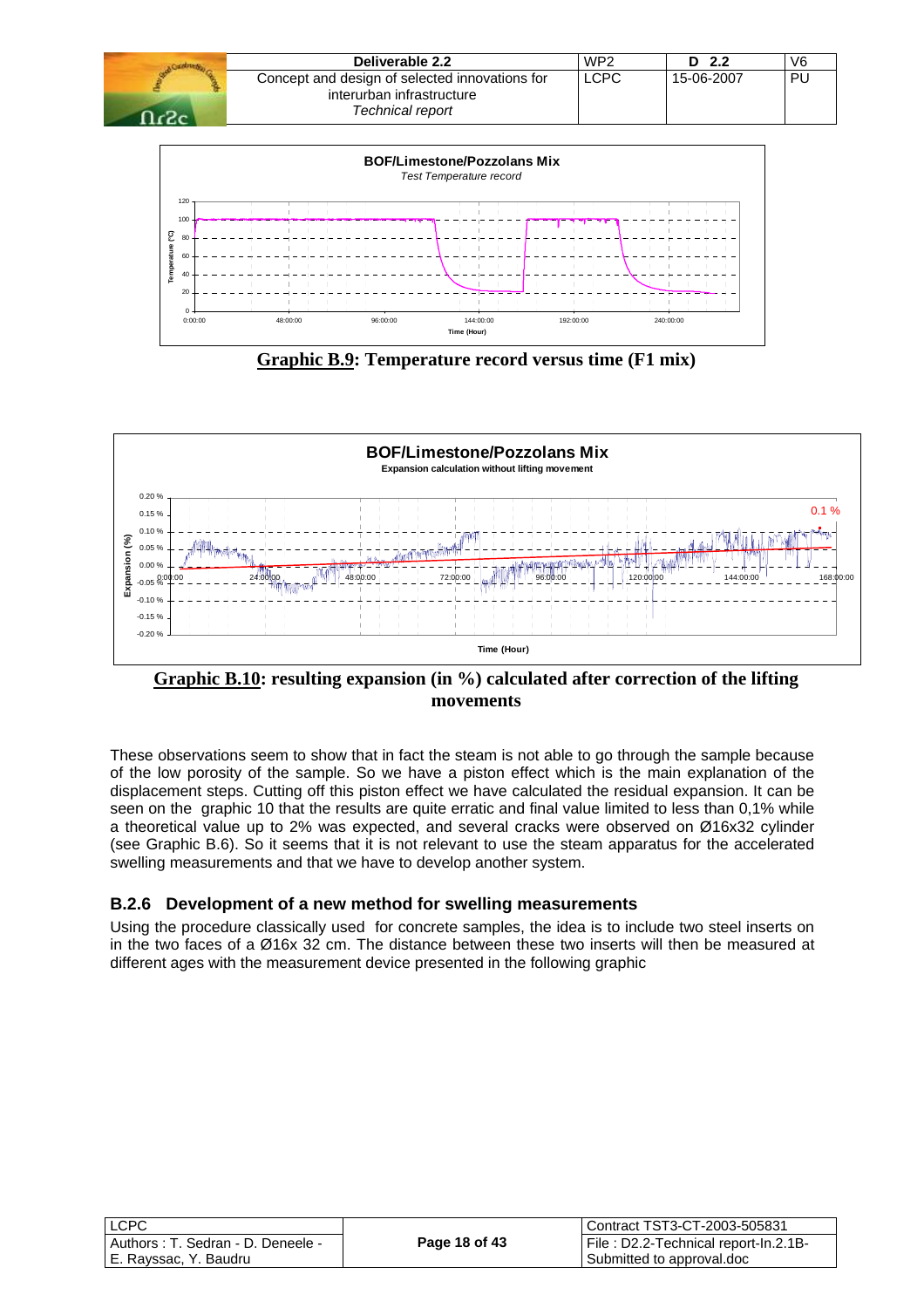| Deliverable 2.2                                                             | WP <sub>2</sub> | D 2.2      | V <sub>6</sub> |
|-----------------------------------------------------------------------------|-----------------|------------|----------------|
| Concept and design of selected innovations for<br>interurban infrastructure | <b>LCPC</b>     | 15-06-2007 | PL             |
| Technical report                                                            |                 |            |                |



#### **Graphic B.11: Tool realized for length measurement of Ø16x 32 cm of well graded aggregate. The zero is made thanks an invar bar. The contact with the inserts of the sample or the bar are ensured by two steel balls.**

Compared to concrete we have here two main difficulties:

- samples are compacted and not cast. A new device must be design to be included in the mould of the VCEC compacting machine, to be able to put the insert in the samples;
- measurements have to be started at a young age, when the well grade aggregate has almost no tensile strength. So the anchorage of the insert has to be well studied.

The graphic B.12 describes the system developed to include the inserts during compaction:

- a steel plate (9) is included in and empty millboard mould to which an insert (8) is screwed;
- the well-graded aggregate is included in the mould;
- another steel plate (7) with an insert is put on the material;
- the material is compacted with the piston (4).

.

Preliminary compacting tests were done and underlined some problems:

- the insert were fixed on the steel plate with a central screw. When removing the plate (see Graphic B.14), unscrewing lead to some rotation of the insert which disturbs its anchorage. Three screws were then placed at 120°C to avoid this problem;
- it is necessary to use a plastic sheet between steel plate and the material to facilitate their removing;
- the form of the insert first adopted and presented in Graphic B.13 was not adapted for mixes with coarse aggregates (filling around the insert was not satisfactory) leading to a bad anchorage.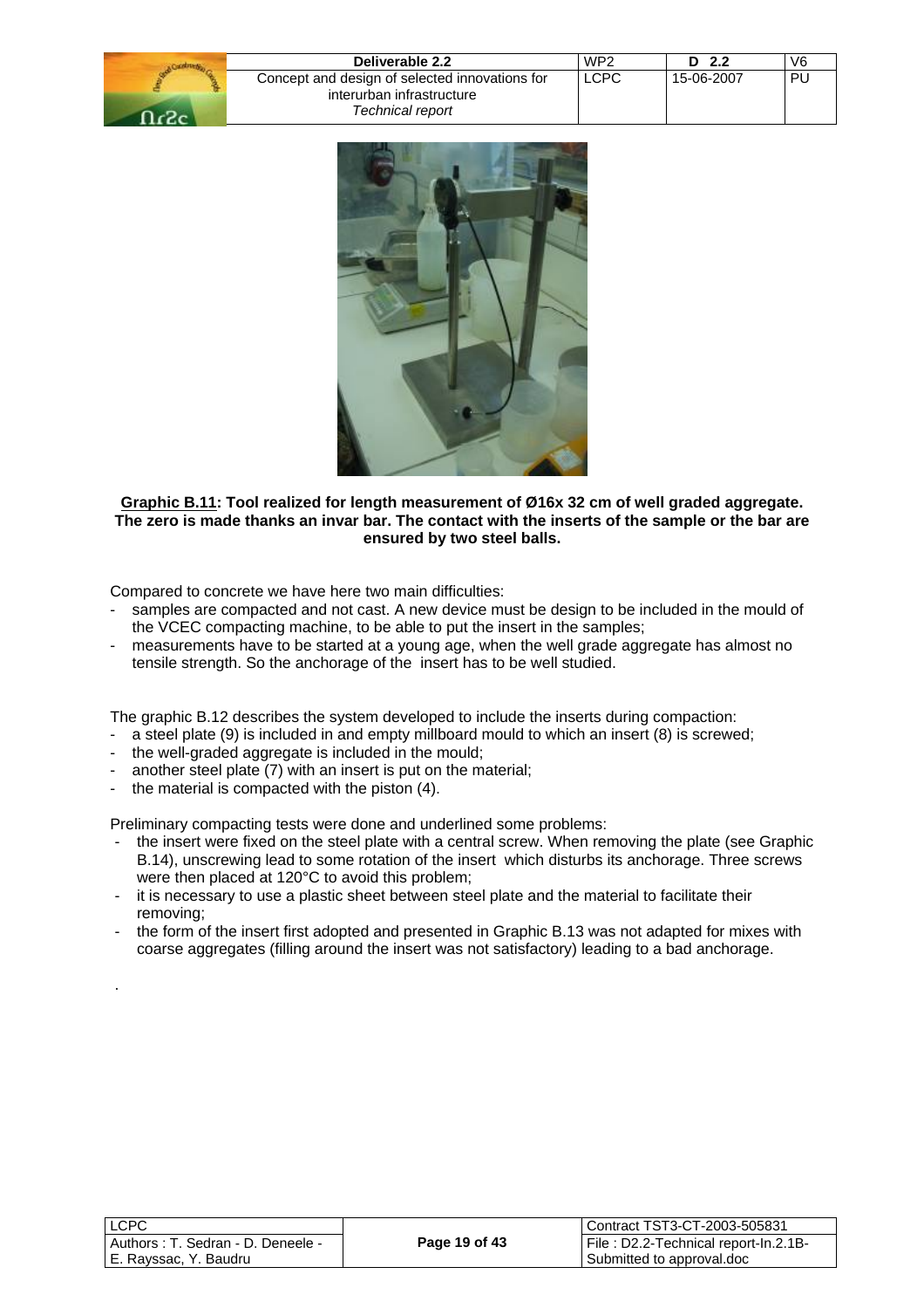| Deliverable 2.2                                                                                 | WP <sub>2</sub> | D 2.2      | V6 |
|-------------------------------------------------------------------------------------------------|-----------------|------------|----|
| Concept and design of selected innovations for<br>interurban infrastructure<br>Technical report | <b>LCPC</b>     | 15-06-2007 | PL |







**Graphic B.13: Detail of the steel plate (9) with the first version of insert (8)**

| <b>LCPC</b>                        |
|------------------------------------|
| Authors : T. Sedran - D. Deneele - |
| E. Rayssac, Y. Baudru              |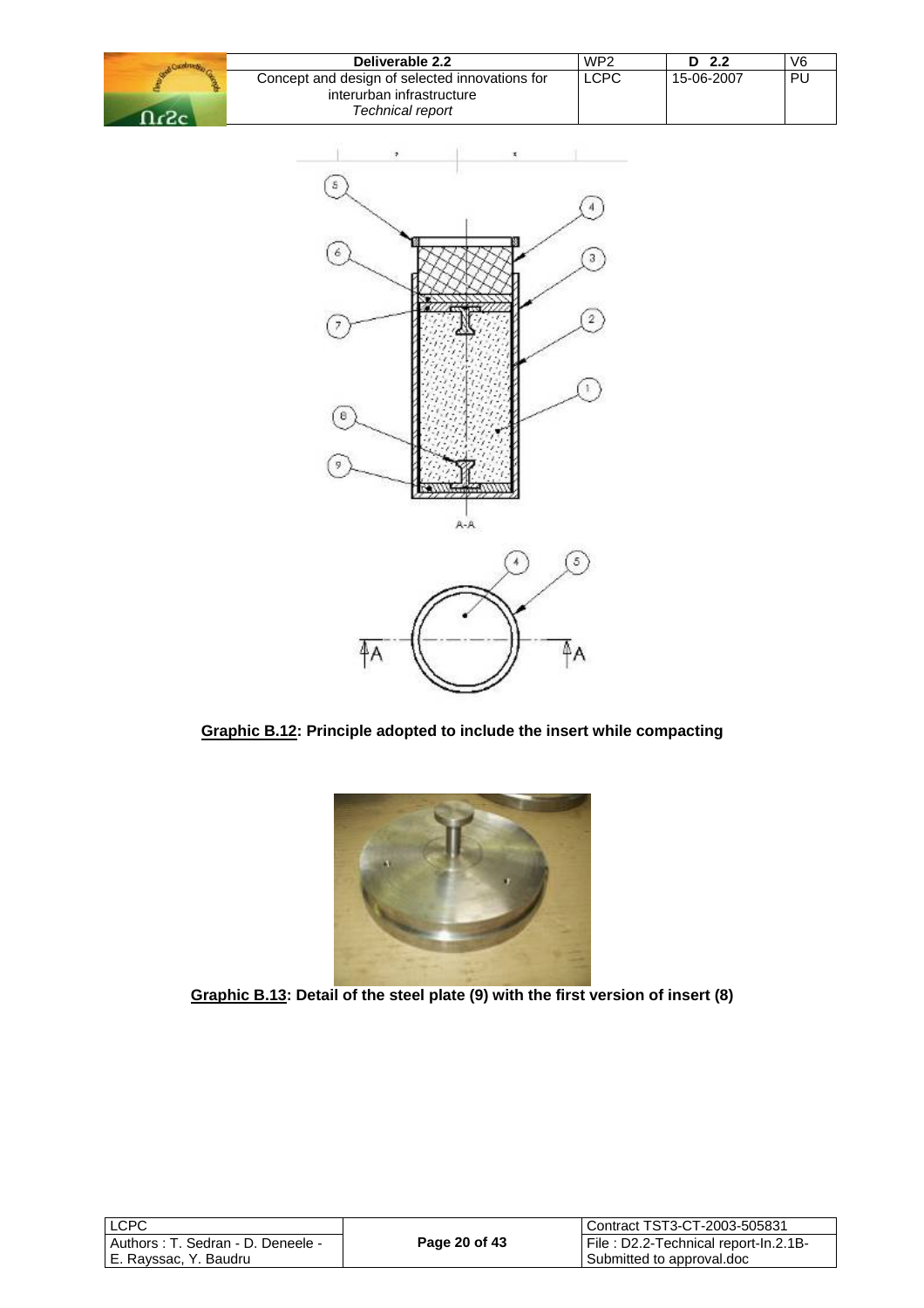| LCPC<br>Concept and design of selected innovations for<br>15-06-2007<br>РL<br>interurban infrastructure<br>Technical report | Deliverable 2.2 | WP <sub>2</sub> | D <sub>2.2</sub> | V6 |
|-----------------------------------------------------------------------------------------------------------------------------|-----------------|-----------------|------------------|----|
|                                                                                                                             |                 |                 |                  |    |



**Graphic B.14: The insert after removal of the steel plate**



#### **Graphic B.15: The second version of insert,with a conic form to facilitate the filling around the insert when coarse aggregates are used.**

A new type of insert in stainless steel with a conic form was adopted (see Graphic B.15). A new series of tests were done consisting in compacting a Ø16x 32 cm with the inserts, removing the steel plates at the early age and measuring the stability of the length of the sample at early age (one day). These new trials have shown that the second generation inserts may rotate on their axis generating by the way a fluctuation of the length around  $25\mu$ m (ie strain of 80 10<sup>-6</sup>).

A third version of the inserts (see graphic 16) was then designed consisting in adding two flat parts in the conic part to avoid rotation. A first test has shown that this new version of inserts are well anchored (see graphic 17) and allow a stable evaluation of the sample length.



**Graphic B.16: The third version of insert, with flat plates on the conic part** 

| <b>LCPC</b>                          |               | Contract TST3-CT-2003-505831         |
|--------------------------------------|---------------|--------------------------------------|
| . Authors : T. Sedran - D. Deneele - | Page 21 of 43 | File: D2.2-Technical report-In.2.1B- |
| l E. Ravssac. Y. Baudru              |               | Submitted to approval.doc            |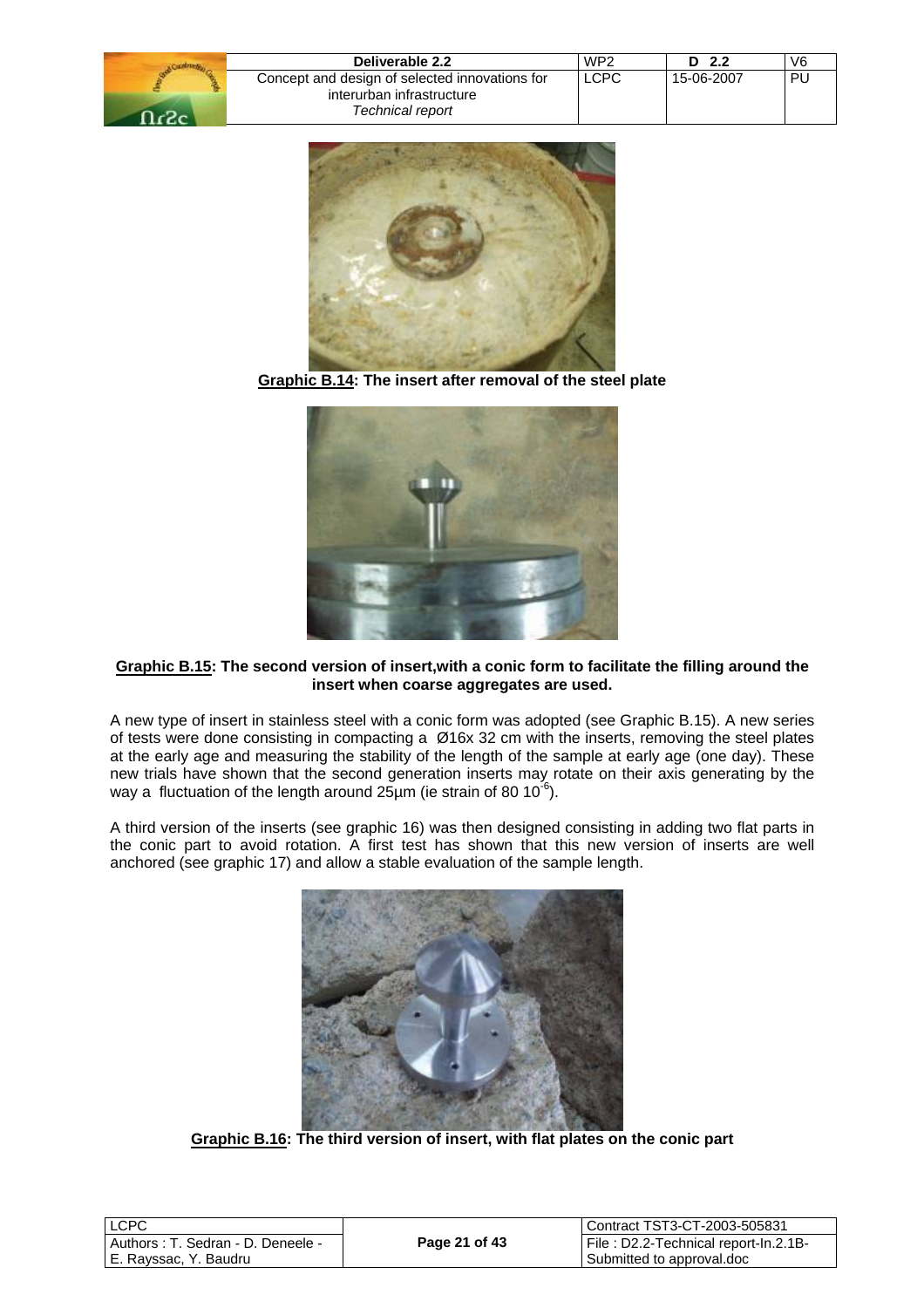| Deliverable 2.2                                                                                 | WP <sub>2</sub> | - 2.2      | V6 |
|-------------------------------------------------------------------------------------------------|-----------------|------------|----|
| Concept and design of selected innovations for<br>interurban infrastructure<br>Technical report | LCPC            | 15-06-2007 | PU |



**Graphic B.16: The third version of insert well anchored in the well graded aggregate** 

## **C - Conclusions**

On the basis of the bibliographical analysis we have selected a set of constituants which could be adapted to produce well-graded aggregates with a swelling behaviour and mechanical performances similar to that of cement treated well-graded aggregates. We also have described a method potentially useful to make the design of such mixes.

Preliminary tests were done in hot conditions (higher than 80°C) in order to accelerate the mechanical performance increase as well as swelling in order to verify the feasibility of the innovation proposed. Unfortunately we met technical difficulties to develop a reliable free swelling test adapted to such well graded aggregate mixes. A promising prototype has been designed and tested but it still needs improvements.

The feasibility of the proposed concept could then not be verified during this project and need more research.

## **D - References**

DENEELE, D., de LARRARD, F., RAYSSAC, E., REYNARD, J. – Control of basic oxygen steel slag swelling by mixing with inert material. Proceedings of the  $4<sup>th</sup>$  European Slag Conference,  $20<sup>th</sup>$ - $21<sup>st</sup>$ June 2005, Oulu (Finland), p 187-198, 2005.

PIRET, J., LESGARDEUR, A., DELMARCELLE, A. - Utilisation de la scorie LD en construction routière. Rapport Final C.R.M.. Commission des Communautés Européennes, Recherche Technique Acier, Rapport Final EUR 7631 FR, 30 pp, 1982.

BEST, N.F. - Volumetric stability of weathered LD slags containing both free lime and periclase. Commission of the European Communities, Technical Steel Research, Final Report EUR 10753 EN, 93 pp, 1987.

JUCKES, L.M. - Investigation of the connection between test results found in the laboratory on volume stability and the values found in practice for LD slags. Commission of the European Communities, Technical Steel Research, Final Report EUR 13430 EN, 57 pp, 1991.

| <b>ILCPC</b>                      |               | l Contract TST3-CT-2003-505831        |
|-----------------------------------|---------------|---------------------------------------|
| Authors: T. Sedran - D. Deneele - | Page 22 of 43 | File : D2.2-Technical report-In.2.1B- |
| I E. Ravssac. Y. Baudru           |               | Submitted to approval.doc             |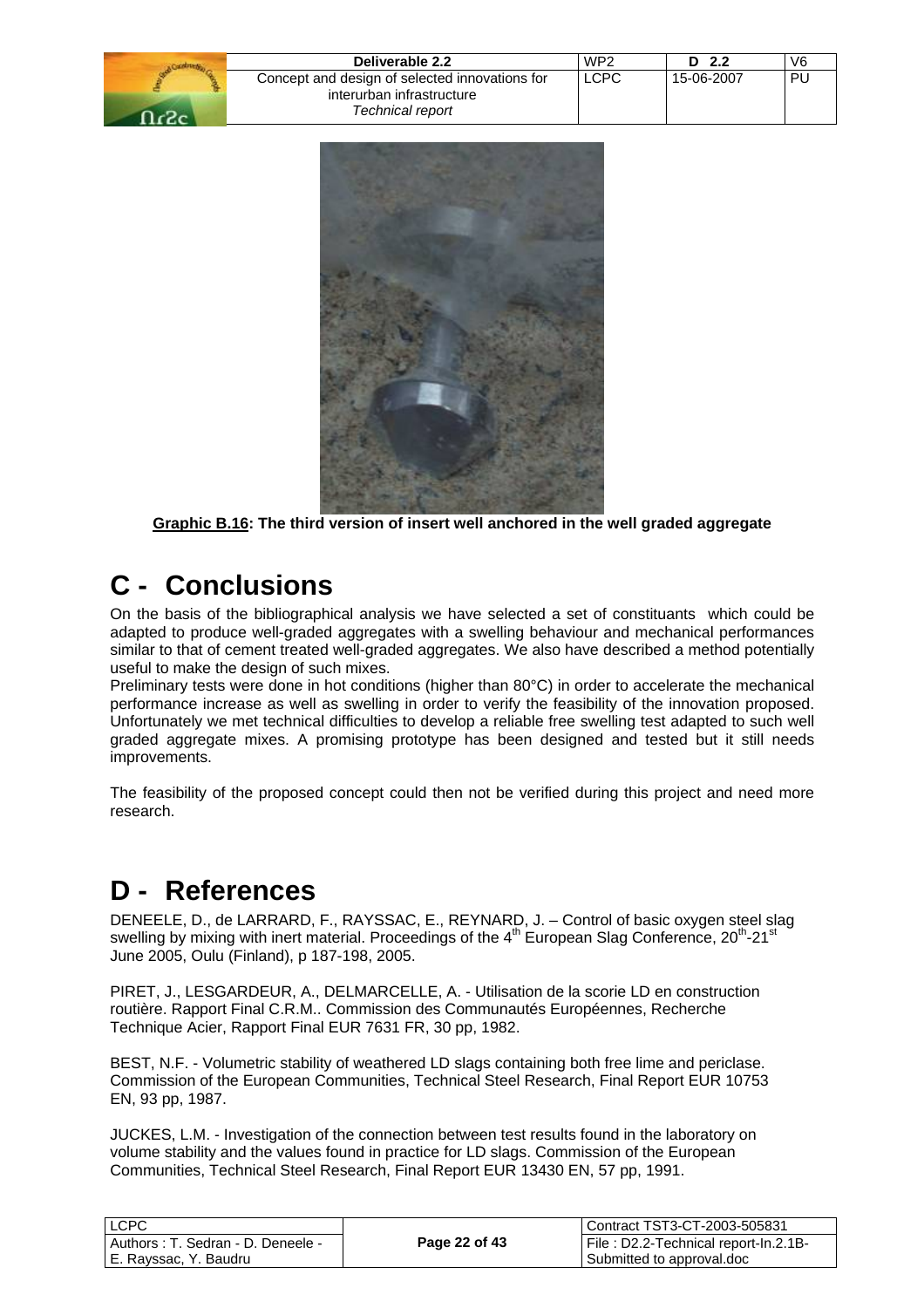|           | Deliverable 2.2                                                                                 | WP <sub>2</sub> | D 2.2      | V6 |
|-----------|-------------------------------------------------------------------------------------------------|-----------------|------------|----|
| $2.2 - 1$ | Concept and design of selected innovations for<br>interurban infrastructure<br>Technical report | LCPC            | 15-06-2007 | PU |

TIKKAKOSKI, A., KUJLA, K., MÄKIKYRÖ, M. - Geotechnical properties of Blast Furnace Slag and LD-Steel Slag Mixtures for road construction. Proceedings 4th European Slag Conference, 20-21 June 2005, Oulu (Finland), p 83-98, 2005.

SEDRAN T., DE LARRARD F. - RENÉ-LCPC – freeware (in French) to be download on www.lcpc.fr, 1995

de LARRARD F. - Concrete Mixture-Proportioning: a scientific approach, Modern Concrete Technology series No. 9, A. Bentur and S. Mindness editors, E & FN SPON, 1999

SEDRAN T., DE LARRARD F. - RENÉ-LCPC: a software to optimize the mix-design of High-Performance Concrete", BHP 96, 4th International Symposium on the Utilization of High-Strength/High-Performance Concrete, edited by F. de Larrard and R. Lacroix, Paris, May, pp. 169-178, 1996.

SEDRAN T. - Rhéologie et rhéométrie des bétons. Application aux bétons autonivelants., Thèse de l'ENPC, 220 p, (Rheology and rheometry of concrete. Application to Self Compacting Concrete, PhD from ENPC), in french, March 1999

F. de LARRARD, V. LEDEE,T. SEDRAN, F. BROCHU et J-B. DUCASSOU, Nouvel essai de mesure de compacité des fractions granulaires à la table à chocs, Bulletin des Ponts et Chaussées, n° 246- 247, pp 101-115, sept-décembre 2003

LEDEE Vincent, LARRARD François de, SEDRAN Thierry, BROCHU Frédérick - Essai de compacité des fractions granulaires à la table à secousses : Mode opératoire, Méthode d'essai LPC N° 61 (laboratoire central des ponts et chaussées), Juillet 2004.

POULIOT N., SEDRAN T., de LARRARD F., MARCHAND J. - "Formulation des bétons compactés au rouleau à l'aide d'un modèle d'empilement granulaire", Bulletin des laboratoires des Ponts et Chaussées, N° 233, pp. 23-36, Juillet-Août, 2001.

## **E - Annexes**

LC

| LCPC                               |               | Contract TST3-CT-2003-505831         |  |
|------------------------------------|---------------|--------------------------------------|--|
| Authors : T. Sedran - D. Deneele - | Page 23 of 43 | File: D2.2-Technical report-In.2.1B- |  |
| E. Rayssac, Y. Baudru              |               | Submitted to approval.doc            |  |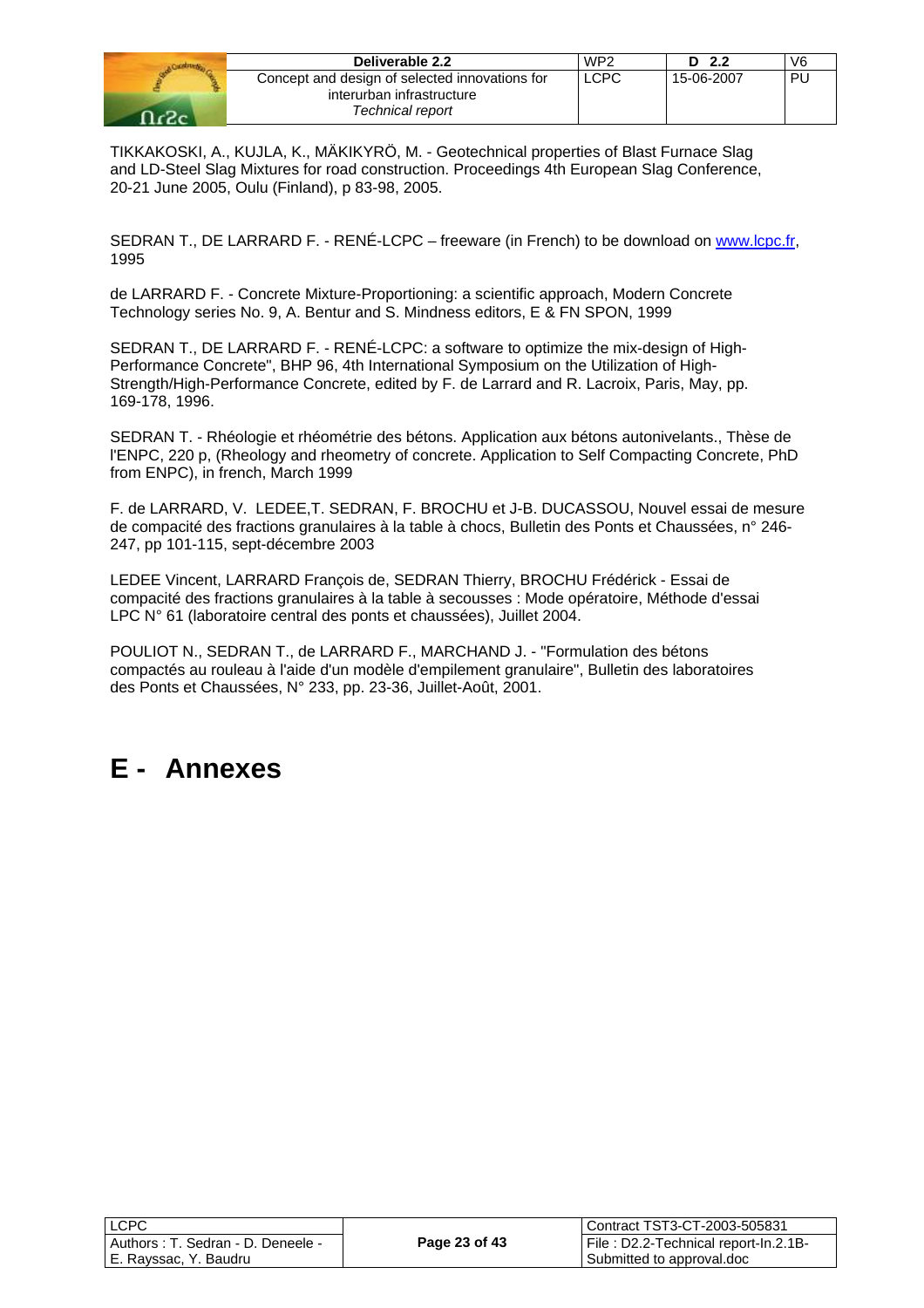

| Deliverable 2.2                                | WP <sub>2</sub> | - 2.2<br>D | V <sub>6</sub> |
|------------------------------------------------|-----------------|------------|----------------|
| Concept and design of selected innovations for | <b>LCPC</b>     | 15-06-2007 | PU             |
| interurban infrastructure                      |                 |            |                |
| Technical report                               |                 |            |                |

# *Annex E1*

# **Properties and data sheets of the components**

| LCPC                  |                                   |  |
|-----------------------|-----------------------------------|--|
|                       | Authors: T. Sedran - D. Deneele - |  |
| E. Rayssac, Y. Baudru |                                   |  |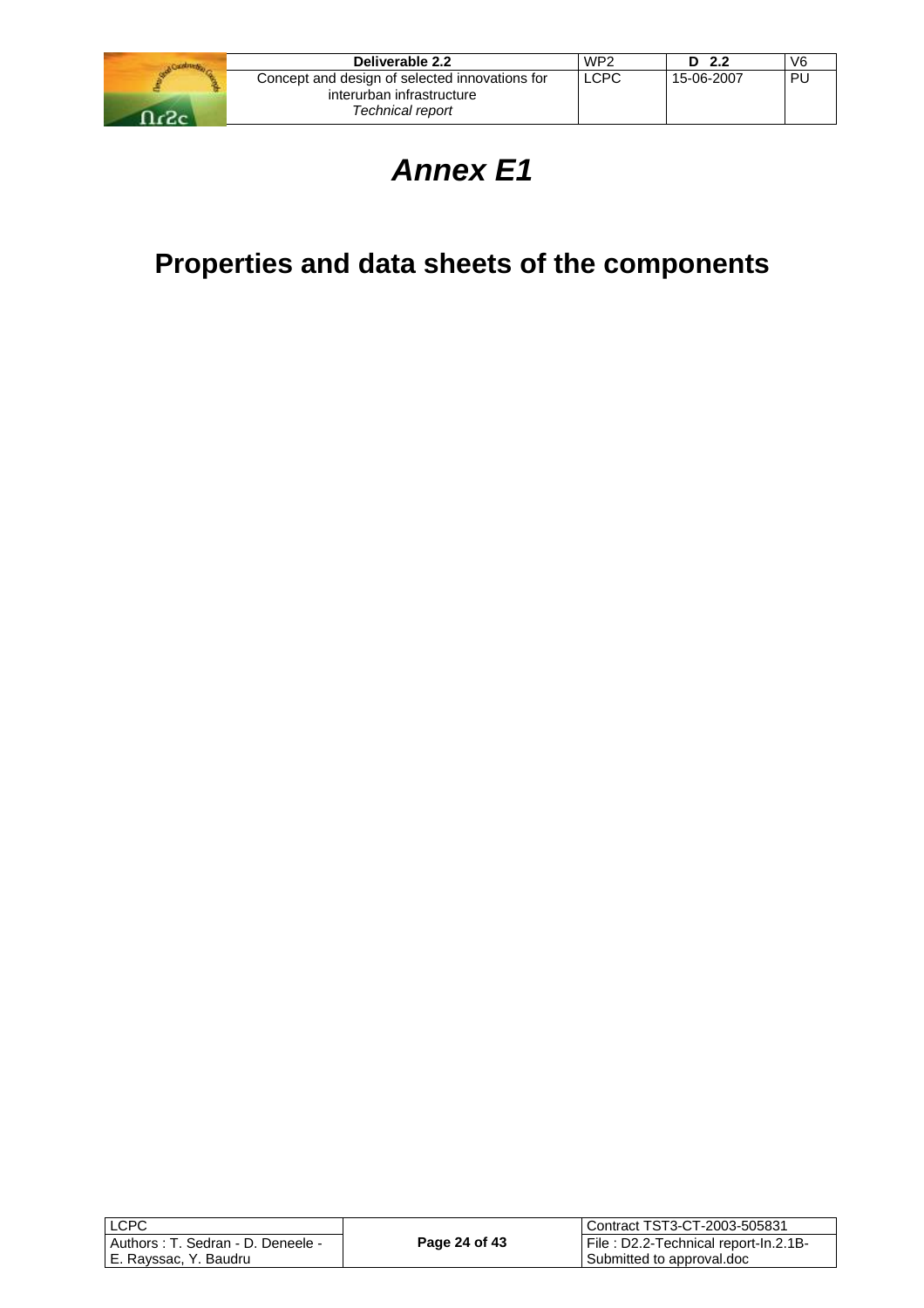| Deliverable 2.2                                                                                 | WP <sub>2</sub> | D<br>- 2.2 | V6  |
|-------------------------------------------------------------------------------------------------|-----------------|------------|-----|
| Concept and design of selected innovations for<br>interurban infrastructure<br>Technical report | <b>LCPC</b>     | 15-06-2007 | DI. |



| LCPC                              |               | l Contract TST3-CT-2003-505831       |
|-----------------------------------|---------------|--------------------------------------|
| Authors: T. Sedran - D. Deneele - | Page 25 of 43 | File: D2.2-Technical report-In.2.1B- |
| E. Rayssac, Y. Baudru             |               | Submitted to approval.doc            |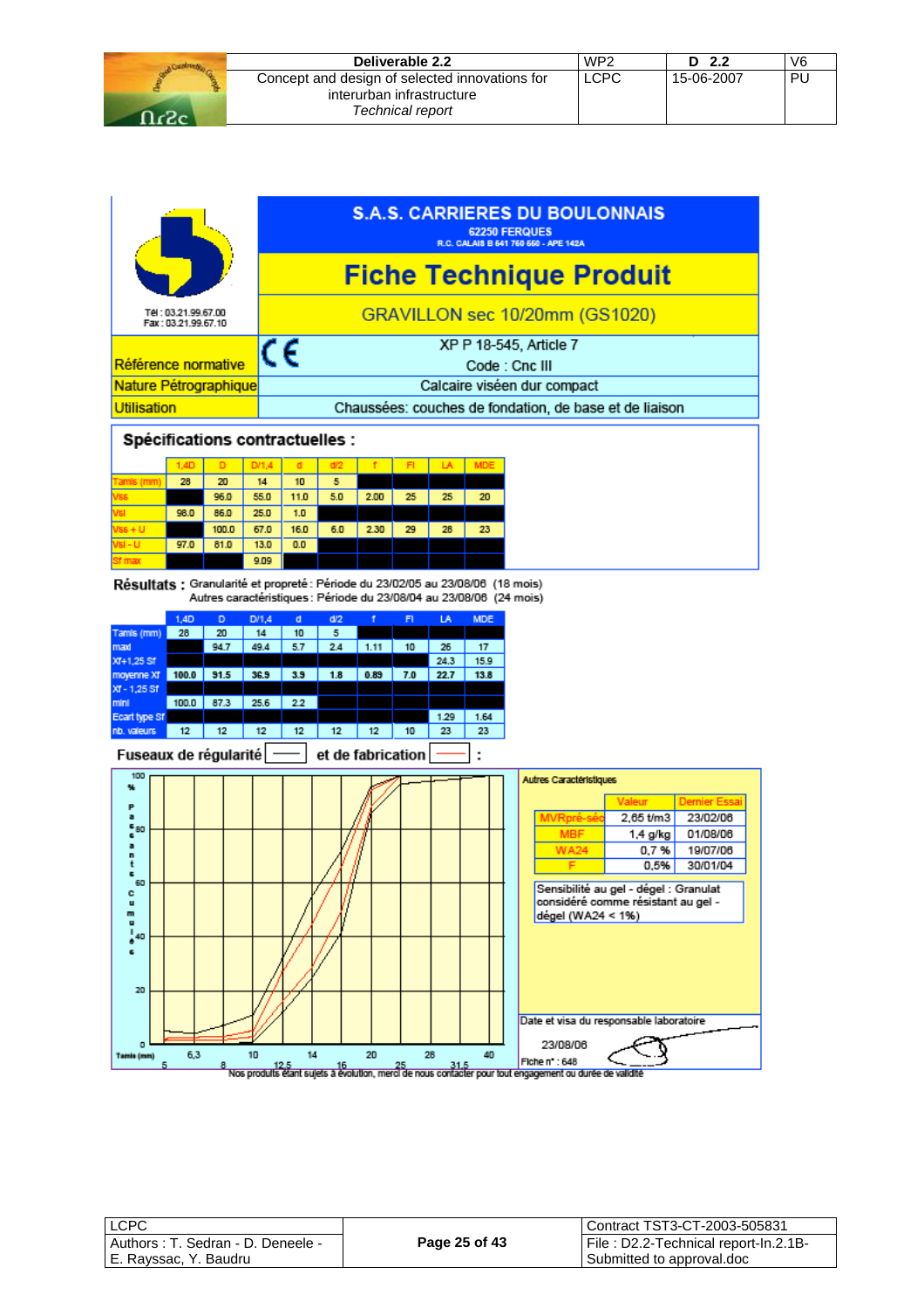| Deliverable 2.2                                                                                 | WP <sub>2</sub> | D <sub>2.2</sub> | V <sub>6</sub> |
|-------------------------------------------------------------------------------------------------|-----------------|------------------|----------------|
| Concept and design of selected innovations for<br>interurban infrastructure<br>Technical report | LCPC            | 15-06-2007       | PL             |



Résultats : Granularité et propreté : Période du 22/08/05 au 22/08/06 (12 mois) Autres caractéristiques : Période du 22/08/05 au 22/08/06 (12 mois)

|               | 2D    | 1.4D  | D    | T1   | T2   |       | <b>FM</b> | <b>MB</b> |
|---------------|-------|-------|------|------|------|-------|-----------|-----------|
| Tamis (mm)    | 12,5  | 9     | 6.3  | 4    |      | 0.063 |           |           |
| maxi          |       |       | 98.8 | 80.2 | 40.4 | 13.5  | 4.18      | 0.70      |
| Xf+1,25 Sf    |       |       | 98.3 | 78.3 | 37.9 | 11.9  | 4.10      | 0.50      |
| moyenne XI    | 100.0 | 100.0 | 97.1 | 74.0 | 33.2 | 10.4  | 3.89      | 0.36      |
| Xf - 1.25 Sf  | 100.0 | 100.0 | 96.0 | 69.7 | 28.6 | 8.9   | 3.68      |           |
| mini          | 100.0 | 100.0 | 94.7 | 67.0 | 27.4 | 8.1   | 3.59      |           |
| Ecart type Sf | 0.00  | 0.00  | 0.93 | 3.45 | 3.74 | 1.21  | 0.171     | 0.114     |
| nb. valeurs   | 27    | 27    | 27   | 27   | 27   | 27    | 27        | 27        |

Fuseaux de régularité et de fabrication



 $\ddot{\phantom{a}}$ 

| <b>LCPC</b>                        |               |
|------------------------------------|---------------|
| Authors : T. Sedran - D. Deneele - | Page 26 of 43 |
| E. Rayssac, Y. Baudru              |               |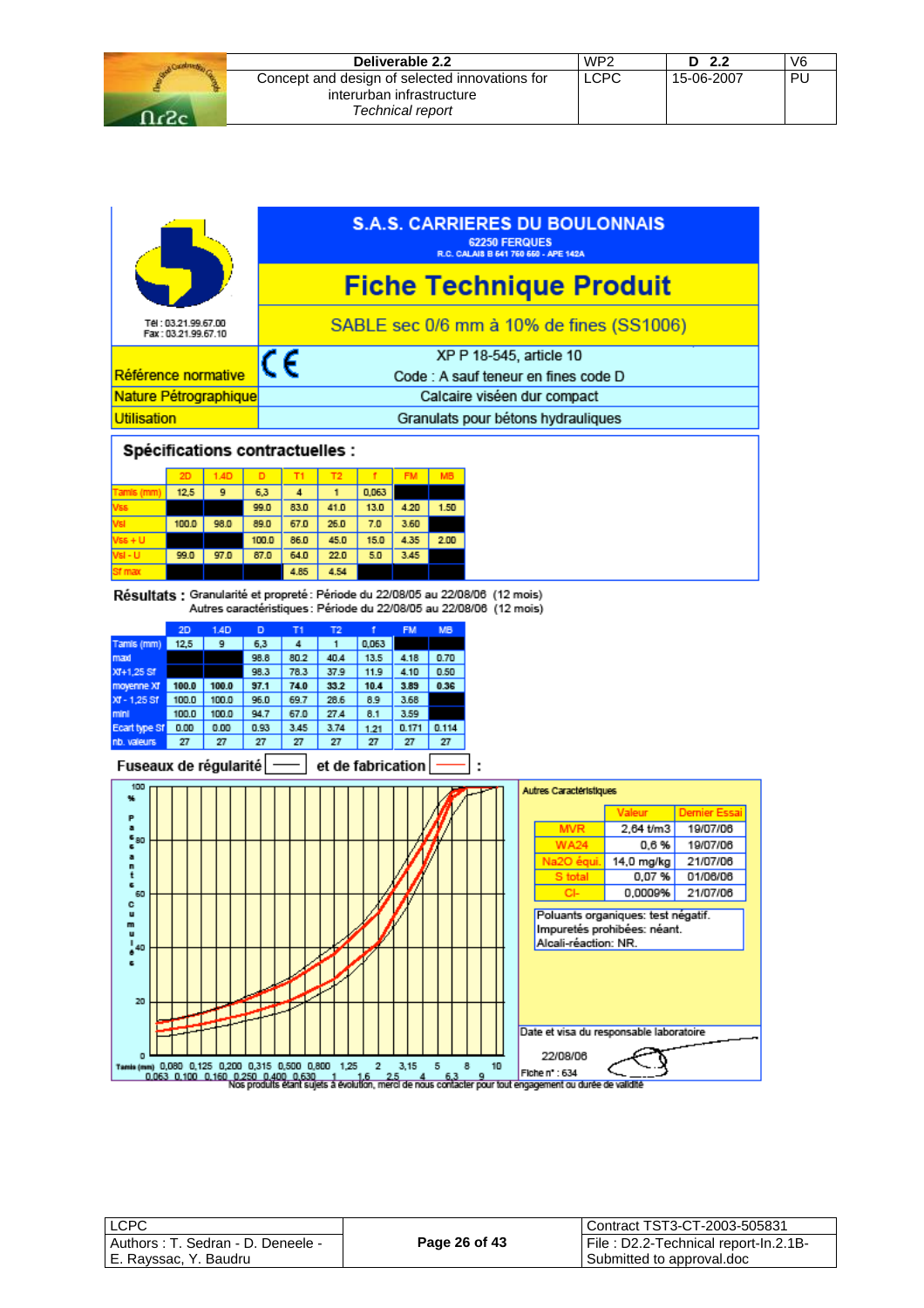| Deliverable 2.2                                                                                 | WP <sub>2</sub> | D $2.2$    | V6 |
|-------------------------------------------------------------------------------------------------|-----------------|------------|----|
| Concept and design of selected innovations for<br>interurban infrastructure<br>Technical report | LCPC            | 15-06-2007 | ΡL |



### **SILICOLINE®**

Cendre volante silico-alumineuse issue de la combustion de houille pulvérisée en centrale à flamme à<br>la température d'environ 1400 ° C.



#### Schéma centrale à flamme

La Silicoline® se présente sous la forme de poudre grise, douce au toucher, ensemble de sphères pleines ou creuses, de nature vitreuse.

La Silicoline® est disponible sèche ou humide, en vrac ou conditionnée en big bag, et se transporte par camion, par bateau ou par fer.



| <b>ANALYSES</b>               |      | Moyenne                 |
|-------------------------------|------|-------------------------|
| <b>PHYSIQUES</b>              |      |                         |
| Perte au feu#Carbone résiduel | ℁    | 2a5                     |
| Masse volumique               | tim3 | 21à23                   |
| Granulométrie                 |      |                         |
| passants à 45 µ               | ℁    | 65 à 75                 |
| passants à 80 µ               | ℁    | 75 à 90                 |
| passants à 200 µ              | ℁    | 96 à 99                 |
| passants à 315 µ              | ℁    | 100                     |
| <b>CHIMQUES</b>               |      |                         |
| sœ                            | ℁    | 50                      |
| F@03                          | ℁    | 8,5                     |
| AI2CB                         | ℁    | 29                      |
| QpM                           | ℁    | 3                       |
| MnC2                          | ℁    | 0,5                     |
| CaOtotal                      | ℁    | $\overline{\mathbf{3}}$ |
| CaOlibre                      | ℁    | 0,15                    |
| 옗영ස                           | ℁    | 0,7                     |
|                               | ℁    | 4,5                     |
|                               | ℁    | 0,6                     |
| ΤiΩ2                          | ℁    | 1,0                     |
| Chlore                        | ℁    | 0.04                    |
| P2O5                          | ℁    | 0.25                    |
| Total Alcalins disponibles    | ℁    | 0,05 à 0,15             |

Siège Social : Rue Aimé DUBOST BP 21 - 62670 MAZINGARBE- Tél. 03 21 45 73 73 Fax 03 21 45 73 70

E-mail: siege@surschiste.com

| <b>LCPC</b>                        |
|------------------------------------|
| Authors : T. Sedran - D. Deneele - |
| E. Rayssac, Y. Baudru              |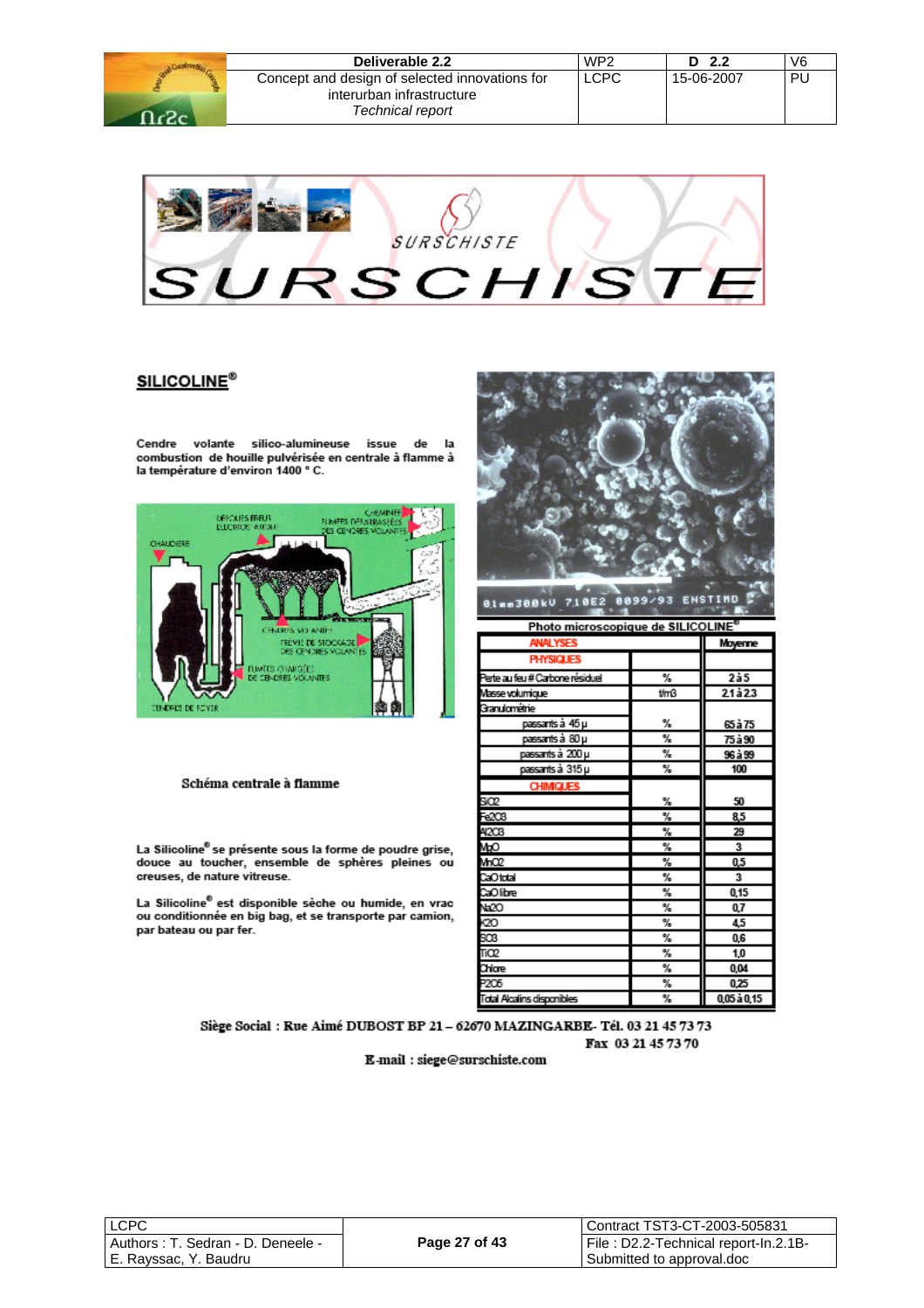

| Deliverable 2.2                                | WP <sub>2</sub> | D <sub>2.2</sub> | V6 |
|------------------------------------------------|-----------------|------------------|----|
| Concept and design of selected innovations for | <b>LCPC</b>     | 15-06-2007       | PU |
| interurban infrastructure                      |                 |                  |    |
| Technical report                               |                 |                  |    |

# *Annex E2*

# **Properties of the components for René-LCPC calculations**

| <b>ILCPC</b>                       |               |
|------------------------------------|---------------|
| Authors : T. Sedran - D. Deneele - | Page 28 of 43 |
| E. Rayssac, Y. Baudru              |               |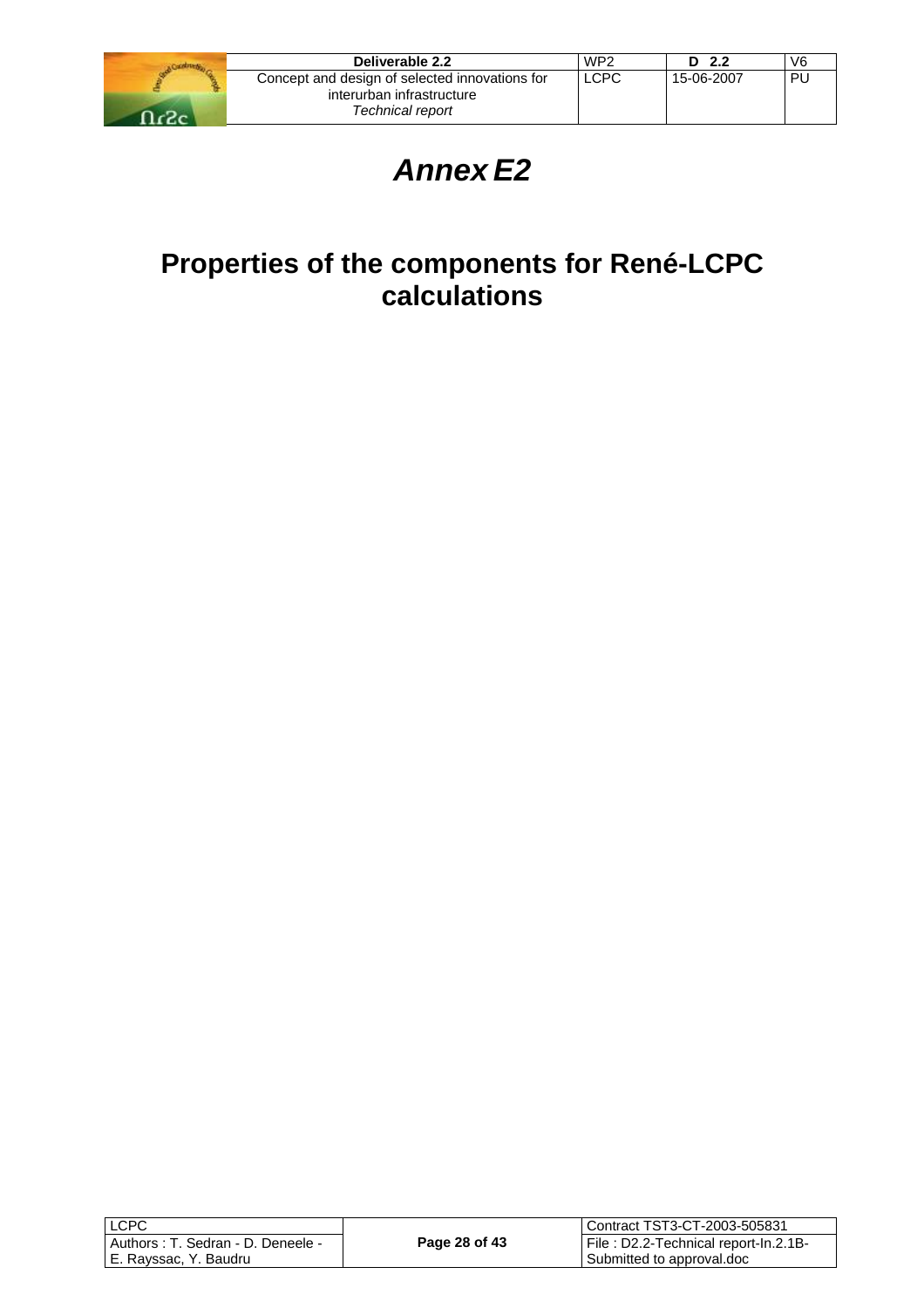

| Deliverable 2.2                                | WP <sub>2</sub> | D <sub>2.2</sub> | V6 |
|------------------------------------------------|-----------------|------------------|----|
| Concept and design of selected innovations for | <b>LCPC</b>     | 15-06-2007       | PU |
| interurban infrastructure                      |                 |                  |    |
| Technical report                               |                 |                  |    |

## **Fly Ash**

Nom du matériau: calcaire.mat:\cendre volante

Masse vol.: 2160 kg/m3

Compacité expérimentale de l'échantillon inconnue Compacité calculée de l'échantillon= 0,6012 Avec pour indice de compaction 6,7

| Diamètre  | Passant    | Diamètre   | Compacité |
|-----------|------------|------------|-----------|
| $(\mu m)$ | cumulé (%) | moyen (µm) |           |
| 1         | 0          | 1,118      | 0,4255    |
| 1,25      | 3,8        | 1,414      | 0,4255    |
| 1,6       | 4,8        | 1,789      | 0,4255    |
| 2         | 5,6        | 2,236      | 0,4255    |
| 2,5       | 6,2        | 2,806      | 0,4255    |
| 3,15      | 6,9        | 3,55       | 0,4255    |
| 4         | 7,7        | 4,472      | 0,4255    |
| 5         | 8,7        | 5,612      | 0,4255    |
| 6,3       | 10,2       | 7,099      | 0,4255    |
| 8         | 12,4       | 8,944      | 0,4255    |
| 10        | 15,1       | 11,18      | 0,4255    |
| 12,5      | 18,6       | 14,142     | 0,4255    |
| 16        | 23,3       | 17,889     | 0,4255    |
| 20        | 28,3       | 22,361     | 0,4255    |
| 25        | 33,9       | 28,062     | 0,4255    |
| 31,5      | 40,4       | 35,496     | 0,4255    |
| 40        | 47,6       | 44,721     | 0,4255    |
| 50        | 54,6       | 56,125     | 0,4255    |
| 63        | 62,2       | 70,993     | 0,4255    |
| 80        | 70         | 89,443     | 0,4255    |
| 100       | 76,9       | 111,803    | 0,4255    |
| 125       | 83,3       | 141,421    | 0,4255    |
| 160       | 89,2       | 178,885    | 0,4255    |
| 200       | 93,5       | 223,607    | 0,4255    |
| 250       | 96,6       | 280,624    | 0,4255    |
| 315       | 100        |            |           |

| <b>LCPC</b>                       |               | l Contract TST3-CT-2003-505831       |
|-----------------------------------|---------------|--------------------------------------|
| Authors: T. Sedran - D. Deneele - | Page 29 of 43 | File: D2.2-Technical report-In.2.1B- |
| E. Rayssac, Y. Baudru             |               | Submitted to approval.doc            |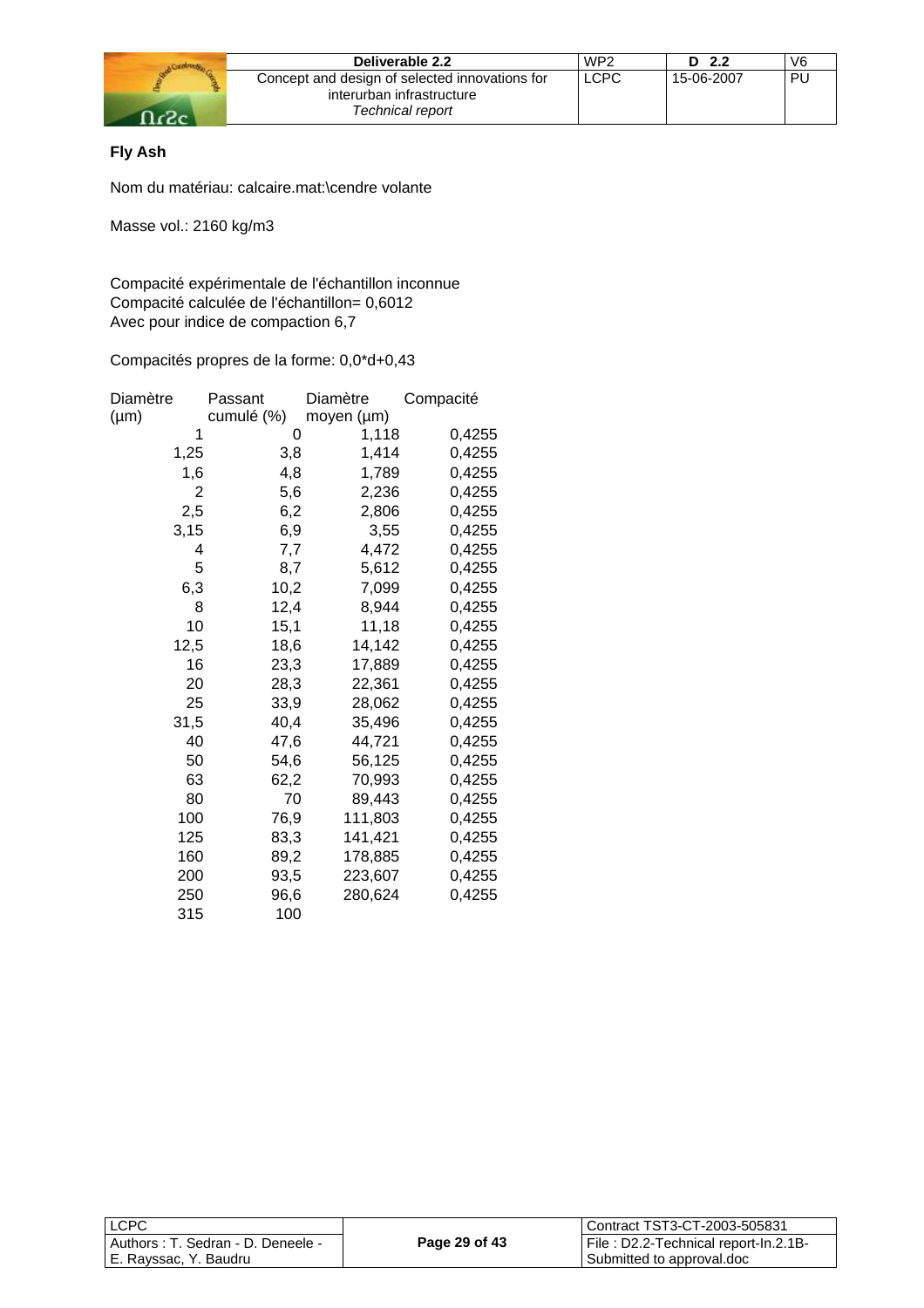| Deliverable 2.2                                | WP <sub>2</sub> | D <sub>2.2</sub> | V6 |
|------------------------------------------------|-----------------|------------------|----|
| Concept and design of selected innovations for | <b>LCPC</b>     | 15-06-2007       | PU |
| interurban infrastructure                      |                 |                  |    |
| Technical report                               |                 |                  |    |

## **BOF-Slag 0/80 µm before weathering**

Nom du matériau: laitld.mat:\0.0/0.08b

Masse vol.: 2750 kg/m3

Compacité expérimentale de l'échantillon= 0,46 Cette mesure a été effectuée en milieu infini Compacité calculée de l'échantillon= 0,46 Avec pour indice de compaction 9

| Diameter  | Passing | Mean          | Packing |
|-----------|---------|---------------|---------|
| $(\mu m)$ | $(\%)$  | diameter (µm) | density |
| 1         | 0       | 1,118         | 0,3682  |
| 1,25      | 0,5     | 1,414         | 0,3682  |
| 1,6       | 1       | 1,789         | 0,3682  |
| 2         | 1,5     | 2,236         | 0,3682  |
| 2,5       | 1,8     | 2,806         | 0,3682  |
| 3,15      | 2       | 3,55          | 0,3682  |
| 4         | 2,2     | 4,472         | 0,3682  |
| 5         | 3       | 5,612         | 0,3682  |
| 6,3       | 4       | 7,099         | 0,3682  |
| 8         | 4       | 8,944         | 0,3682  |
| 10        | 5       | 11,18         | 0,3682  |
| 12,5      | 7       | 14,142        | 0,3682  |
| 16        | 11      | 17,889        | 0,3682  |
| 20        | 15      | 22,361        | 0,3682  |
| 25        | 22      | 28,062        | 0,3682  |
| 31,5      | 31      | 35,496        | 0,3682  |
| 40        | 45      | 44,721        | 0,3682  |
| 50        | 58      | 56,125        | 0,3682  |
| 63        | 71,62   | 70,993        | 0,3682  |
| 80        | 83,41   | 89,443        | 0,3682  |
| 100       | 91,41   | 111,803       | 0,3682  |
| 125       | 100     |               | 0,3682  |

| <b>LCPC</b>                       |               | Contract TST3-CT-2003-505831         |
|-----------------------------------|---------------|--------------------------------------|
| Authors: T. Sedran - D. Deneele - | Page 30 of 43 | File: D2.2-Technical report-In.2.1B- |
| E. Rayssac, Y. Baudru             |               | Submitted to approval.doc            |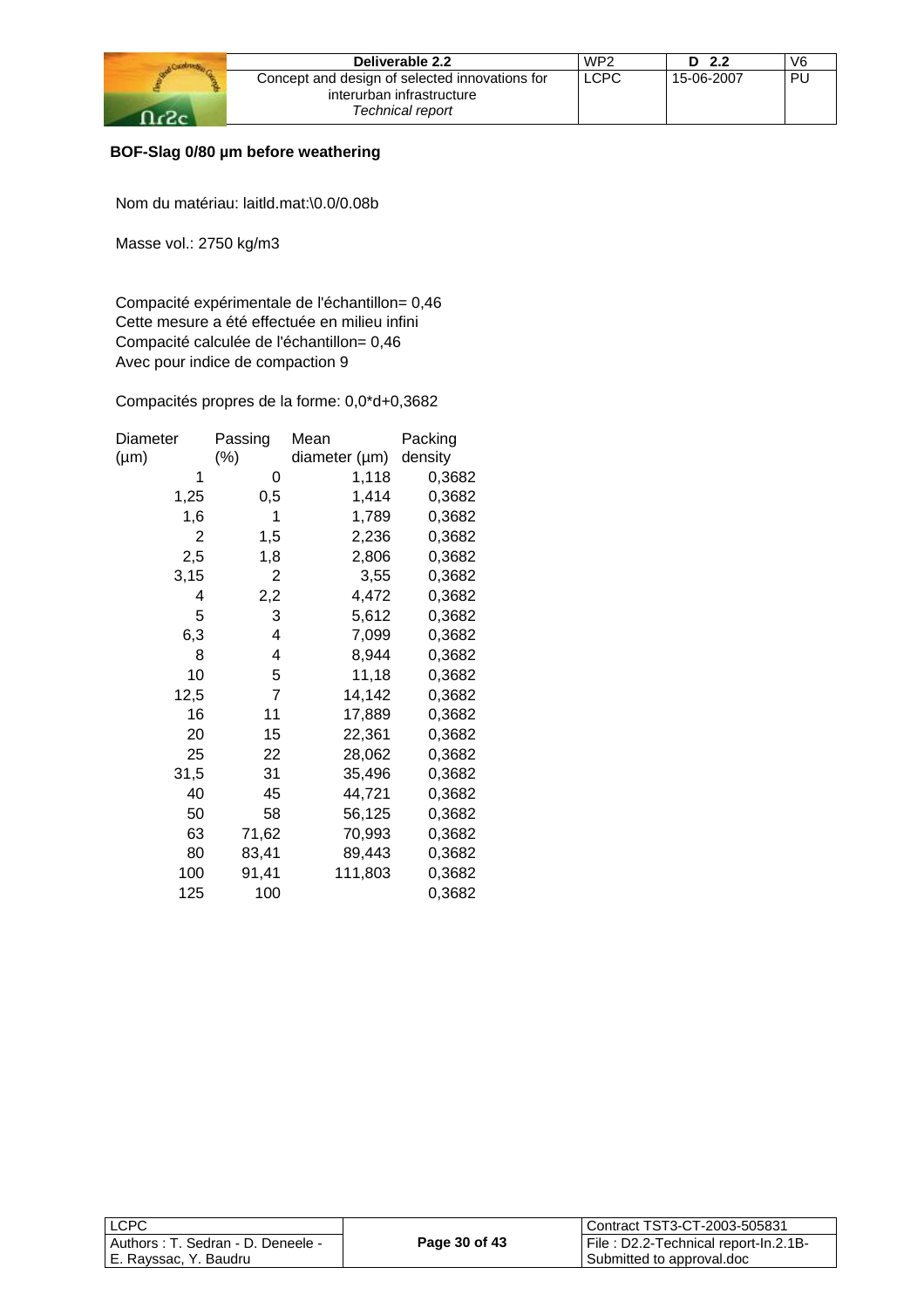| Deliverable 2.2                                                             | WP <sub>2</sub> | D <sub>2.2</sub> | V <sub>6</sub> |
|-----------------------------------------------------------------------------|-----------------|------------------|----------------|
| Concept and design of selected innovations for<br>interurban infrastructure | <b>LCPC</b>     | 15-06-2007       | PΙ             |
| Technical report                                                            |                 |                  |                |

### **BOF-Slag 80/315 µm before weathering**

Nom du matériau: laitld.mat:\0.080/0.315

Masse vol.: 2760 kg/m3

Compacité expérimentale de l'échantillon= 0,444 Cette mesure a été effectuée en milieu confiné Les paramètres du polynome P(x)=Ax^3+Bx^2+Cx+D exprimant le rapport du volume non perturbé sur le volume total en fonction du diamètre du grain (en mm) sont: A= -1,38E-07 B= 8,31E-05 C= -1,60E-02

 $D=$  1 Compacité calculée de l'échantillon= 0,444 Avec pour indice de compaction 9

| Diameter  | Passing | Mean diameter | Packing |
|-----------|---------|---------------|---------|
| $(\mu m)$ | (%)     | $(\mu m)$     | density |
| 63        | 0       | 70,993        | 0,3808  |
| 80        | 3,6     | 89,443        | 0,3808  |
| 100       | 10,49   | 111,803       | 0,3808  |
| 125       | 21,92   | 141,421       | 0,3808  |
| 160       | 39,06   | 178,885       | 0,3808  |
| 200       | 56,46   | 223,607       | 0,3808  |
| 250       | 72,96   | 280,624       | 0,3808  |
| 315       | 86,58   | 354,965       | 0,3808  |
| 400       | 100     |               | 0,3808  |

| I LCPC                                                          |               | Contract TST3-CT-2003-505831                                      |
|-----------------------------------------------------------------|---------------|-------------------------------------------------------------------|
| l Authors : T. Sedran - D. Deneele -<br>  E. Rayssac, Y. Baudru | Page 31 of 43 | File: D2.2-Technical report-In.2.1B-<br>Submitted to approval.doc |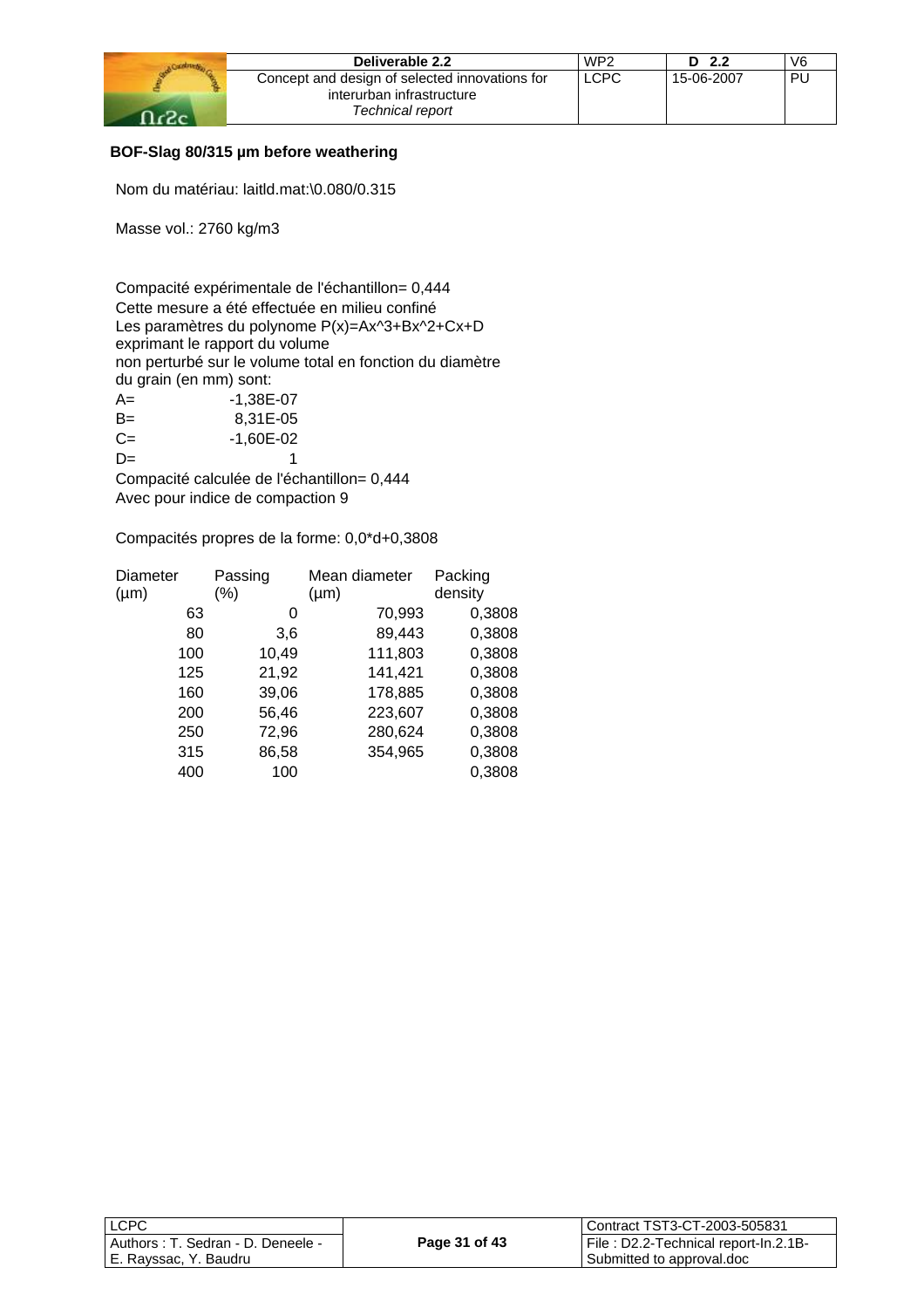| Deliverable 2.2                                                             | WP <sub>2</sub> | D <sub>2.2</sub> | V6 |
|-----------------------------------------------------------------------------|-----------------|------------------|----|
| Concept and design of selected innovations for<br>interurban infrastructure | LCPC            | 15-06-2007       | PL |
| Technical report                                                            |                 |                  |    |

## **BOF-Slag 315 µm/2mm before weathering**

Nom du matériau: laitld.mat:\0.315/2

Masse vol.: 2960 kg/m3

Compacité expérimentale de l'échantillon= 0,482 Cette mesure a été effectuée en milieu confiné Les paramètres du polynome P(x)=Ax^3+Bx^2+Cx+D exprimant le rapport du volume non perturbé sur le volume total en fonction du diamètre du grain (en mm) sont:

| $A=$ | -1.60E-07   |
|------|-------------|
| $B=$ | 9,03E-05    |
| $C=$ | $-1,66E-02$ |
| $D=$ |             |

Compacité calculée de l'échantillon= 0,482 Avec pour indice de compaction 9

| Diameter  | Passing | Mean          | Packing |
|-----------|---------|---------------|---------|
| $(\mu m)$ | (%)     | diameter (µm) | density |
| 200       | 0       | 223,607       | 0,3987  |
| 250       | 0,8     | 280,624       | 0,3987  |
| 315       | 1,41    | 354,965       | 0,3987  |
| 400       | 13,84   | 447,214       | 0,3987  |
| 500       | 25,7    | 561,249       | 0,3987  |
| 630       | 37,19   | 709,93        | 0,3987  |
| 800       | 49,45   | 894,427       | 0,3987  |
| 1 000     | 62,12   | 1118,034      | 0,3987  |
| 1 250     | 72,03   | 1414,214      | 0,3987  |
| 1600      | 86,33   | 1788,854      | 0,3987  |
| 2 000     | 100     |               | 0,3987  |
|           |         |               |         |

| <b>LCPC</b>                        |               | Contract TST3-CT-2003-505831         |
|------------------------------------|---------------|--------------------------------------|
| Authors : T. Sedran - D. Deneele - | Page 32 of 43 | File: D2.2-Technical report-In.2.1B- |
| I E. Rayssac, Y. Baudru            |               | Submitted to approval.doc            |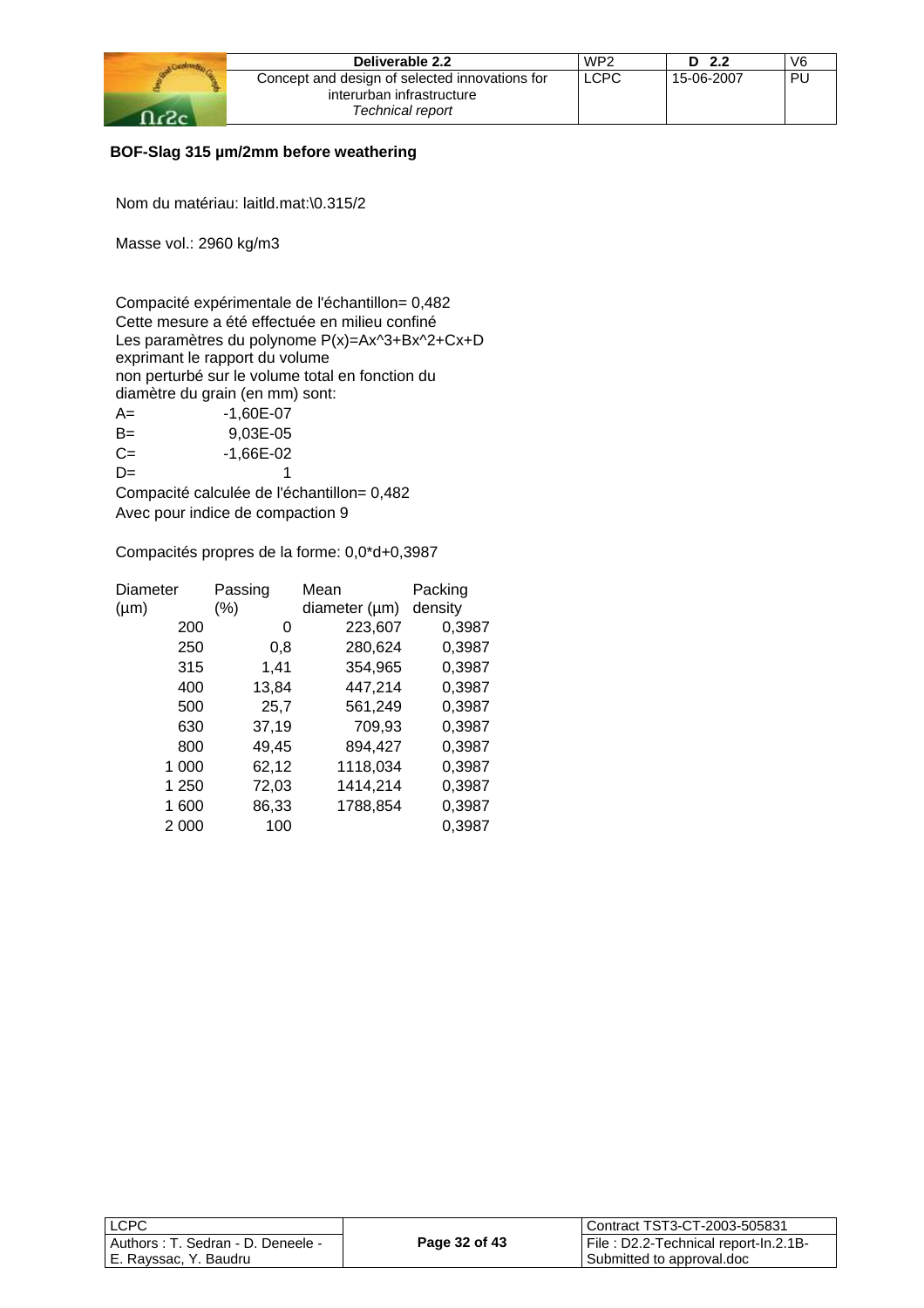| Deliverable 2.2                                                             | WP <sub>2</sub> | D <sub>2.2</sub> | V6  |
|-----------------------------------------------------------------------------|-----------------|------------------|-----|
| Concept and design of selected innovations for<br>interurban infrastructure | LCPC            | 15-06-2007       | PI. |
| Technical report                                                            |                 |                  |     |

## **BOF-Slag 2mm/6.3mm before weathering**

Nom du matériau: laitld.mat:\2/6.3

Masse vol.: 3060 kg/m3

Compacité expérimentale de l'échantillon= 0,551 Cette mesure a été effectuée en milieu confiné Les paramètres du polynome P(x)=Ax^3+Bx^2+Cx+D exprimant le rapport du volume non perturbé sur le volume total en fonction du diamètre du grain (en mm) sont: A= -1,89E-07 B= 9,97E-05 C= -1,73E-02  $D=$  1

Compacité calculée de l'échantillon= 0,551 Avec pour indice de compaction 9

| Diameter  | Passing | Mean               | Packing |
|-----------|---------|--------------------|---------|
| $(\mu m)$ | $(\%)$  | diameter $(\mu m)$ | density |
| 1 600     | O       | 1788,854           | 0,4978  |
| 2 0 0 0   | 7,4     | 2236,068           | 0,4978  |
| 2 500     | 22      | 2806,243           | 0,4978  |
| 3 1 5 0   | 38,93   | 3549,648           | 0,4978  |
| 4 0 0 0   | 57,77   | 4472,136           | 0,4978  |
| 5 0 0 0   | 81,77   | 5612,486           | 0,4978  |
| 6 300     | 99,27   | 7099,296           | 0,4978  |
| 8 000     | 100     |                    | 0,4978  |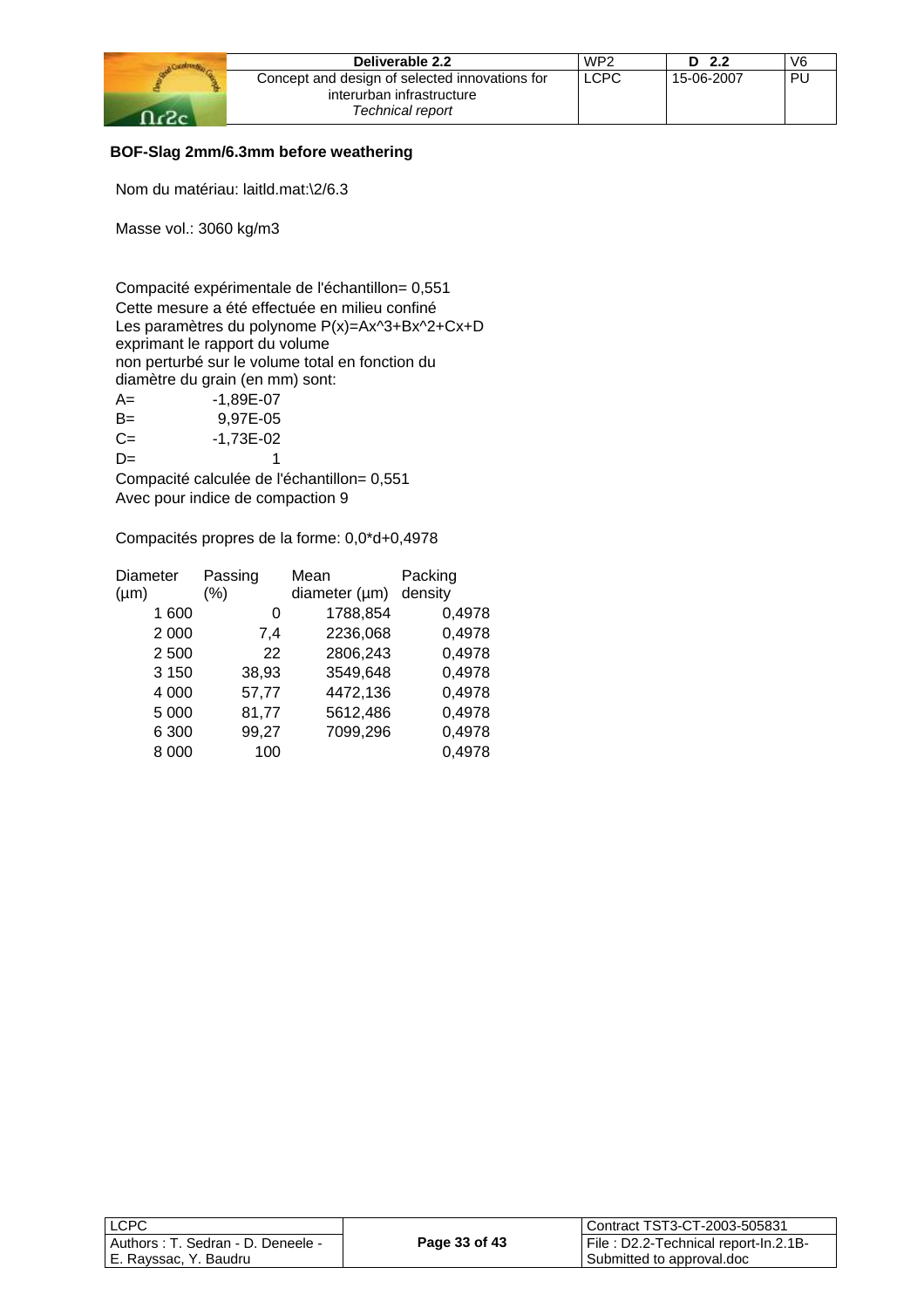| Deliverable 2.2                                                             | WP <sub>2</sub> | D <sub>2.2</sub> | V6 |
|-----------------------------------------------------------------------------|-----------------|------------------|----|
| Concept and design of selected innovations for<br>interurban infrastructure | LCPC            | 15-06-2007       | PL |
| Technical report                                                            |                 |                  |    |

## **BOF-Slag 6.3mm/10mm before weathering**

Nom du matériau: laitld.mat:\6.3/10

Masse vol.: 3090 kg/m3

Compacité expérimentale de l'échantillon= 0,568 Cette mesure a été effectuée en milieu confiné Les paramètres du polynome P(x)=Ax^3+Bx^2+Cx+D exprimant le rapport du volume non perturbé sur le volume total en fonction du diamètre du grain (en mm) sont: A= -1,97E-07 B= 1,02E-04 C= -1,75E-02  $D=$  1

Compacité calculée de l'échantillon= 0,568 Avec pour indice de compaction 9

| Diameter  | Passing | Mean                       | Packing |
|-----------|---------|----------------------------|---------|
| $(\mu m)$ | $(\% )$ | diameter $(\mu m)$ density |         |
| 5 0 0 0   | O       | 5612,486                   | 0,5574  |
| 6 300     | 14,54   | 7099,296                   | 0,5574  |
| 8 0 0 0   | 60,1    | 8944,271                   | 0,5574  |
| 10 000    | 100     |                            |         |

| LCPC                                 |               | l Contract TST3-CT-2003-505831       |
|--------------------------------------|---------------|--------------------------------------|
| I Authors : T. Sedran - D. Deneele - | Page 34 of 43 | File: D2.2-Technical report-In.2.1B- |
| E. Rayssac, Y. Baudru                |               | Submitted to approval.doc            |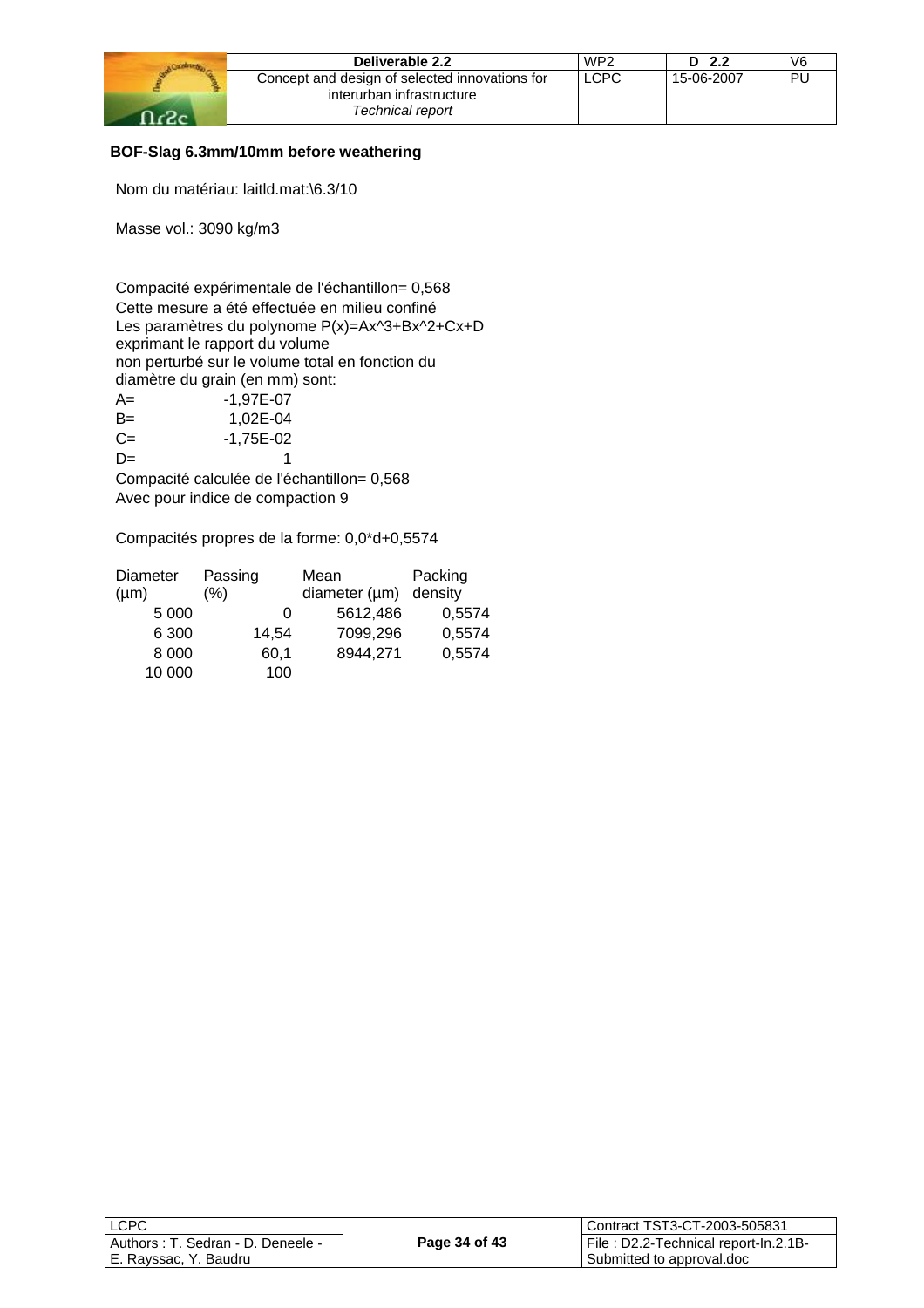| Deliverable 2.2                                                             | WP <sub>2</sub> | D <sub>2.2</sub> | V6 |
|-----------------------------------------------------------------------------|-----------------|------------------|----|
| Concept and design of selected innovations for<br>interurban infrastructure | <b>LCPC</b>     | 15-06-2007       | ΡI |
| Technical report                                                            |                 |                  |    |

## **BOF-Slag 0/80 µm after weathering**

Nom du matériau: laitmat.mat:\0/0.08M(mod)b

Masse vol.: 2880 kg/m3

Compacité expérimentale de l'échantillon= 0,43 Cette mesure a été effectuée en milieu infini Compacité calculée de l'échantillon= 0,43 Avec pour indice de compaction 9

| Diameter  | Passing | Mean          | Packing |
|-----------|---------|---------------|---------|
| $(\mu m)$ | (%)     | diameter (µm) | density |
| 1         | 0       | 1,118         | 0,284   |
| 1,25      | 1,18    | 1,414         | 0,284   |
| 1,6       | 1,5     | 1,789         | 0,284   |
| 2         | 1,9     | 2,236         | 0,284   |
| 2,5       | 2,32    | 2,806         | 0,284   |
| 3,15      | 2,79    | 3,55          | 0,284   |
| 4         | 3,28    | 4,472         | 0,284   |
| 5         | 3,74    | 5,612         | 0,284   |
| 6,3       | 4,23    | 7,099         | 0,284   |
| 8         | 4,81    | 8,944         | 0,284   |
| 10        | 5,48    | 11,18         | 0,284   |
| 12,5      | 6,35    | 14,142        | 0,284   |
| 16        | 7,65    | 17,889        | 0,284   |
| 20        | 9,27    | 22,361        | 0,284   |
| 25        | 11,46   | 28,062        | 0,284   |
| 31,5      | 14,52   | 35,496        | 0,284   |
| 40        | 18,68   | 44,721        | 0,284   |
| 50        | 23,51   | 56,125        | 0,284   |
| 63        | 29,3    | 70,993        | 0,284   |
| 80        | 35,79   | 89,443        | 0,284   |
| 100       | 41,98   | 111,803       | 0,284   |
| 125       | 48,09   | 141,421       | 0,284   |
| 160       | 54,86   | 178,885       | 0,284   |
| 200       | 61,29   | 223,607       | 0,284   |
| 250       | 68,3    | 280,624       | 0,284   |
| 315       | 76      | 354,965       | 0,284   |
| 400       | 83,58   | 447,214       | 0,284   |
| 500       | 89,34   | 561,249       | 0,284   |
| 630       | 93,43   | 709,93        | 0,284   |
| 800       | 95,99   | 894,427       | 0,284   |
| 1 000     | 97,47   | 1118,034      | 0,284   |
| 1 250     | 100     |               | 0,284   |

| <b>LCPC</b>                        |               | Contract TST3-CT-2003-505831          |
|------------------------------------|---------------|---------------------------------------|
| Authors : T. Sedran - D. Deneele - | Page 35 of 43 | File : D2.2-Technical report-In.2.1B- |
| E. Ravssac. Y. Baudru              |               | Submitted to approval.doc             |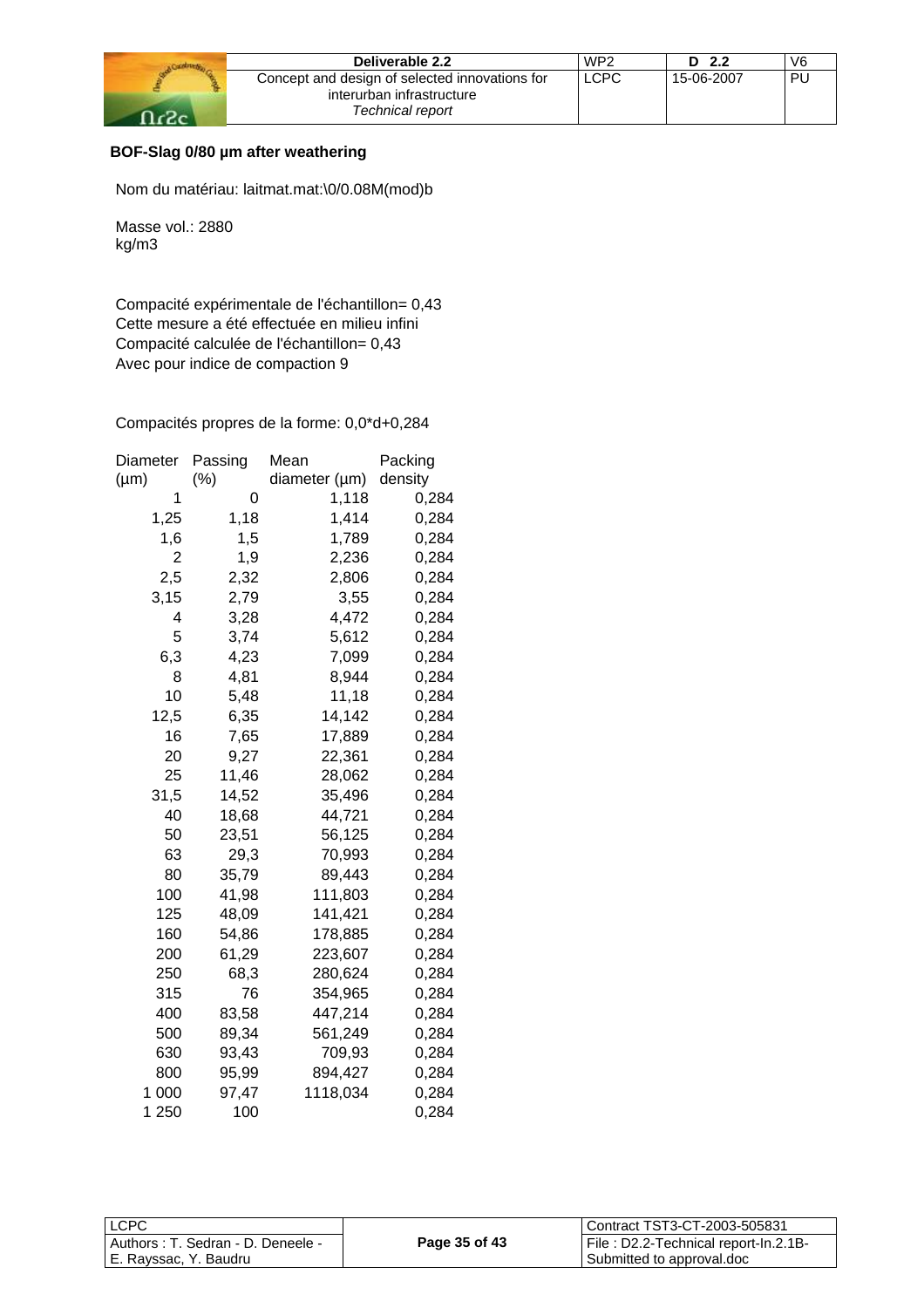| Deliverable 2.2                                | WP <sub>2</sub> | - 2.2<br>D. | V6 |
|------------------------------------------------|-----------------|-------------|----|
| Concept and design of selected innovations for | <b>LCPC</b>     | 15-06-2007  | PU |
| interurban infrastructure                      |                 |             |    |
| Technical report                               |                 |             |    |

## **BOF-Slag 80/315 µm after weathering**

Nom du matériau: laitmat.mat:\0.080/0.315M

Masse vol.: 2880 kg/m3

Compacité expérimentale de l'échantillon= 0,392 Cette mesure a été effectuée en milieu confiné Les paramètres du polynome P(x)=Ax^3+Bx^2+Cx+D exprimant le rapport du volume non perturbé sur le volume total en fonction du diamètre du grain (en mm) sont:

| $A=$  | $-1,27E-07$ |
|-------|-------------|
| $B=$  | 7,97E-05    |
| $C =$ | $-1,57E-02$ |
| $D=$  |             |

Compacité calculée de l'échantillon= 0,392 Avec pour indice de compaction 9

| Diameter  | Passing | Mean               | Packing |  |
|-----------|---------|--------------------|---------|--|
| $(\mu m)$ | $(\% )$ | diameter $(\mu m)$ | density |  |
| 63        | 0       | 70,993             | 0,3279  |  |
| 80        | 10,71   | 89,443             | 0,3279  |  |
| 100       | 19,64   | 111,803            | 0,3279  |  |
| 125       | 29,81   | 141,421            | 0,3279  |  |
| 160       | 44,69   | 178,885            | 0,3279  |  |
| 200       | 61,26   | 223,607            | 0,3279  |  |
| 250       | 76      | 280,624            | 0,3279  |  |
| 315       | 92,71   | 354,965            | 0,3279  |  |
| 400       | 98,7    | 447,214            | 0,3279  |  |
| 500       | 100     |                    | 0,3279  |  |

| l LCPC                               |               | Contract TST3-CT-2003-505831         |
|--------------------------------------|---------------|--------------------------------------|
| l Authors : T. Sedran - D. Deneele - | Page 36 of 43 | File: D2.2-Technical report-In.2.1B- |
| E. Rayssac, Y. Baudru                |               | Submitted to approval.doc            |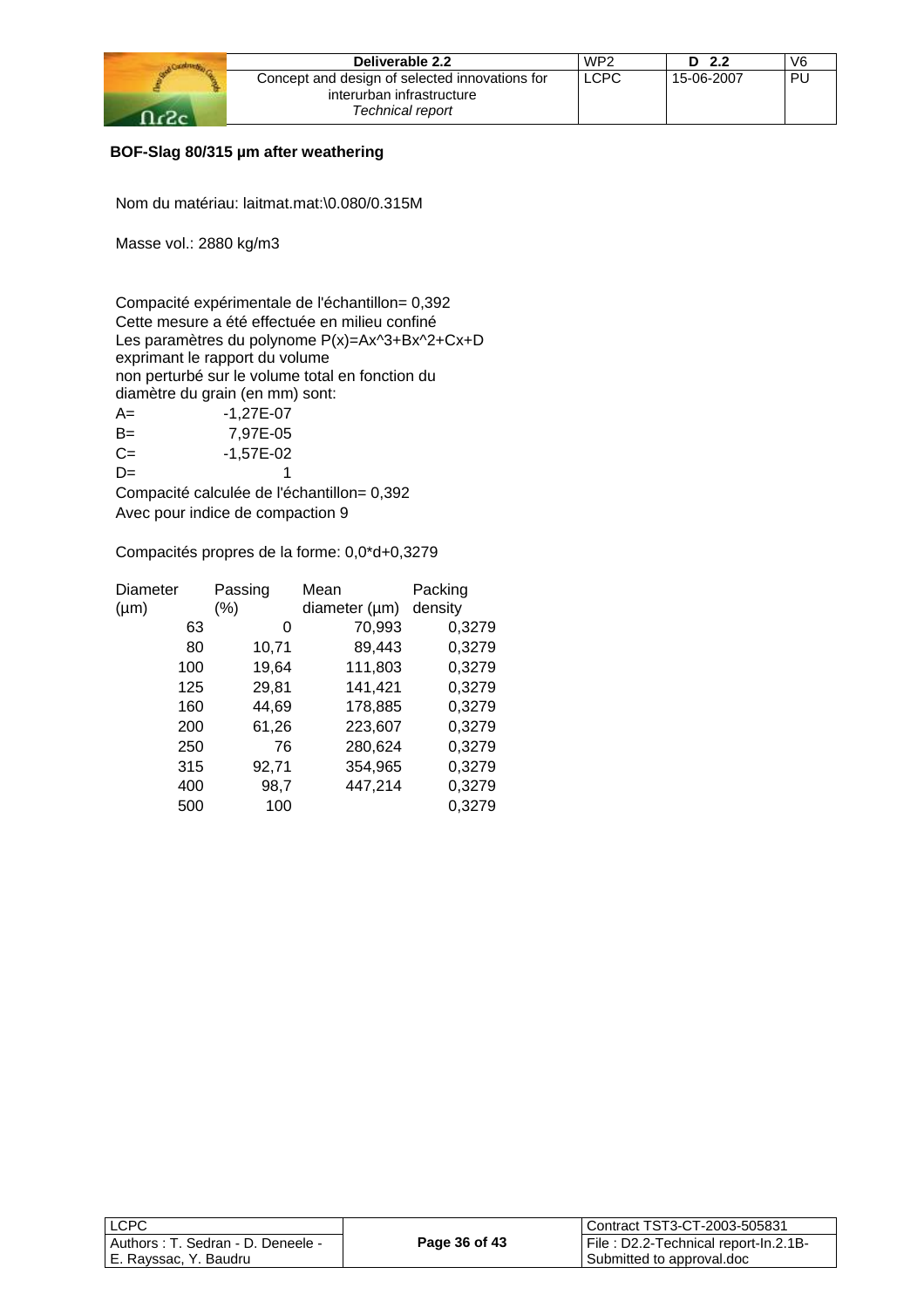| Deliverable 2.2                                                             | WP <sub>2</sub> | D $2.2$    | V6        |
|-----------------------------------------------------------------------------|-----------------|------------|-----------|
| Concept and design of selected innovations for<br>interurban infrastructure | <b>LCPC</b>     | 15-06-2007 | <b>PL</b> |
| Technical report                                                            |                 |            |           |

## **BOF-Slag 315 µm/2mm before weathering**

Nom du matériau: laitmat.mat:\0.315/2M

Masse vol.: 2990 kg/m3

Compacité expérimentale de l'échantillon= 0,446 Cette mesure a été effectuée en milieu confiné Les paramètres du polynome P(x)=Ax^3+Bx^2+Cx+D exprimant le rapport du volume non perturbé sur le volume total en fonction du diamètre du grain (en mm) sont: A= -1,50E-07 B= 8,70E-05  $C=$   $-1,63E-02$  $D=$  1

Compacité calculée de l'échantillon= 0,446 Avec pour indice de compaction 9

| Diameter  | Passing | Mean          | Packing |
|-----------|---------|---------------|---------|
| $(\mu m)$ | (%)     | diameter (µm) | density |
| 200       | 0       | 223,607       | 0,359   |
| 250       | 6,27    | 280,624       | 0,359   |
| 315       | 9,25    | 354,965       | 0,359   |
| 400       | 22,39   | 447,214       | 0,359   |
| 500       | 33,63   | 561,249       | 0,359   |
| 630       | 45,08   | 709,93        | 0,359   |
| 800       | 57,37   | 894,427       | 0,359   |
| 1 000     | 68,78   | 1118,034      | 0,359   |
| 1 250     | 77      | 1414,214      | 0,359   |
| 1600      | 87,96   | 1788,854      | 0,359   |
| 2 0 0 0   | 98,5    | 2236,068      | 0,359   |
| 2 500     | 100     |               | 0,359   |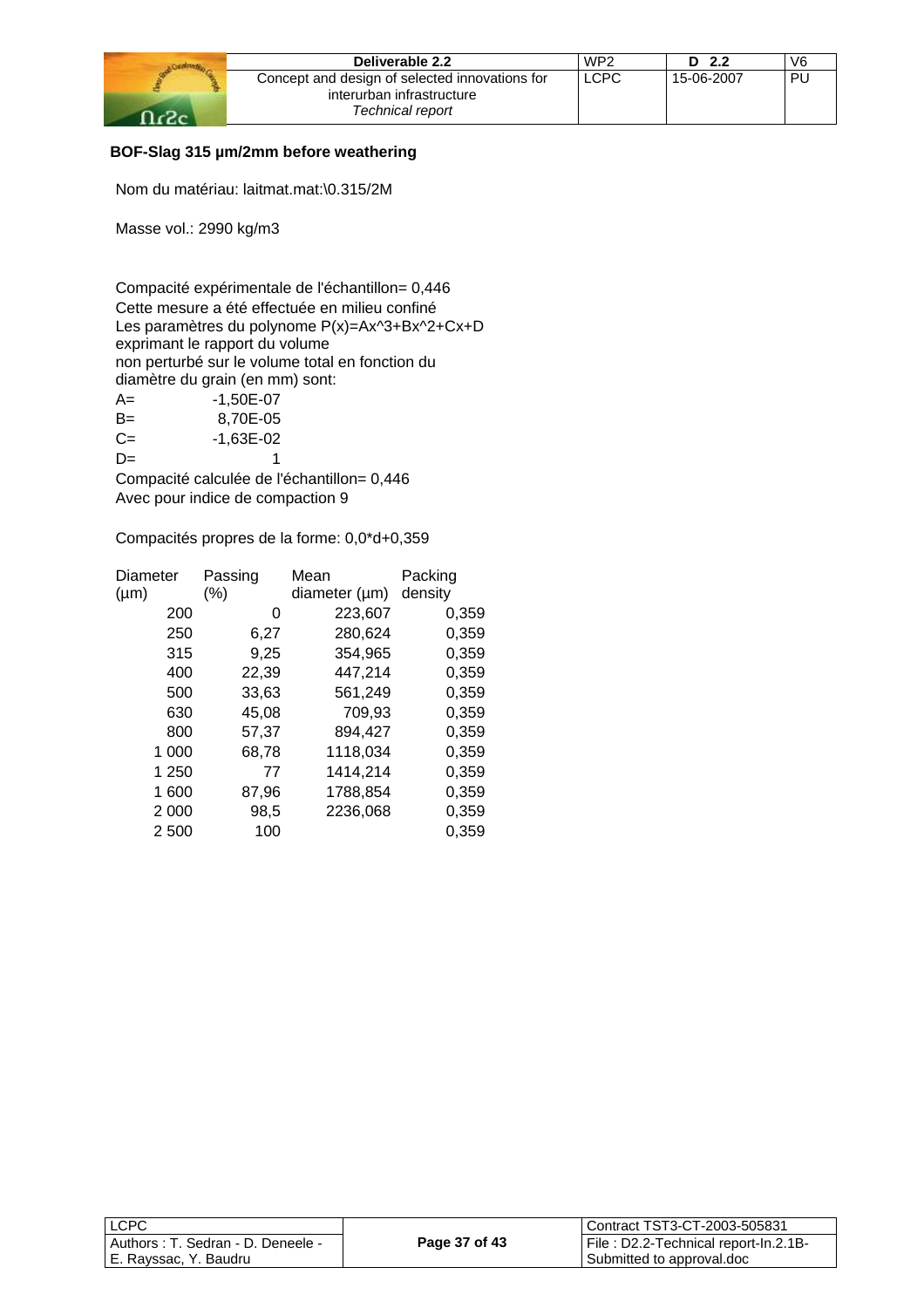| Deliverable 2.2                                                             | WP <sub>2</sub> | D <sub>2.2</sub> | V6  |
|-----------------------------------------------------------------------------|-----------------|------------------|-----|
| Concept and design of selected innovations for<br>interurban infrastructure | LCPC            | 15-06-2007       | PI. |
| Technical report                                                            |                 |                  |     |

## **BOF-Slag 2mm/6.3mm before weathering**

Nom du matériau: laitmat.mat:\2/6.3M

Masse vol.: 3110 kg/m3

Compacité expérimentale de l'échantillon= 0,533 Cette mesure a été effectuée en milieu confiné Les paramètres du polynome P(x)=Ax^3+Bx^2+Cx+D exprimant le rapport du volume non perturbé sur le volume total en fonction du diamètre du grain (en mm) sont:

| $A=$  | -1.86E-07 |
|-------|-----------|
| $B=$  | 9.86E-05  |
| $C =$ | -1.73E-02 |
| $D=$  |           |

Compacité calculée de l'échantillon= 0,533 Avec pour indice de compaction 9

| Diameter  | Passing | Mean               | Packing |
|-----------|---------|--------------------|---------|
| $(\mu m)$ | $(\% )$ | diameter $(\mu m)$ | density |
| 1 600     | 0       | 1788,854           | 0,4792  |
| 2 0 0 0   | 7,12    | 2236,068           | 0,4792  |
| 2 500     | 20      | 2806,243           | 0,4792  |
| 3 1 5 0   | 32,48   | 3549,648           | 0,4792  |
| 4 0 0 0   | 49,78   | 4472,136           | 0,4792  |
| 5 0 0 0   | 75,31   | 5612,486           | 0,4792  |
| 6 300     | 99,05   | 7099,296           | 0,4792  |
| 8 0 0 0   | 100     |                    | 0,4792  |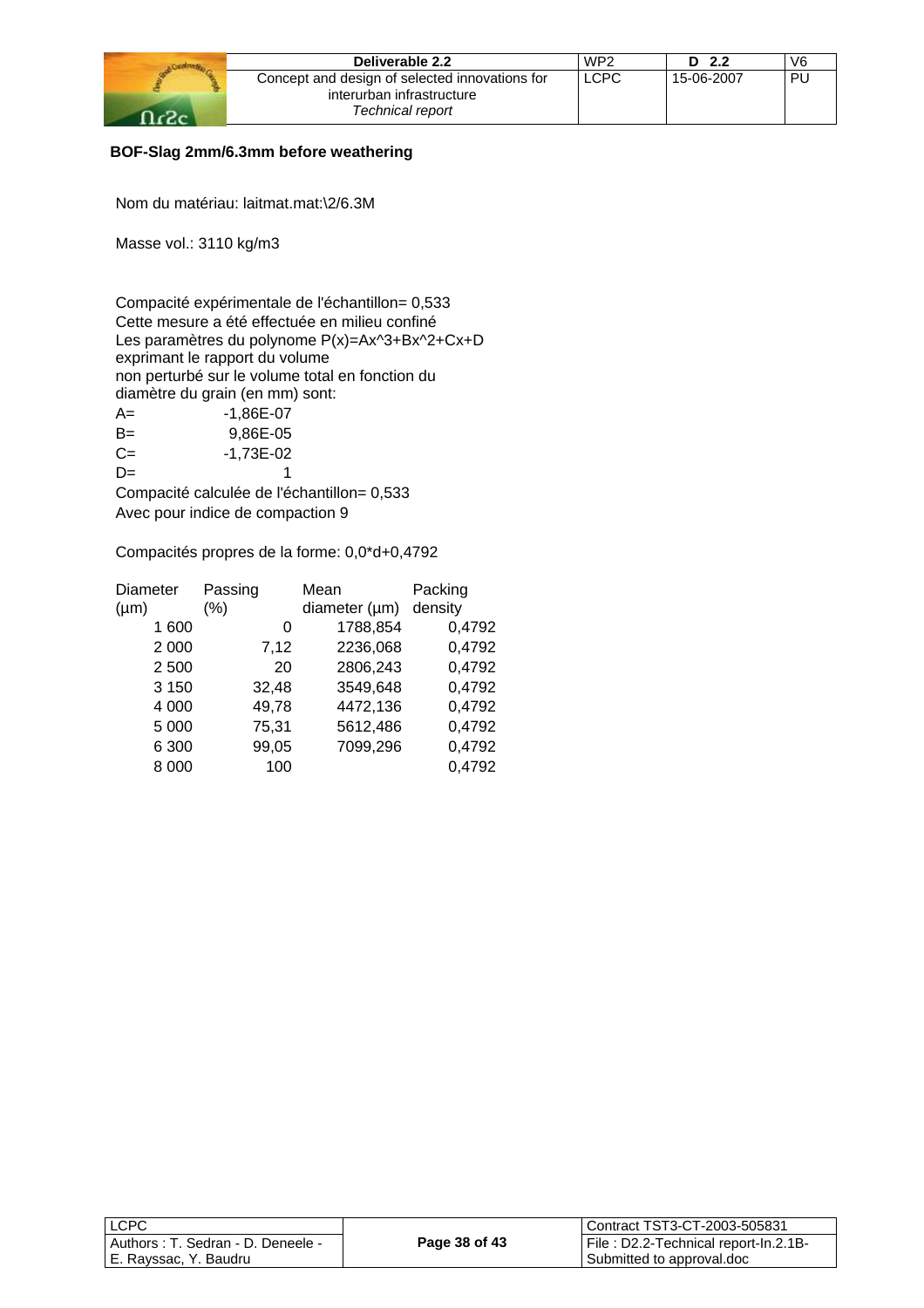|       | Deliverable 2.2                                                             | WP <sub>2</sub> | D <sub>2.2</sub> | V6 |
|-------|-----------------------------------------------------------------------------|-----------------|------------------|----|
|       | Concept and design of selected innovations for<br>interurban infrastructure | LCPC            | 15-06-2007       | ÞI |
| റ - റ | Technical report                                                            |                 |                  |    |

## **BOF-Slag 6.3mm/10mm before weathering**

Nom du matériau: laitmat.mat:\6.3/10M

Masse vol.: 3130 kg/m3

Compacité expérimentale de l'échantillon= 0,548 Cette mesure a été effectuée en milieu confiné Les paramètres du polynome P(x)=Ax^3+Bx^2+Cx+D exprimant le rapport du volume non perturbé sur le volume total en fonction du diamètre du grain (en mm) sont: A=  $-1,93E-07$ B= 1,01E-04  $C=$   $-1,74E-02$  $D=$  1

Compacité calculée de l'échantillon= 0,548 Avec pour indice de compaction 9

| Diameter  | Passing | Mean               | Packing |
|-----------|---------|--------------------|---------|
| $(\mu m)$ | (%)     | diameter $(\mu m)$ | density |
| 5 000     | 0       | 5612,486           | 0,5349  |
| 6 300     | 14,41   | 7099,296           | 0,5349  |
| 8 0 0 0   | 51,2    | 8944,271           | 0,5349  |
| 10 000    | 97,45   |                    | 0,5349  |
| 12 500    | 100     |                    |         |

| <b>LCPC</b>                       |               | Contract TST3-CT-2003-505831         |
|-----------------------------------|---------------|--------------------------------------|
| Authors: T. Sedran - D. Deneele - | Page 39 of 43 | File: D2.2-Technical report-In.2.1B- |
| E. Rayssac, Y. Baudru             |               | Submitted to approval.doc            |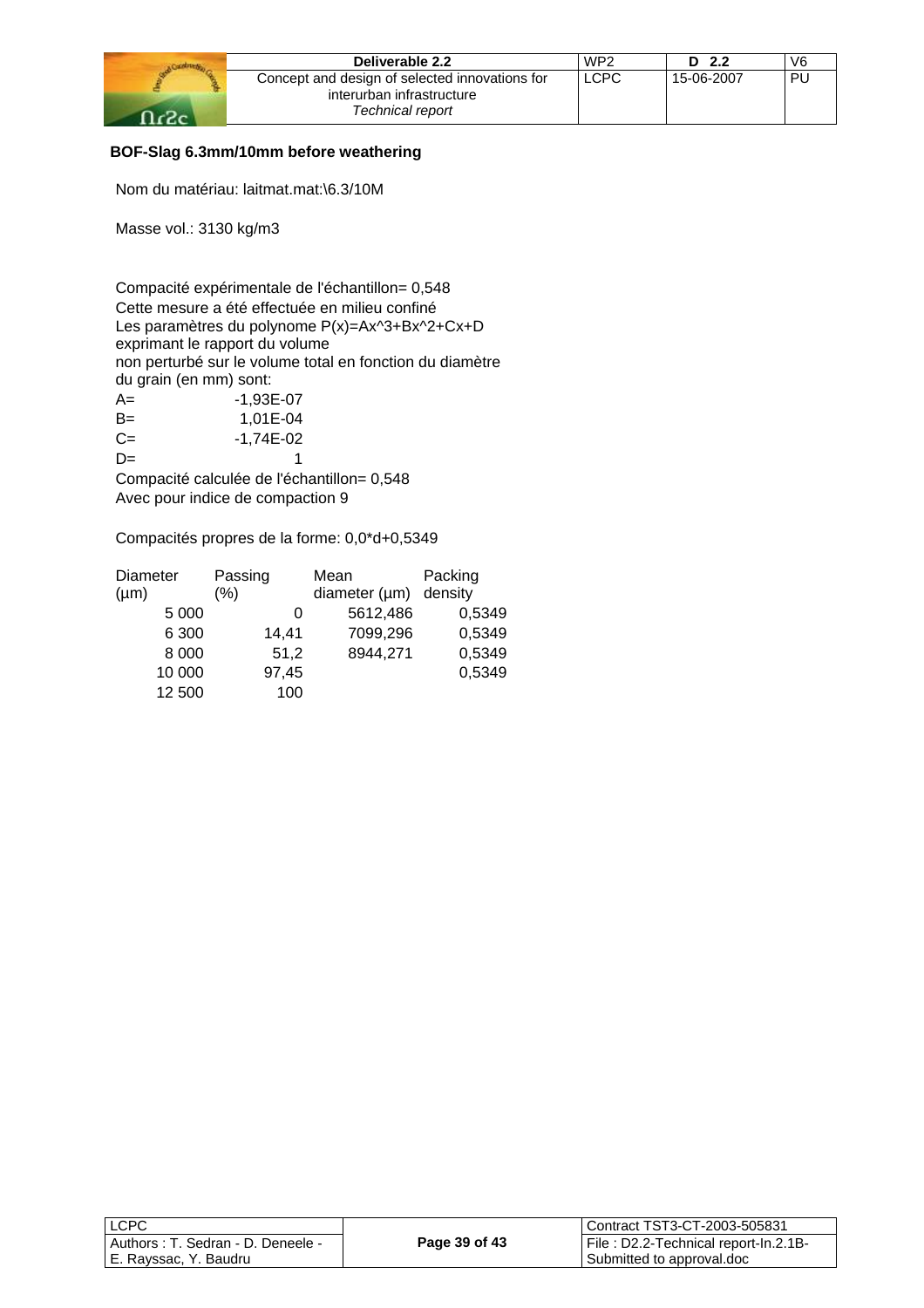| Deliverable 2.2                                | WP <sub>2</sub> | D <sub>2.2</sub> | V6 |
|------------------------------------------------|-----------------|------------------|----|
| Concept and design of selected innovations for | <b>LCPC</b>     | 15-06-2007       | PU |
| interurban infrastructure                      |                 |                  |    |
| Technical report                               |                 |                  |    |

## **Limestone "Le Boulonnais" 0/6mm**

Nom du matériau: calcaire.mat:\boulonnais 0/6

Masse vol.: 2640 kg/m3

Compacité expérimentale de l'échantillon= 0,628 Cette mesure a été effectuée en milieu confiné Les paramètres du polynome P(x)=Ax^3+Bx^2+Cx+D exprimant le rapport du volume non perturbé sur le volume total en fonction du diamètre du grain (en mm) sont:  $A = \begin{bmatrix} 1,86E-07 \end{bmatrix}$ B= 9,86E-05

| --    | $\sim$ , $\sim$ $\sim$ |
|-------|------------------------|
| $C =$ | -1,73E-02              |
| $D=$  |                        |

Compacité calculée de l'échantillon= 0,6283 Avec pour indice de compaction 9

| Diameter  | Passing | Mean diameter | Packing |
|-----------|---------|---------------|---------|
| $(\mu m)$ | $(\% )$ | $(\mu m)$     | density |
| 50        | 0       | 56,125        | 0,43    |
| 63        | 9,8     | 70,993        | 0,43    |
| 80        | 10,9    | 89,443        | 0,43    |
| 100       | 12      | 111,803       | 0,43    |
| 125       | 13,2    | 141,421       | 0,43    |
| 160       | 14,5    | 178,885       | 0,43    |
| 200       | 15,7    | 223,607       | 0,43    |
| 250       | 17,3    | 280,624       | 0,43    |
| 315       | 18,9    | 354,965       | 0,43    |
| 400       | 21,2    | 447,214       | 0,43    |
| 500       | 23,3    | 561,249       | 0,43    |
| 630       | 26      | 709,93        | 0,43    |
| 800       | 29,9    | 894,427       | 0,43    |
| 1 000     | 33,5    | 1118,034      | 0,43    |
| 1 250     | 38,8    | 1414,214      | 0,43    |
| 1600      | 44,7    | 1788,854      | 0,43    |
| 2 0 0 0   | 50      | 2236,068      | 0,43    |
| 2 500     | 58,1    | 2806,243      | 0,43    |
| 3 1 5 0   | 66,5    | 3549,648      | 0,43    |
| 4 0 0 0   | 74,5    | 4472,136      | 0,43    |
| 5 0 0 0   | 87,2    | 5612,486      | 0,43    |
| 6 300     | 97,8    | 7099,296      | 0,43    |
| 8 0 0 0   | 100     |               |         |

| <b>LCPC</b>                       |               | Contract TST3-CT-2003-505831         |
|-----------------------------------|---------------|--------------------------------------|
| Authors: T. Sedran - D. Deneele - | Page 40 of 43 | File: D2.2-Technical report-In.2.1B- |
| E. Rayssac, Y. Baudru             |               | Submitted to approval.doc            |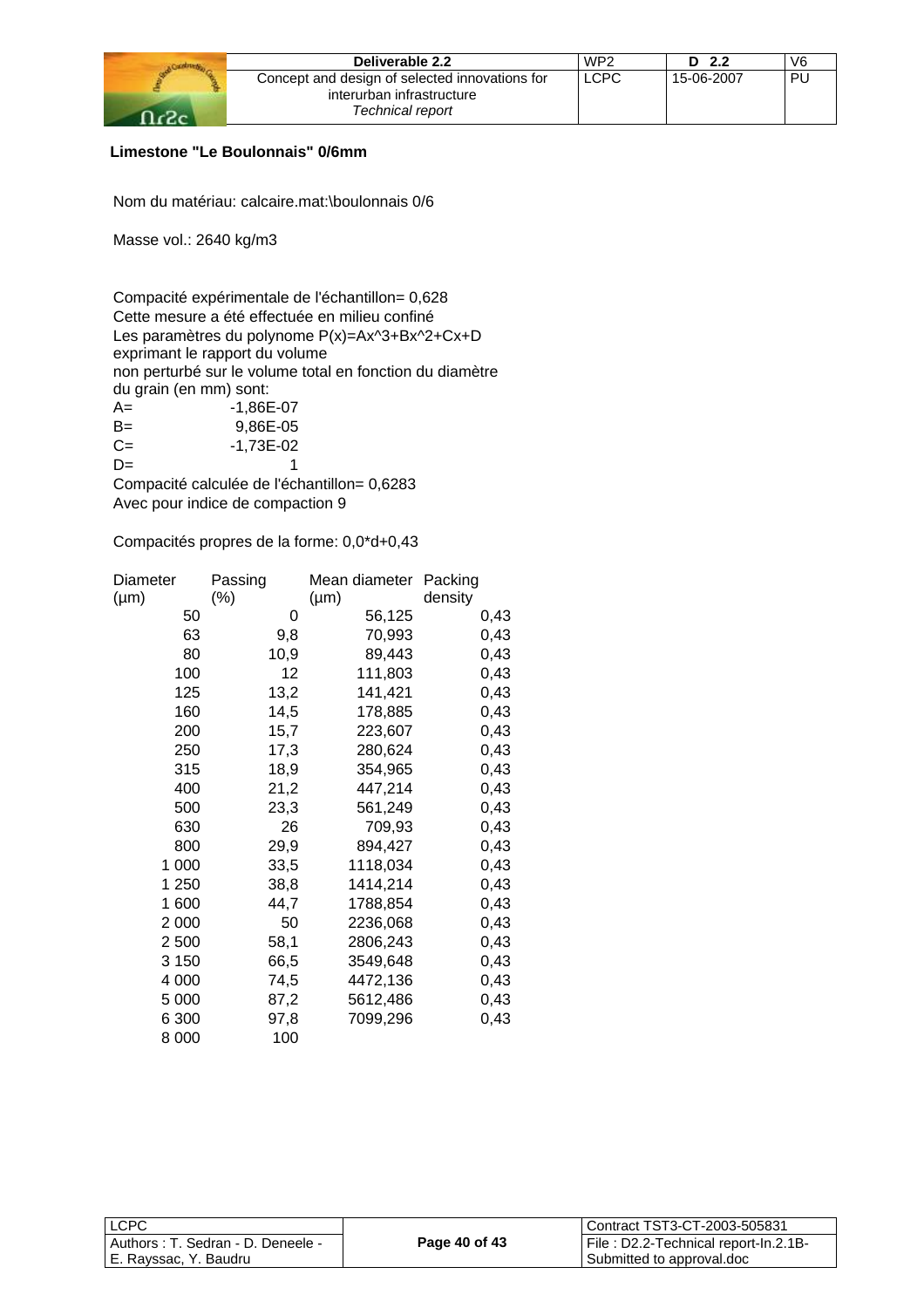| Deliverable 2.2                                | WP <sub>2</sub> | D $2.2$    | V6 |
|------------------------------------------------|-----------------|------------|----|
| Concept and design of selected innovations for | <b>LCPC</b>     | 15-06-2007 | PU |
| interurban infrastructure                      |                 |            |    |
| Technical report                               |                 |            |    |

### **Limestone "Le Boulonnais" 10mm/20mm**

Nom du matériau: calcaire.mat:\10/20

Masse vol.: 2670 kg/m3

Compacité expérimentale de l'échantillon= 0,574 Cette mesure a été effectuée en milieu confiné Les paramètres du polynome P(x)=Ax^3+Bx^2+Cx+D exprimant le rapport du volume non perturbé sur le volume total en fonction du diamètre du grain (en mm) sont: A= -1,72E-07 B= 9,41E-05  $C=$   $-1,69E-02$  $D=$  1

Compacité calculée de l'échantillon= 0,574 Avec pour indice de compaction 9

| <b>Diameter</b> | Passing |       | Mean               | Packing |
|-----------------|---------|-------|--------------------|---------|
| $(\mu m)$       | $(\% )$ |       | diameter $(\mu m)$ | density |
| 5 0 0 0         |         | 0     | 5612,486           | 0,5612  |
| 6 300           |         | 1     | 7099,296           | 0,5612  |
| 8 0 0 0         |         | 1.87  | 8944,271           | 0,5612  |
| 10 000          |         | 5     | 11180,34           | 0,5612  |
| 12 500          |         | 38,52 | 14142,14           | 0,5612  |
| 16 000          |         | 69,44 | 17888,54           | 0,5612  |
| 20 000          |         | 96,01 | 22360,68           | 0,5612  |
| 25 000          |         | 100   |                    |         |

| <b>LCPC</b>                        |               | Contract TST3-CT-2003-505831          |
|------------------------------------|---------------|---------------------------------------|
| Authors : T. Sedran - D. Deneele - | Page 41 of 43 | File : D2.2-Technical report-In.2.1B- |
| E. Rayssac, Y. Baudru              |               | Submitted to approval.doc             |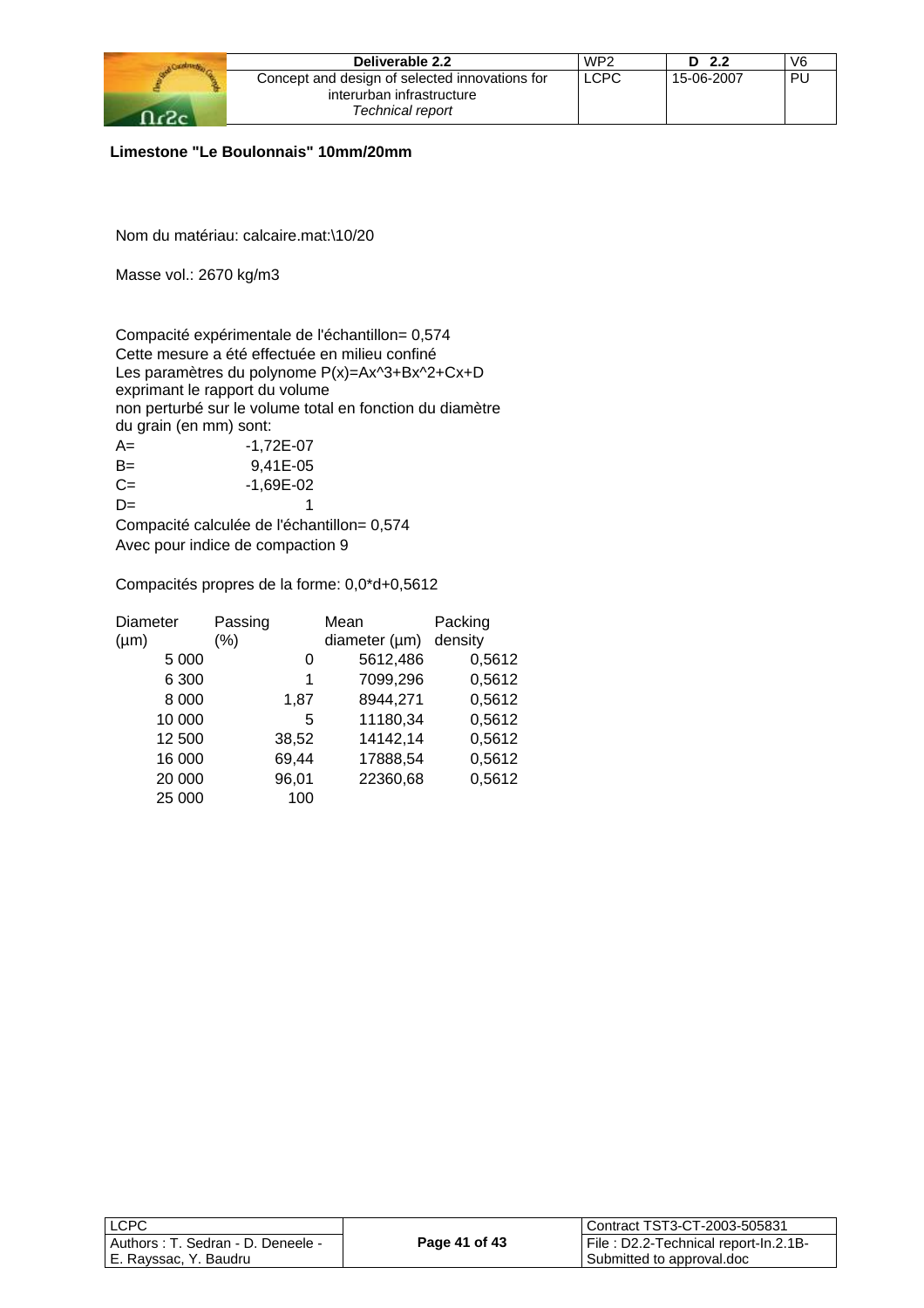

## **Fly ash**

Nom du matériau: calcaire.mat:\cendre volante

Masse vol.: 2160 kg/m3

Compacité expérimentale de l'échantillon inconnue Compacité calculée de l'échantillon= 0,6065 Avec pour indice de compaction 6,7

| Diameter  | Passing | Mean          | Packing |
|-----------|---------|---------------|---------|
| $(\mu m)$ | $(\%)$  | diameter (µm) | density |
| 1         | 0       | 1,118         | 0,43    |
| 1,25      | 3,8     | 1,414         | 0,43    |
| 1,6       | 4,8     | 1,789         | 0,43    |
| 2         | 5,6     | 2,236         | 0,43    |
| 2,5       | 6,2     | 2,806         | 0,43    |
| 3,15      | 6,9     | 3,55          | 0,43    |
| 4         | 7,7     | 4,472         | 0,43    |
| 5         | 8,7     | 5,612         | 0,43    |
| 6,3       | 10,2    | 7,099         | 0,43    |
| 8         | 12,4    | 8,944         | 0,43    |
| 10        | 15,1    | 11,18         | 0,43    |
| 12,5      | 18,6    | 14,142        | 0,43    |
| 16        | 23,3    | 17,889        | 0,43    |
| 20        | 28,3    | 22,361        | 0,43    |
| 25        | 33,9    | 28,062        | 0,43    |
| 31,5      | 40,4    | 35,496        | 0,43    |
| 40        | 47,6    | 44,721        | 0,43    |
| 50        | 54,6    | 56,125        | 0,43    |
| 63        | 62,2    | 70,993        | 0,43    |
| 80        | 70      | 89,443        | 0,43    |
| 100       | 76,9    | 111,803       | 0,43    |
| 125       | 83,3    | 141,421       | 0,43    |
| 160       | 89,2    | 178,885       | 0,43    |
| 200       | 93,5    | 223,607       | 0,43    |
| 250       | 96,6    | 280,624       | 0,43    |
| 315       | 100     |               |         |